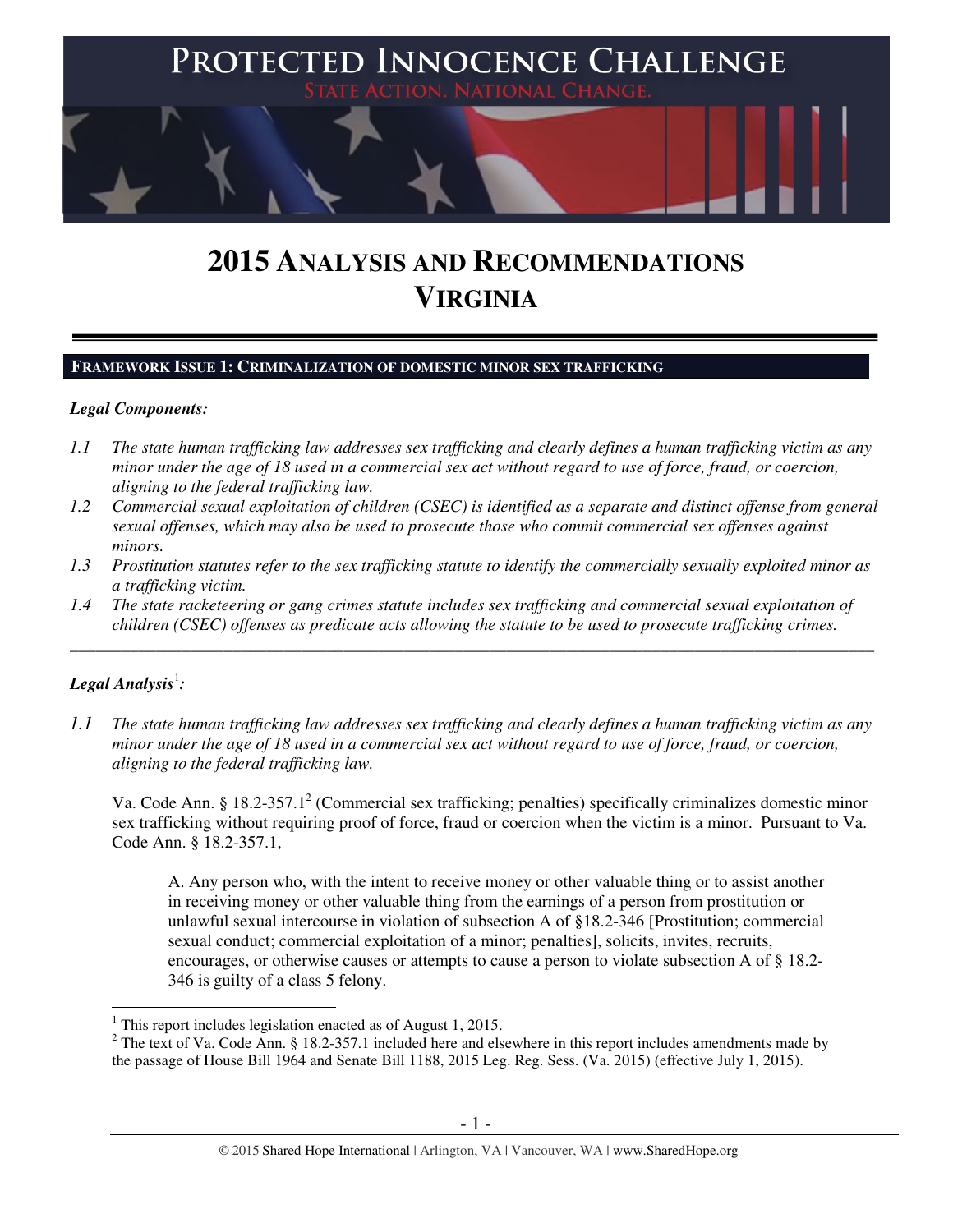B. Any person who violates subsection A through the use of force, intimidation, or deception is guilty of a Class 4 felony.

C. Any adult who violates subsection A with a person under the age of 18 is guilty of a Class 3 felony.

A Class 3 felony is punishable by imprisonment for 5–20 years and a possible fine of up to \$100,000 may be assessed. Va. Code Ann. §  $18.2 \text{-} 10 \text{(c)}$ .<sup>3</sup> A Class 4 felony is punishable by imprisonment for 2–10 years and a possible fine of up to \$100,000 may be assessed. Va. Code Ann. § 18.2-10(d). A Class 5 felony is punishable by a term of imprisonment of 1–10 years, "or in the discretion of the jury or the court trying the case without a jury, confinement in jail for not more than 12 months," a fine of up to \$2,500, or both. Va. Code Ann. § 18.2- 10(e).

- *1.2 Commercial sexual exploitation of children (CSEC) is identified as a separate and distinct offense from general sexual offenses, which may also be used to prosecute those who commit commercial sex offenses against minors.*
	- 1. Va. Code Ann. § 18.2-48 (Abduction with intent to extort money or for immoral purpose) criminalizes the "[a]bduction (i) of any person with the intent to extort money or pecuniary benefit, (ii) of any person with intent to defile such person, (iii) of any child under sixteen years of age for the purpose of concubinage or prostitution, (iv) of any person for the purpose of prostitution, or (v) of any minor for the purpose of manufacturing child pornography." Va. Code Ann. § 18.2-48. Under Va. Code Ann. § 18.2-47 (Abduction and kidnapping defined; punishment),

A. Any person who, by force, intimidation or deception, and without legal justification or excuse, seizes, takes, transports, detains or secretes another person with the intent to deprive such other person of his personal liberty or to withhold or conceal him from any person, authority or institution lawfully entitled to his charge, shall be deemed guilty of "abduction." B. Any person who, by force, intimidation or deception, and without legal justification or excuse, seizes, takes, transports, detains or secretes another person with the intent to subject him to forced labor or services shall be deemed guilty of "abduction." For purposes of this subsection, the term "intimidation" shall include destroying, concealing, confiscating, withholding, or threatening to withhold a passport, immigration document, or other governmental identification or threatening to report another as being illegally present in the United States.

Va. Code Ann. § 18.2-48 (Abduction with intent to extort money or for immoral purpose) is punishable as a Class 2 felony, which carries a minimum sentence of 20 years to life and a possible fine of up to \$100,000. Va. Code Ann. §§ 18.2-10 (b), (g). Va. Code Ann. § 18.2-48 also specially directs that "[i]f the sentence imposed for a violation of (ii), (iii), (iv), or (v) includes a term of confinement less than life imprisonment, the judge shall impose, in addition to any active sentence, a suspended sentence of no less than 40 years. This suspended sentence shall be suspended for the remainder of the defendant's life subject to revocation by the court."

2. Va. Code Ann. § 18.2-346 (Prostitution; commercial sexual conduct; commercial exploitation of a minor; penalties) criminalizes soliciting sex with minors, stating that "any person who solicits

 $\overline{a}$ <sup>3</sup> Va. Code Ann. § 18.2-10(g) provides that "[e]xcept as specifically authorized in subdivision (e) [Class 5 felonies] or (f) [Class 6 felonies], or in Class 1 felonies for which a sentence of death is imposed, the court shall impose either a sentence of imprisonment together with a fine, or imprisonment only. However, if the defendant is not a natural person, the court shall impose only a fine."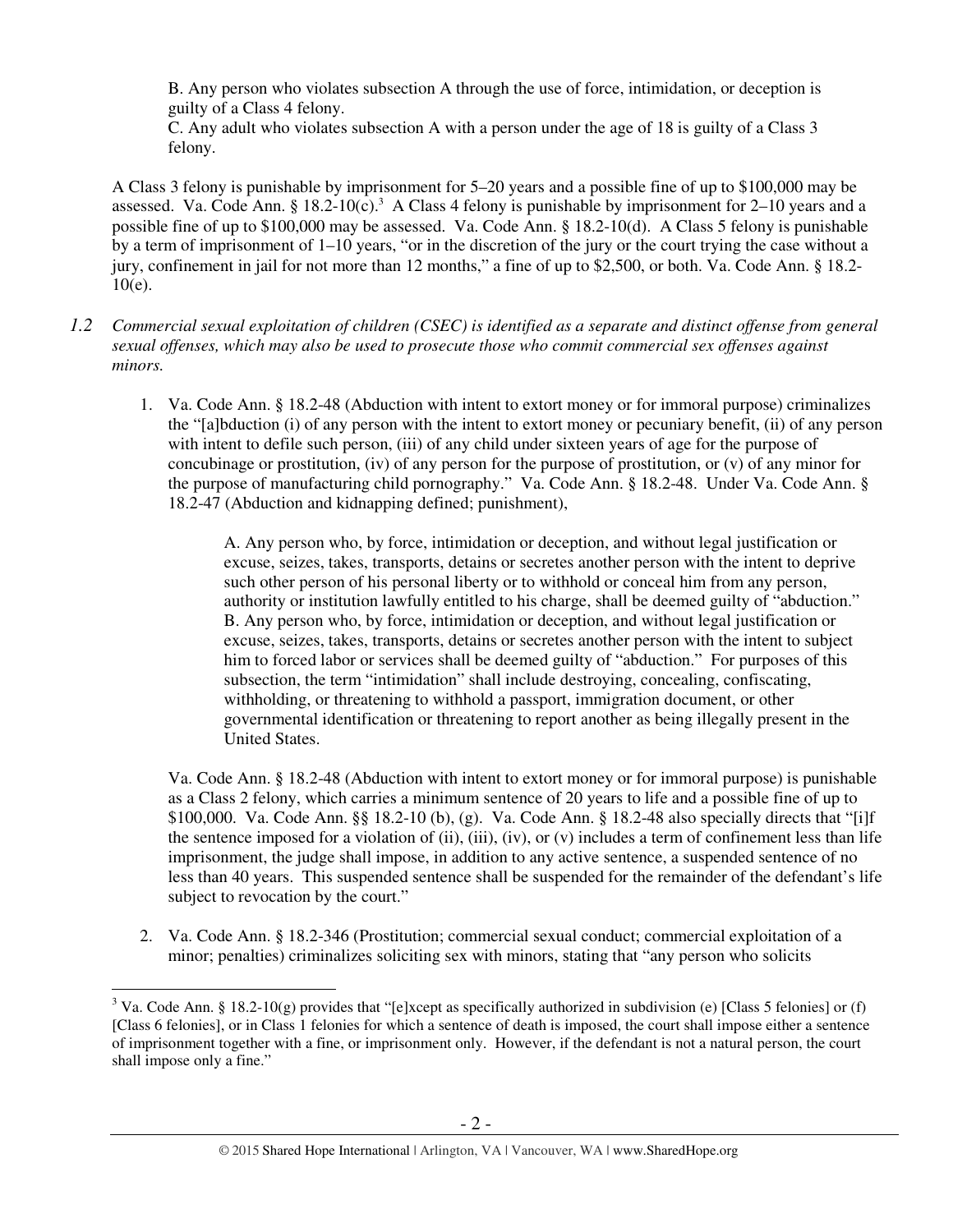prostitution from a minor (i) 16 years of age or older is guilty of a Class 6 felony or (ii) younger than 16 years of age is guilty of a Class 5 felony*.*" Va. Code Ann. § 18.2-346(B). A Class 6 felony is punishable by "a term of imprisonment of not less than one year nor more than five years, or in the discretion of the jury or the court trying the case without a jury, confinement in jail for not more than 12 months and a fine of not more than \$ 2,500, either or both." Va. Code Ann. § 18.2-10(f). A Class 5 felony is punishable by a term of imprisonment of 1–10 years, "or in the discretion of the jury or the court trying the case without a jury, confinement in jail for not more than 12 months," a fine of up to \$2,500, or both. Va. Code Ann. § 18.2-10(e).

- 3. Va. Code Ann. §  $18.2 355(4)^4$  (Taking, detaining, etc., person for prostitution, etc., or consenting thereto; human trafficking) provides that any person who "for purposes of prostitution, takes any minor into, or persuades, encourages, or causes any minor to enter, a bawdy place, or takes or causes such person to be taken to any place for such purposes; is guilty of pandering. . . A violation of subdivision (4) is punishable as a Class 3 felony." A Class 3 felony is punishable by imprisonment for 5–20 years and a possible fine of up to \$100,000 may be assessed. Va. Code Ann. § 18.2-10(c).
- 4. Va. Code Ann. § 18.2-370(B) (Taking indecent liberties with children) states, "Any person 18 years of age or over who, with lascivious intent, knowingly and intentionally receives money, property, or any other remuneration for allowing, encouraging, or enticing any person under the age of 18 years to perform in or be a subject of sexually explicit visual material as defined in  $\S 18.2-374.1^5$  or who knowingly encourages such person to perform in or be a subject of sexually explicit material; is guilty of a Class 5 felony." A Class 5 felony is punishable by a term of imprisonment of 1–10 years, "or in the discretion of the jury or the court trying the case without a jury, confinement in jail for not more than 12 months," a fine of up to \$2,500, or both. Va. Code Ann.  $\S$  18.2-10(e). This penalty is enhanced to a Class 4 felony for second or subsequent convictions, "provided that (i) the offenses were not part of a common act, transaction or scheme; (ii) the accused was at liberty as defined in § 53.1-151 between each conviction; and (iii) it is admitted, or found by the jury or judge before whom the person is tried, that the accused was previously convicted of a violation of this section." Va. Code Ann. § 18.2-370(C). A Class 4 felony is punishable by imprisonment for 2–10 years and a possible fine of up to \$100,000 may be assessed.<sup>6</sup> Va. Code Ann. § 18.2-10(d).
- 5. Va. Code Ann. § 18.2-356<sup>7</sup> (Receiving money for procuring person) states,

Any person who receives any money or other valuable thing for or on account of (i) procuring for or placing in a house of prostitution or elsewhere any person for the purpose of causing such person to engage in unlawful sexual intercourse, anal intercourse, cunnilingus, fellatio, or anilingus or any act in violation of § 18.2-361 or (ii) causing any person to engage in forced labor or services, concubinage, prostitution, or the manufacture of any obscene material or child

 $\overline{a}$ <sup>4</sup> The text of Va. Code Ann. § 18.2-355 included here and elsewhere in this report includes amendments made by the

passage of House Bill 2040, 2015 Leg. Reg. Sess. (Va. 2015) (effective July 1, 2015).<br><sup>5</sup> Va. Code Ann. § 18.2-374.1(A) defines "sexually explicit visual material" as "a picture, photograph, drawing, sculpture, motion picture film, digital image, including such material stored in a computer's temporary Internet cache when three or more images or streaming videos are present, or similar visual representation which depicts sexual bestiality, a lewd exhibition of nudity, as nudity is defined in § 18.2-390, or sexual excitement, sexual conduct or sadomasochistic abuse, as also defined in § 18.2-390, or a book, magazine or pamphlet which contains such a visual representation. An undeveloped photograph or similar visual material may be sexually explicit material notwithstanding that processing or other acts may be required to make its sexually explicit content apparent."

<sup>6</sup> *See supra* note 3.

<sup>&</sup>lt;sup>7</sup> The text of Va. Code Ann. § 18.2-356 included here and elsewhere in this report includes amendments made by the passage of House Bill 1964 and Senate Bill 1188, 2015 Leg. Reg. Sess. (Va. 2015) (effective July 1, 2015).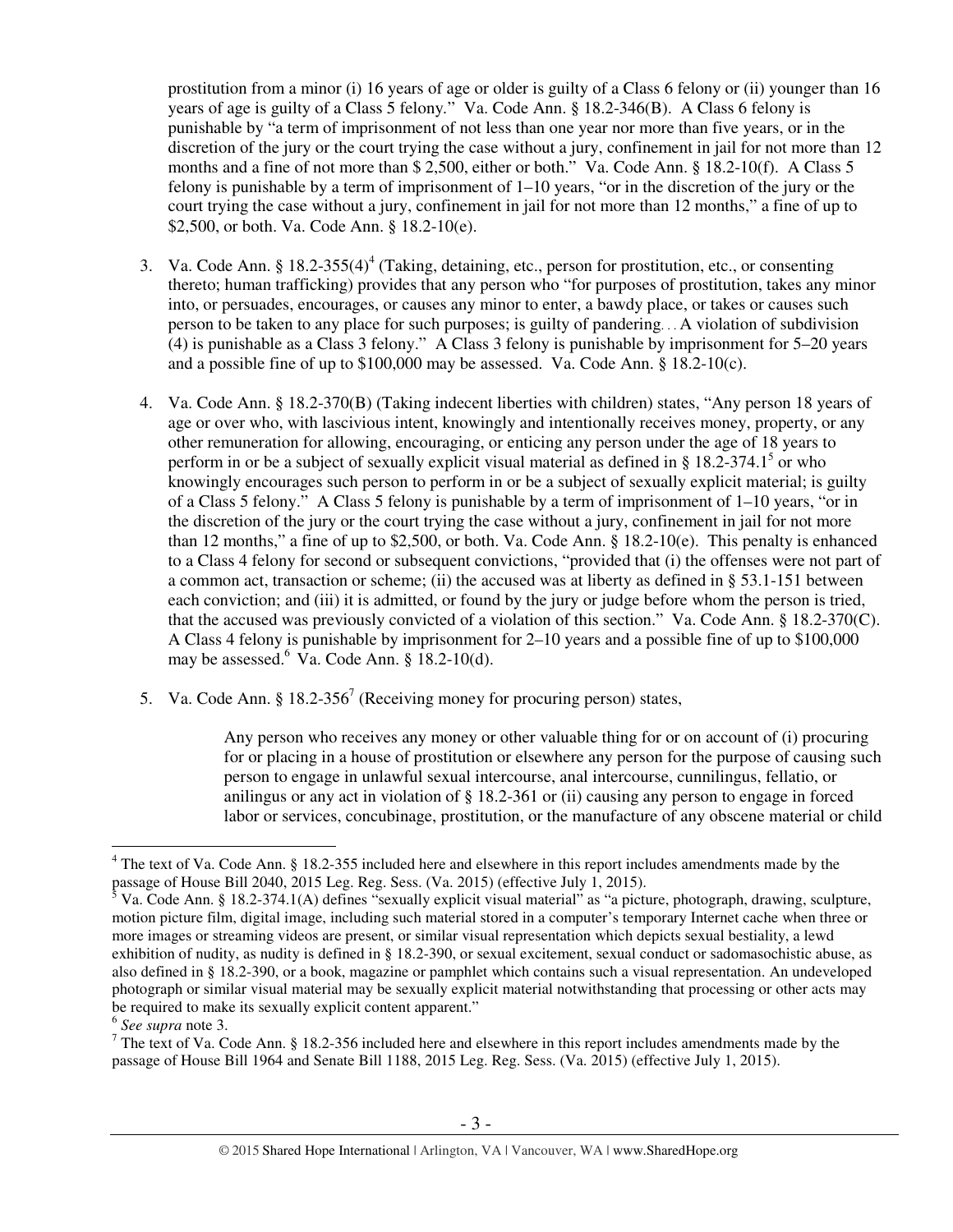pornography is guilty of a Class 4 felony. Any person who violates clause (i) or (ii) with a person under the age of 18 is guilty of a Class 3 felony.

A Class 4 felony is punishable by imprisonment for 2–10 years and a possible fine of up to \$100,000 may be assessed. Va. Code Ann. § 18.2-10(d). A Class 3 felony is punishable by imprisonment for 5– 20 years and a possible fine of up to \$100,000 may be assessed. Va. Code Ann. § 18.2-10(c).

6. Va Code Ann. § 18.2-357 $^8$  (Receiving money from earnings of male or female prostitute; penalties) states,

Any person who shall knowingly receive any money or other valuable thing from the earnings of any male or female engaged in prostitution, except for a consideration deemed good and valuable in law, shall be guilty of pandering, punishable as a Class 4 felony. Any person who violates this section by receiving money or other valuable thing from a person under the age of 18 is guilty of a Class 3 felony. A Class 3 felony is punishable by imprisonment for 5–20 years and a possible fine of up to \$100,000 may be assessed. Va. Code Ann. § 18.2-10(c).

Also, though not specific to commercial sex offenses, the following offenses may also apply to commercial sexual exploitation of children cases:

1. Va. Code Ann. § 18.2-370(A) (Taking indecent liberties with children; penalties) makes the following a Class 5 felony:

Any person 18 years of age or over, who, with lascivious intent, knowingly and intentionally commits any of the following acts with any child under the age of 15 years  $\dots$ :

(1) Expose his or her sexual or genital parts to any child to whom such person is not legally married or propose that any such child expose his or her sexual or genital parts to such person; or (2) [Repealed.]

(3) Propose that any such child feel or fondle his own sexual or genital parts or the sexual or genital parts of such person or propose that such person feel or fondle the sexual or genital parts of any such child; or

(4) Propose to such child the performance of an act of sexual intercourse, anal intercourse, cunnilingus, fellatio, or anilingus or any act constituting an offense under § 18.2-361 [Crimes against nature; penalty]; or

(5) Entice, allure, persuade, or invite any such child to enter any vehicle, room, house, or other place, for any of the purposes set forth in the preceding subdivisions of this section.

A Class 5 felony is punishable by a term of imprisonment of 1–10 years, "or in the discretion of the jury or the court trying the case without a jury, confinement in jail for not more than 12 months," a fine of up to \$2,500, or both imprisonment and a fine. Va. Code Ann. § 18.2-10(e).

2. Va. Code Ann. § 18.2-371 (Causing or encouraging acts rendering children delinquent, abused, etc.) makes it a Class 1 misdemeanor for "[a]ny person 18 years of age or older, including the parent of any child" to "willfully contribute[] to, encourage[], or cause[] any act, omission, or condition that renders a child delinquent, in need of services, in need of supervision, or abused or neglected as defined in § 16.1-228" or to "engage[] in consensual sexual intercourse or anal intercourse with or performs cunnilingus, fellatio, or anilingus upon or by a child 15 or older not his spouse, child, or grandchild." Va. Code Ann. § 18.2-371. A

 $8$  The text of Va. Code Ann. § 18.2-357 included here and elsewhere in this report includes amendments made by the passage of House Bill 1964 and Senate Bill 1188, 2015 Leg. Reg. Sess. (Va. 2015) (effective July 1, 2015).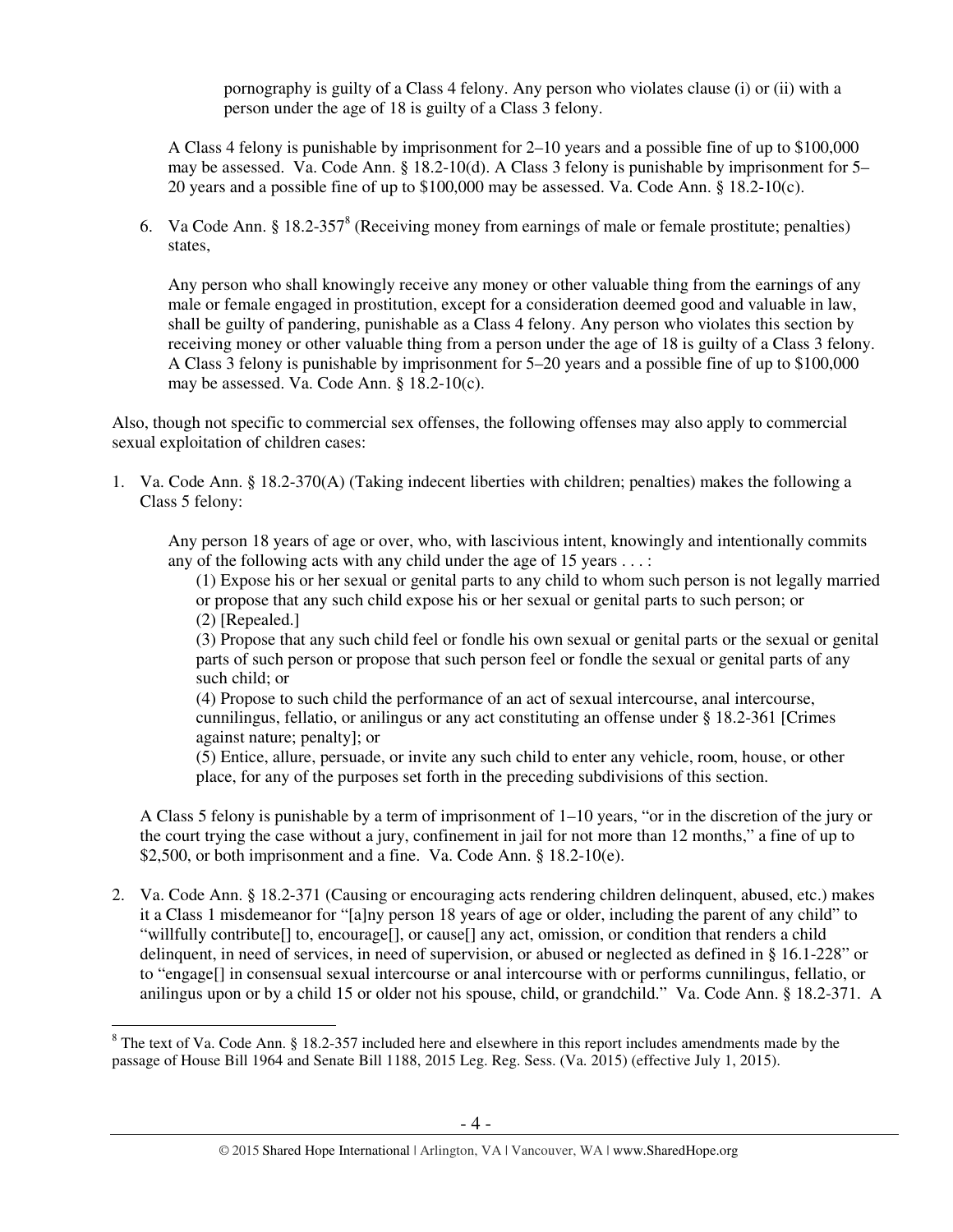Class 1 misdemeanor is punishable by imprisonment up to 12 months, a fine up to \$2,500, or both. Va. Code Ann. § 18.2-11(a).

- 3. Va. Code Ann. § 18.2-61 (Rape), among other things, classifies sex with a child under 13 as rape. Va. Code Ann. § 18.2-61(A)(iii). A mandatory minimum sentence of 25 years is required for rape of a child under 13 where the offender is "more than three years older than the victim" and "if done in the commission of, or as part of the same course of conduct as, or as part of a common scheme or plan as a violation of (i) subsection A of § 18.2-47 [Abduction and kidnapping defined; punishment] or § 18.2-48 [Abduction with intent to extort money or for immoral purpose], (ii) § 18.2-89 [Burglary; how punished], 18.2-90 [Entering dwelling house, etc., with intent to commit murder, rape, robbery or arson; penalty], or 18.2-91 [Entering dwelling house, etc., with intent to commit larceny, assault and battery or other felony], or (iii) § 18.2-51.2 [Aggravated malicious wounding; penalty]." Where it is alleged that the offender was 18 or older at the time of the offense, "the punishment shall include a mandatory minimum term of confinement for life." Va. Code Ann. § 18.2-61(B). "If the term of confinement imposed for any violation of clause (iii) of subsection A, where the offender is more than three years older than the victim, is for a term less than life imprisonment, the judge shall impose, in addition to any active sentence, a suspended sentence of no less than 40 years. This suspended sentence shall be suspended for the remainder of the defendant's life, subject to revocation by the court." Va. Code Ann. § 18.2-61(B).
- 4. Va. Code Ann. § 18.2-63(A) (Carnal knowledge of child between thirteen and fifteen years of age) makes it a Class 4 felony punishable by imprisonment for 2–10 years and a possible fine of up to \$100,000 for a person to "carnally know[], without the use of force, a child thirteen years of age or older but under fifteen years of age."<sup>9</sup> Va. Code Ann. § 18.2-10(d), (g).<sup>10</sup> Va. Code Ann. § 18.2-63(B) also makes it a Class 6 felony for a person to "carnally know[], without the use of force, a child thirteen years of age or older but under fifteen years of age who consents to sexual intercourse and the accused is a minor and such consenting child is three years or more the accused's junior." A Class 6 felony is punishable by imprisonment for 1–5 years "or in the discretion of the jury or the court trying the case without a jury, confinement in jail for not more than 12 months," a fine up to \$2,500, or both imprisonment and a fine. Va. Code Ann. § 18.2-10(f). This crime is reduced to a Class 4 misdemeanor when the "consenting child is less than three years the accused's junior" punishable by a fine up to \$250. Va. Code Ann. §§ 18.2-63(B), 18.2- 11(d). The provision notes that "a child under the age of thirteen years shall not be considered a consenting child." Va. Code Ann. § 18.2-63(C).
- 5. Va. Code Ann. § 18.2-67.4:2 (Sexual abuse of a child under 15 years of age; penalty) states, "Any adult who, with lascivious intent, commits an act of sexual abuse, as defined in § 18.2-67.10, with any child 13 years of age or older but under 15 years of age is guilty of a Class 1 misdemeanor."<sup>11</sup> A Class 1

<sup>&</sup>lt;sup>9</sup> Va. Code Ann. § 18.2-63(C)(ii) defines "carnal knowledge" as including "acts of sexual intercourse, cunnilingus, fellatio, anilingus, anal intercourse, and animate and inanimate object sexual penetration."

<sup>10</sup> *See supra* note 3.

<sup>&</sup>lt;sup>11</sup> Va. Code Ann. § 18.2-67.10(6) states,

<sup>&</sup>quot;Sexual abuse" means an act committed with the intent to sexually molest, arouse, or gratify any person, where: a. The accused intentionally touches the complaining witness's intimate parts or material directly covering such intimate parts;

b. The accused forces the complaining witness to touch the accused's, the witness's own, or another person's intimate parts or material directly covering such intimate parts;

c. If the complaining witness is under the age of 13, the accused causes or assists the complaining witness to touch the accused's, the witness's own, or another person's intimate parts or material directly covering such intimate parts; or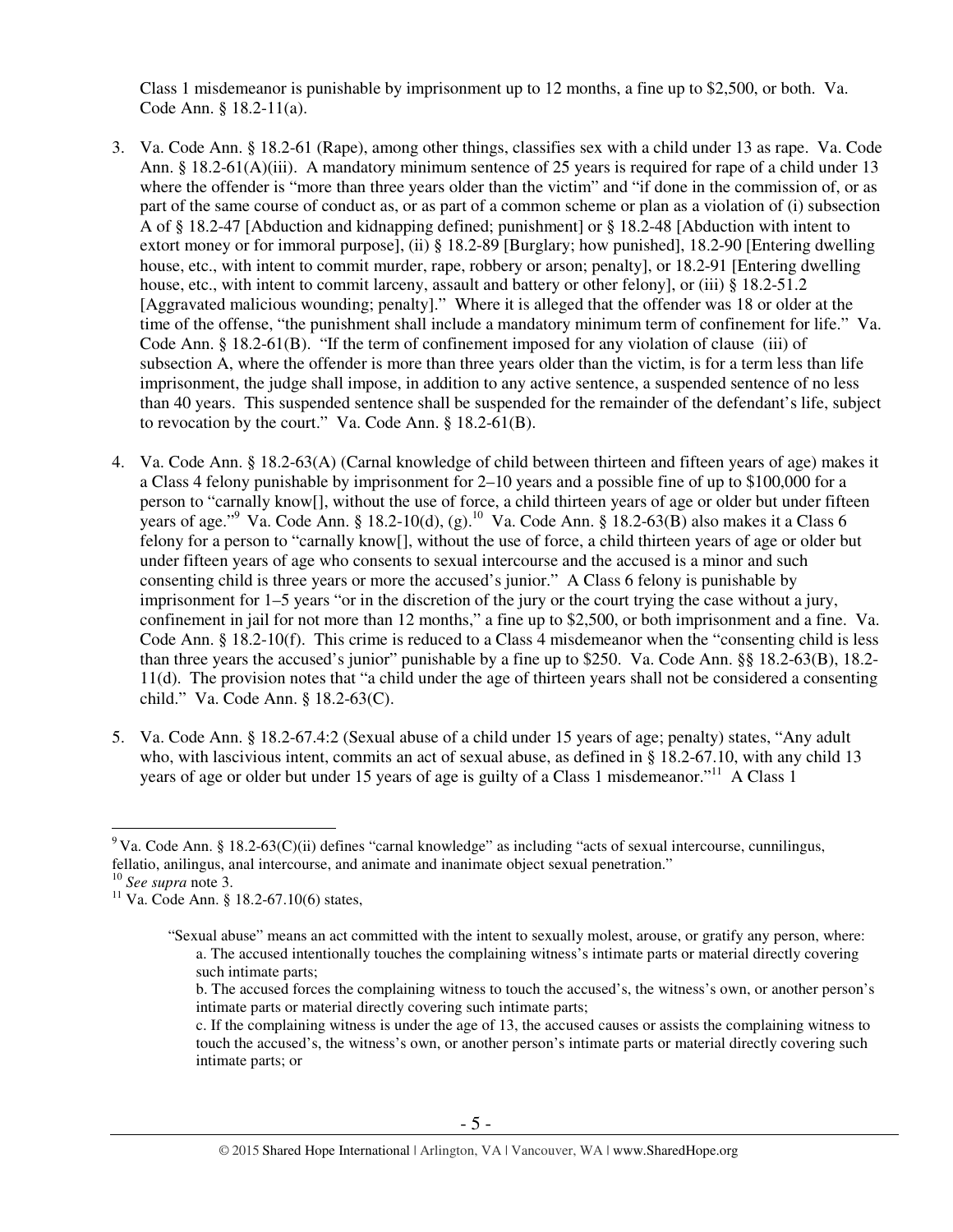misdemeanor is punishable by imprisonment up to 12 months, a fine up to \$2,500, or both. Va. Code Ann.  $§$  18.2-11(a).

- 6. Va. Code Ann. § 18.2-379 (Employing or permitting minor to assist in offense under article) states, "It shall be unlawful for any person knowingly to hire, employ, use or permit any minor to do or assist in doing any act or thing constituting an offense under this article [Article 5—Obscenity and related offenses]." A first time offense is a Class 1 misdemeanor punishable by imprisonment up to 12 months, a fine up to \$2,500, or both. Va. Code Ann. §§ 18.2-380, 18.2-11(a). Subsequent offenses are punishable as Class 6 felonies by imprisonment for 1–5 years "or in the discretion of the jury or the court trying the case without a jury, confinement in jail for not more than 12 months," a fine up to \$2,500, or both imprisonment and a fine. Va. Code Ann. § 18.2-10(f). "However, if the person, firm, association or corporation convicted of such subsequent offense is the owner of the business establishment where each of the offenses occurred, a fine of not more than \$10,000 shall be imposed in addition to the penalties otherwise prescribed by this section." Va. Code Ann. § 18.2-381.
- 7. Va. Code Ann. § 18.2-374.4 (Display of child pornography or grooming video or materials to a child unlawful) states,

Any person 18 years of age or older who displays child pornography or a grooming video or materials to a child under 13 years of age with the intent to entice, solicit, or encourage the child to engage in the fondling of the sexual or genital parts of another or the fondling of his sexual or genital parts by another, sexual intercourse, cunnilingus, fellatio, anilingus, anal intercourse, or object sexual penetration is guilty of a Class 6 felony.

A Class 6 felony is punishable by "a term of imprisonment of not less than one year nor more than five years, or in the discretion of the jury or the court trying the case without a jury, confinement in jail for not more than 12 months and a fine of not more than \$ 2,500, either or both." Va. Code Ann. § 18.2-10(f). Va. Code Ann. § 18.2-374.4(B) defines "Grooming video or materials" as "a cartoon, animation, image, or series of images depicting a child engaged in the fondling of the sexual or genital parts of another or the fondling of his sexual or genital parts by another, masturbation, sexual intercourse, cunnilingus, fellatio, anilingus, anal intercourse, or object sexual penetration."

- 1.2.1 Recommendation: Amend Va. Code Ann. § 18.2-346 (Prostitution; commercial sexual conduct; commercial exploitation of a minor; penalties) to raise the base penalty to comparable federal levels.
- *1.3 Prostitution statutes refer to the sex trafficking statute to identify the commercially sexually exploited minor as a trafficking victim.*

Virginia's prostitution statute, Va. Code Ann. § 18.2-346 (Prostitution; commercial sexual conduct; commercial exploitation of a minor; penalties), does not refer to the sex trafficking statute, Va. Code Ann.  $\S 18.2\n-357.1<sup>12</sup>$ (Commercial sex trafficking; penalties) to identify a commercially sexually exploited minor as a victim of trafficking.

1.3.1 Recommendation: Amend Va. Code Ann. § 18.2-346 (Prostitution; commercial sexual conduct; commercial exploitation of a minor; penalties) to refer to Va. Code Ann. § 18.2-357.1 (Commercial

d. The accused forces another person to touch the complaining witness's intimate parts or material directly covering such intimate parts.

<sup>12</sup> *See supra* note 2.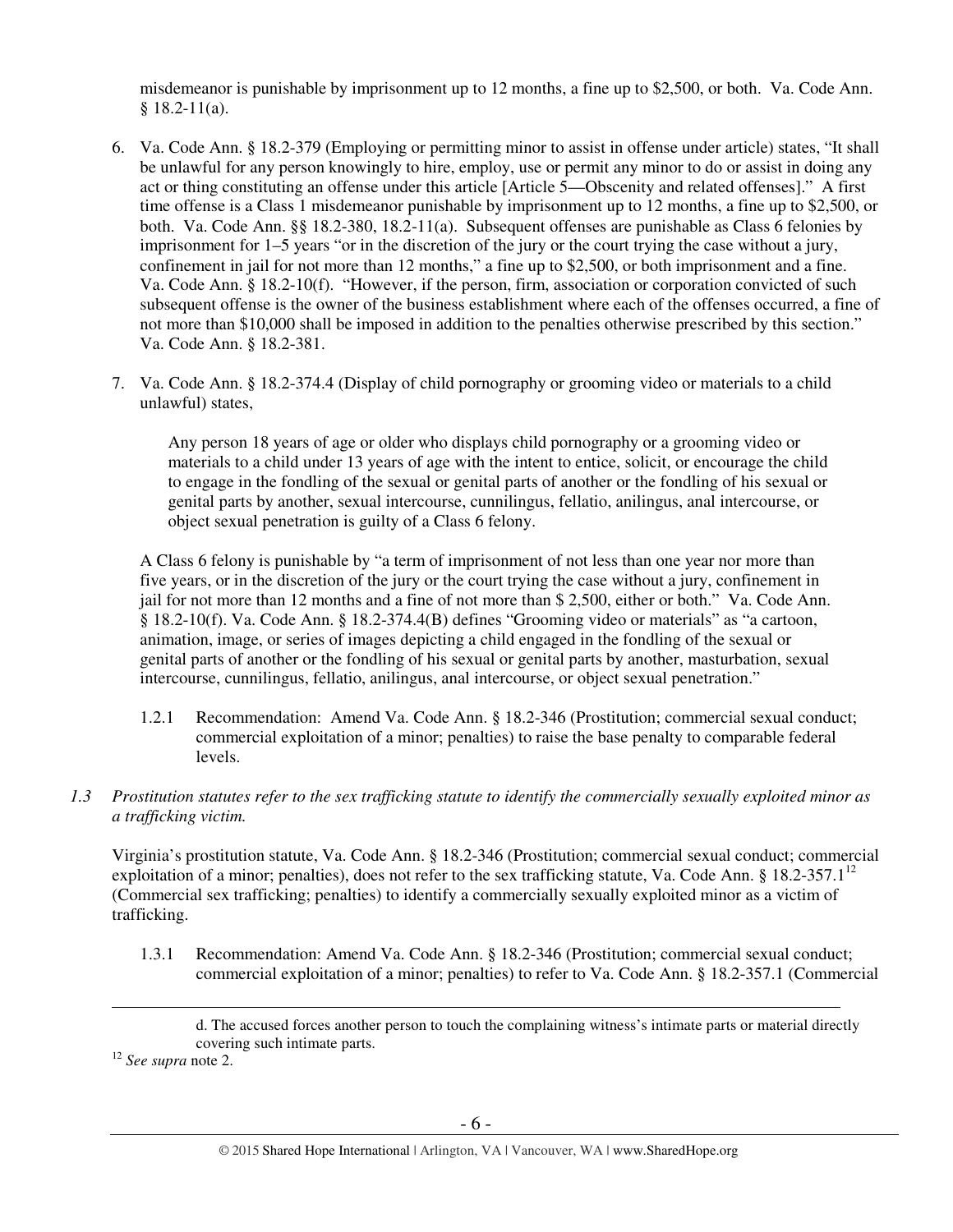sex trafficking; penalties) to clarify that prostituted/trafficked minors should be identified as victims of sex trafficking.

*1.4 The state racketeering or gang crimes statute includes sex trafficking and commercial sexual exploitation of children (CSEC) offenses as predicate acts allowing the statute to be used to prosecute trafficking crimes.* 

Va. Code Ann. § 18.2-514 (Racketeering offenses) states,

A. It shall be unlawful for an enterprise,  $^{13}$  or for any person who occupies a position of organizer, supervisor, or manager of an enterprise, to receive any proceeds known to have been derived directly from racketeering activity and to use or invest an aggregate of \$10,000 or more of such proceeds in the acquisition of any title to, or any right, interest, or equity in, real property, or in the establishment or operation of any enterprise.

B. It shall be unlawful for any enterprise, or for any person who occupies a position of organizer, supervisor, or manager of an enterprise, to directly acquire or maintain any interest in or control of any enterprise or real property through racketeering activity.

C. It shall be unlawful for any person employed by, or associated with, any enterprise to conduct or participate, directly or indirectly, in such enterprise through racketeering activity.

D. It shall be unlawful for any person to conspire to violate any of the provisions of subsection A, B, or C.

Va. Code Ann. § 18.2-513<sup>14</sup> (Definitions) defines "racketeering activity" to mean:

[to] commit, attempt to commit, conspire to commit, or to solicit, coerce, or intimidate another person to commit two or more of the following offenses: 18.2-355 [Taking, detaining, etc., person for prostitution, etc., or consenting thereto; human trafficking], 18.2-356 [Receiving money for procuring person], 18.2-357 [Receiving money from earnings of male or female prostitute; penalties], 18.2-357.1 [Commercial sex trafficking; penalties] . . . § 18.2-48 [Abduction with intent to extort money or for immoral purpose] . . . § 18.2-49 [Threatening, attempting or assisting in such abduction] . . . 18.2-374.1 [Possession, reproduction, distribution, solicitation, and facilitation of child pornography; penalty] . . . ; or any substantially similar offenses under the laws of any other state, the District of Columbia, the United States or its territories.

Based on this definition of racketeering, certain acts of commercial sexual exploitation of children constitute predicate crimes to the racketeering law, making it available for combatting criminal enterprises that engage in domestic minor sex trafficking.

Penalties for violation of Va. Code Ann. § 18.2-514 (Racketeering offenses) are described in Va. Code Ann. § 18.2-515 (Criminal penalties; forfeiture)

A. Any person or enterprise convicted of engaging in activity in violation of the provisions of § 18.2-514 is guilty of a felony punishable by imprisonment for not less than five years nor more than 40 years and a fine of not more than \$1 million. A second or subsequent offense shall be punishable as a Class 2 felony and a fine of not more than \$2 million.

 $\overline{a}$ <sup>13</sup> VA Code Ann. § 18.2-513 (Definitions) defines "enterprise" to mean "any of the following: sole proprietorship, partnership, corporation, business trust, criminal street gang; or other group of three or more individuals associated for the purpose of criminal activity."

<sup>&</sup>lt;sup>14</sup> The text of Va. Code Ann. § 18.2-513 included here and elsewhere in this report includes amendments made by the passage of House Bill 1964 and Senate Bill 1188, 2015 Leg. Reg. Sess. (Va. 2015) (effective July 1, 2015).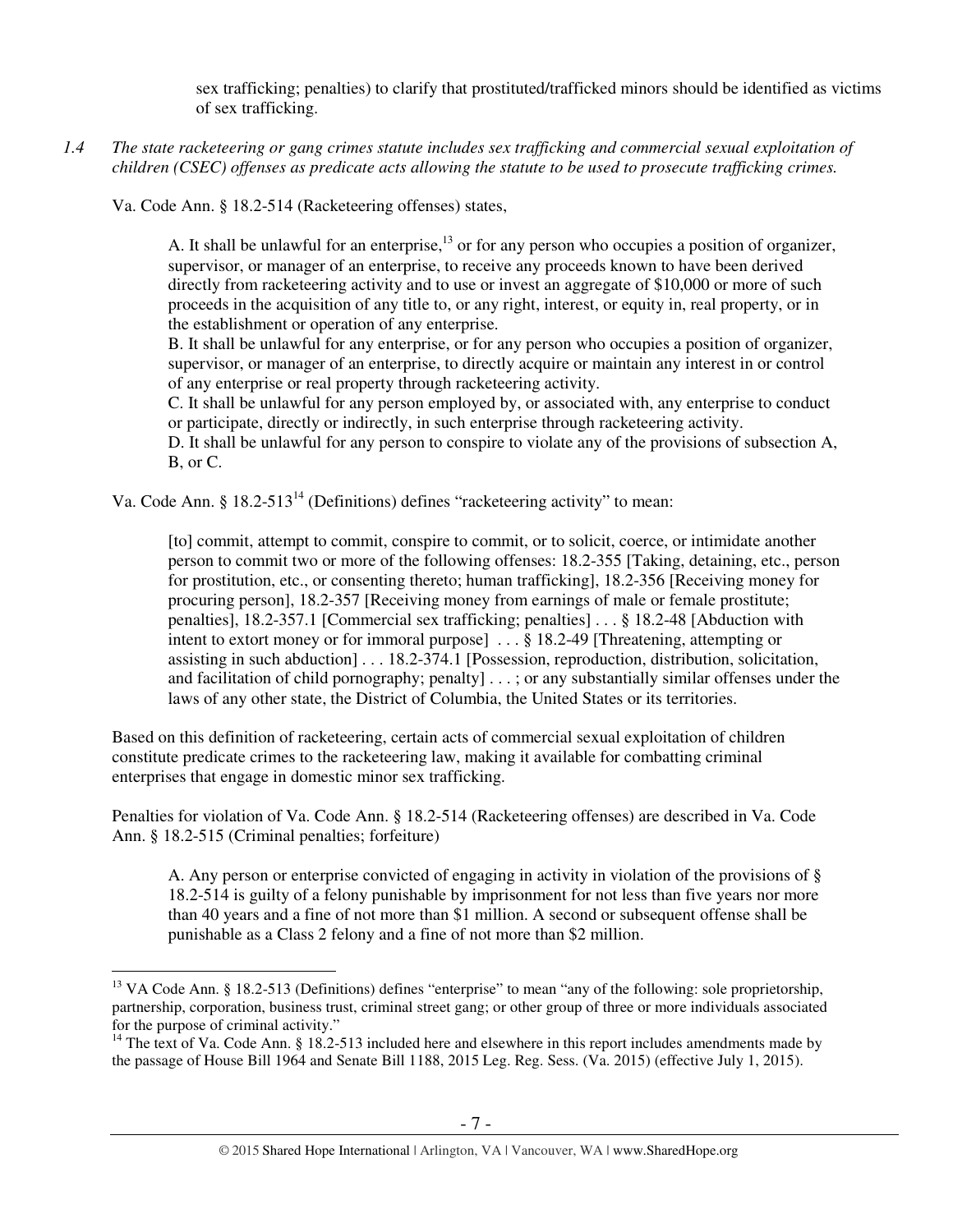The court may order any such person or enterprise to be divested of any interest in any enterprise or real property identified in § 18.2-514; order the dissolution or reorganization of such enterprise; and order the suspension or revocation of any license, permit, or prior approval granted to such enterprise or person by any agency of the Commonwealth or political subdivision thereof.

B. All property, real or personal, including money, together with any interest or profits derived from the investment of such money, used in substantial connection with, intended for use in the course of, or traceable to, conduct in violation of any provision of § 18.2-514 is subject to civil forfeiture to the Commonwealth.

Finally, where the alleged enterprise is a criminal street gang, additional charges may apply. Under Va. Code Ann. § 18.2-46.2(A),

Any person who actively participates in or is a member of a criminal street gang and who knowingly and willfully participates in any predicate criminal  $\text{act}^{15}$  committed for the benefit of, at the direction of, or in association with any criminal street gang shall be guilty of a Class 5 felony. However, if such participant in or member of a criminal street gang is age eighteen years or older and knows or has reason to know that such criminal street gang also includes a juvenile member or participant, he shall be guilty of a Class 4 felony.

Va. Code Ann. § 18.2-46.1 defines "criminal street gang" as "any ongoing organization, association, or group of three or more persons, whether formal or informal, (i) which has as one of its primary objectives or activities the commission of one or more criminal activities; (ii) which has an identifiable name or identifying sign or symbol; and (iii) whose members individually or collectively have engaged in the commission of, attempt to commit, conspiracy to commit, or solicitation of two or more predicate criminal acts, at least one of which is an act of violence, provided such acts were not part of a common act or transaction."

Where CSEC and sex trafficking offenses involve gang recruitment or intimidation, gang members may face prosecution under Va. Code Ann. § 18.2-46.3 (Recruitment of persons for criminal street gang; penalty), which states,

A. Any person who solicits, invites, recruits, encourages or otherwise causes or attempts to cause another to actively participate in or become a member of what he knows to be a criminal street gang is guilty of a Class 1 misdemeanor. Any person age 18 years or older who solicits, invites, recruits, encourages or otherwise causes or attempts to cause a juvenile to actively participate in or become a member of what he knows to be a criminal street gang is guilty of a Class 6 felony.

 $\overline{a}$ <sup>15</sup> Va. Code Ann. § 18.2-46.1 defines "predicate criminal act" as including "(i) an act of violence; (ii) any violation of § 18.2-42, 18.2-46.3 [Recruitment of persons for criminal street gang; penalty], . . .18.2-355 [Taking, detaining, etc., person for prostitution, etc., or consenting thereto; human trafficking], 18.2-356 [Receiving money for procuring person], 18.2-357 [Receiving money from earnings of male or female prostitute], or 18.2-357.1 [Commercial sex trafficking; penalties]; … or (v) any substantially similar offense under the laws of another state or territory of the United States, the District of Columbia, or the United States." "Act of violence" is defined as "those felony offenses described in subsection A of § 19.2-297.1." Va. Code Ann. § 18.2-46.1. Pursuant to Va. Code Ann. § 19.2-297.1(A)(i), the term includes "c. Any kidnapping or abduction felony under Article 3 (§ 18.2-47 et seq.)" and "f. Except as otherwise provided in § 18.2-67.5:2 or § 18.2-67.5:3, criminal sexual assault punishable as a felony under Article 7 (§ 18.2-61 et seq.)." It also includes "(ii) conspiracy to commit any of the violations enumerated in clause (i) of this section; and (iii) violations as a principal in the second degree or accessory before the fact of the provisions enumerated in clause (i) of this section." The text of Va. Code Ann. § 18.2-46.1 included here and elsewhere in this report includes amendments made by the passage of House Bill 1964 and Senate Bill 1188, 2015 Leg. Reg. Sess. (Va. 2015) (effective July 1, 2015).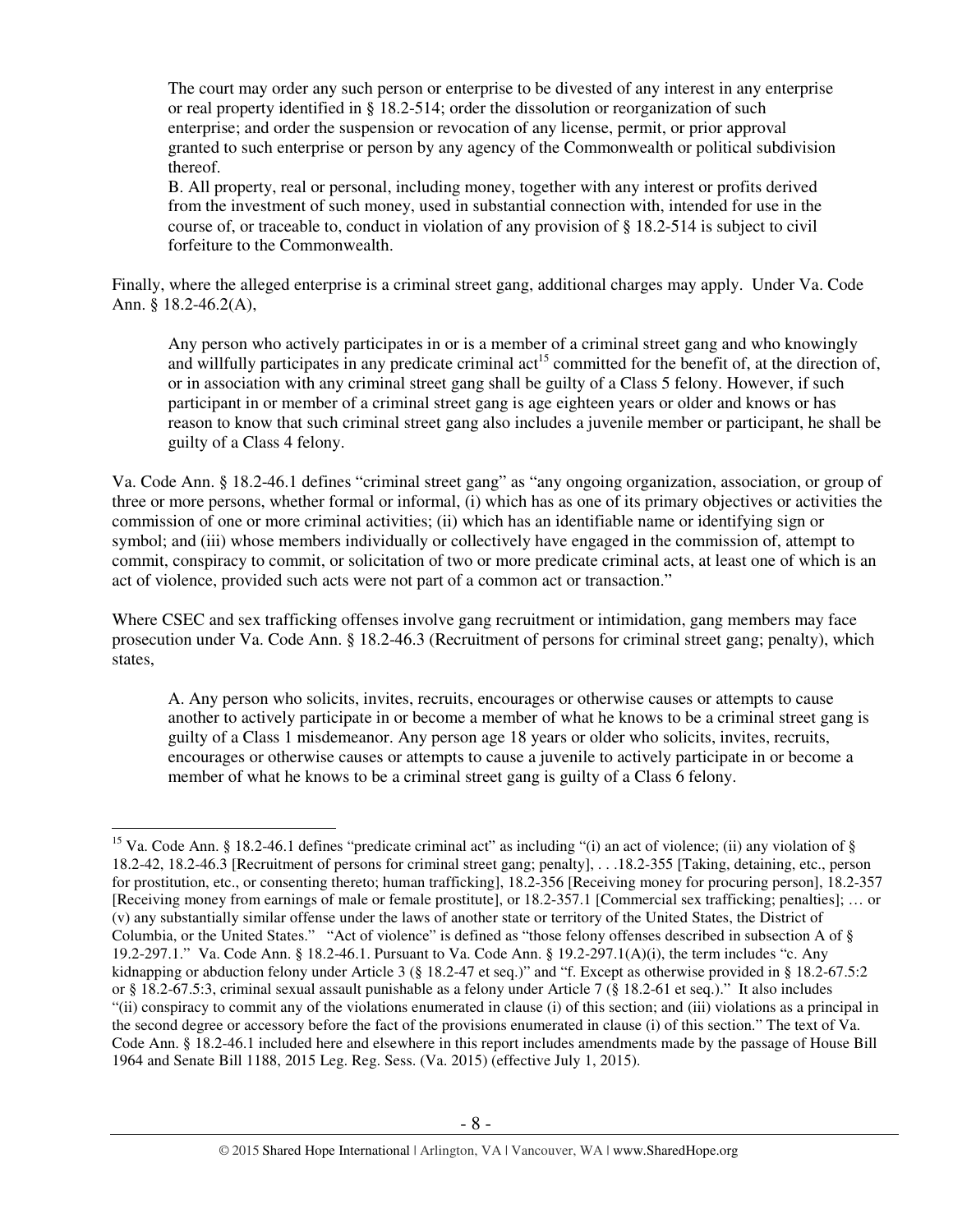B. Any person who, in order to encourage an individual (a) to join a criminal street gang, (b) to remain as a participant in or a member of a criminal street gang, or (c) to submit to a demand made by a criminal street gang to commit a felony violation of this title, (i) uses force against the individual or a member of his family or household or (ii) threatens force against the individual or a member of his family or household, which threat would place any person in reasonable apprehension of death or bodily injury, is guilty of a Class 6 felony. The definition of "family or household member" "set forth in § 16.1-228 applies to this section.

Va. Code Ann. § 18.2-46.3:2 provides for civil forfeiture in the case of criminal street gang activities, stating in part,

All property, both personal and real, of any kind or character used in substantial connection with, intended for use in the course of, derived from, traceable to, or realized through, including any profit or interest derived from, any conduct in violation of any provision of this article<sup>16</sup> is subject to civil forfeiture to the Commonwealth. Further, all property, both personal and real, of any kind or character used or intended to be used in substantial connection with, during the course of, derived from, traceable to, or realized through, including any profit or interest derived from, criminal street gang member recruitment as prohibited under Va. Code § 18.2-46.3 is subject to civil forfeiture to the Commonwealth.

<sup>16</sup> Title 18.2, Chapter 4, Article 2.1 (Crimes by gangs), Va. Code Ann. § 18.2-46.1 *et seq.*, includes offenses under § 18.2-46.2 (Prohibited criminal street gang participation; penalty) and § 18.2-46.3 (Recruitment of persons for criminal street gang; penalty).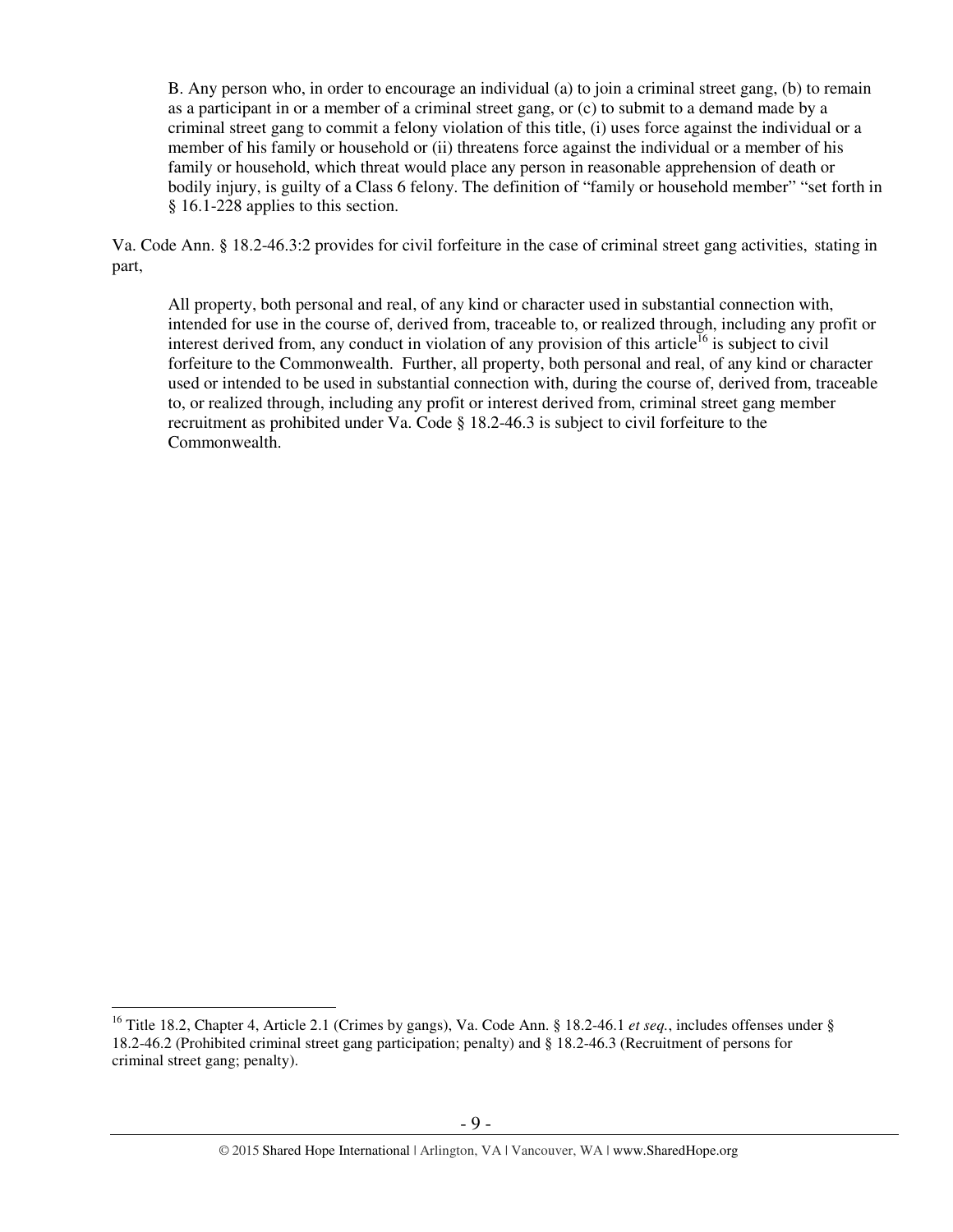#### **FRAMEWORK ISSUE 2: CRIMINAL PROVISIONS ADDRESSING DEMAND**

#### *Legal Components:*

- *2.1 The state sex trafficking law can be applied to buyers of commercial sex acts with a victim of domestic minor sex trafficking.*
- *2.2 Buyers of commercial sex acts with a minor can be prosecuted under commercial sexual exploitation of children (CSEC) laws.*
- *2.3 Solicitation of prostitution laws differentiate between buying sex acts with an adult and buying sex acts with a minor under 18.*
- *2.4 Penalties for buyers of commercial sex acts with minors are as high as federal penalties.*
- *2.5 Using the Internet or electronic communications to lure, entice, or purchase, or attempt to lure, entice, or purchase commercial sex acts with a minor is a separate crime or results in an enhanced penalty for buyers.*
- *2.6 No age mistake defense is permitted for a buyer of commercial sex acts with any minor under 18.*
- *2.7 Base penalties for buying sex acts with a minor under 18 are sufficiently high and not reduced for older minors.*
- *2.8 Financial penalties for buyers of commercial sex acts with minors are sufficiently high to make it difficult for buyers to hide the crime.*
- *2.9 Buying and possessing child pornography carries penalties as high as similar federal offenses.*
- *2.10 Convicted buyers of commercial sex acts with minors and child pornography are required to register as sex offenders.*

\_\_\_\_\_\_\_\_\_\_\_\_\_\_\_\_\_\_\_\_\_\_\_\_\_\_\_\_\_\_\_\_\_\_\_\_\_\_\_\_\_\_\_\_\_\_\_\_\_\_\_\_\_\_\_\_\_\_\_\_\_\_\_\_\_\_\_\_\_\_\_\_\_\_\_\_\_\_\_\_\_\_\_\_\_\_\_\_\_\_\_\_\_\_

#### *Legal Analysis:*

*2.1 The state sex trafficking law can be applied to buyers of commercial sex acts with a victim of domestic minor sex trafficking.*

Since Va. Code Ann. § 18.2-357.1<sup>17</sup> (Commercial sex trafficking, penalties) is limited in application to offenders who act "with the intent to receive money or other valuable thing or to assist another in receiving money or other valuable thing from the earnings of a person from prostitution or unlawful sexual intercourse in violation of subsection A of §18.2-346 [Prostitution; commercial sexual conduct; commercial exploitation of a minor; penalties]," the sex trafficking law does not apply to the conduct of buyers of sex acts with a minor.

- 2.1.1 Recommendation: Amend Va. Code Ann. § 18.2-357.1 (Commercial sex trafficking, penalties) to make the statute applicable to the actions of buyers of sex with minors.
- *2.2 Buyers of commercial sex acts with a minor can be prosecuted under commercial sexual exploitation of children (CSEC) laws.*

Va. Code Ann. § 18.2-346 (Prostitution; commercial sexual conduct; commercial exploitation of a minor; penalties) criminalizes soliciting sex from minors, stating that "any person who solicits prostitution from a minor (i) 16 years of age or older is guilty of a Class 6 felony or (ii) younger than 16 years of age is guilty of a Class 5 felony*.*" Va. Code Ann. § 18.2-346(B).

In addition, Va. Code Ann. § 18.2-355(4)<sup>18</sup> (Taking, detaining, etc., person for prostitution, etc., or consenting thereto; human trafficking) may apply to buyers through the term "causes." Pursuant to Va. Code Ann. § 18.2- 355(4), any person who "for purposes of prostitution, takes any minor into, or persuades, encourages, or causes

<sup>17</sup> *See supra* note 2.

<sup>18</sup> *See supra* note 4.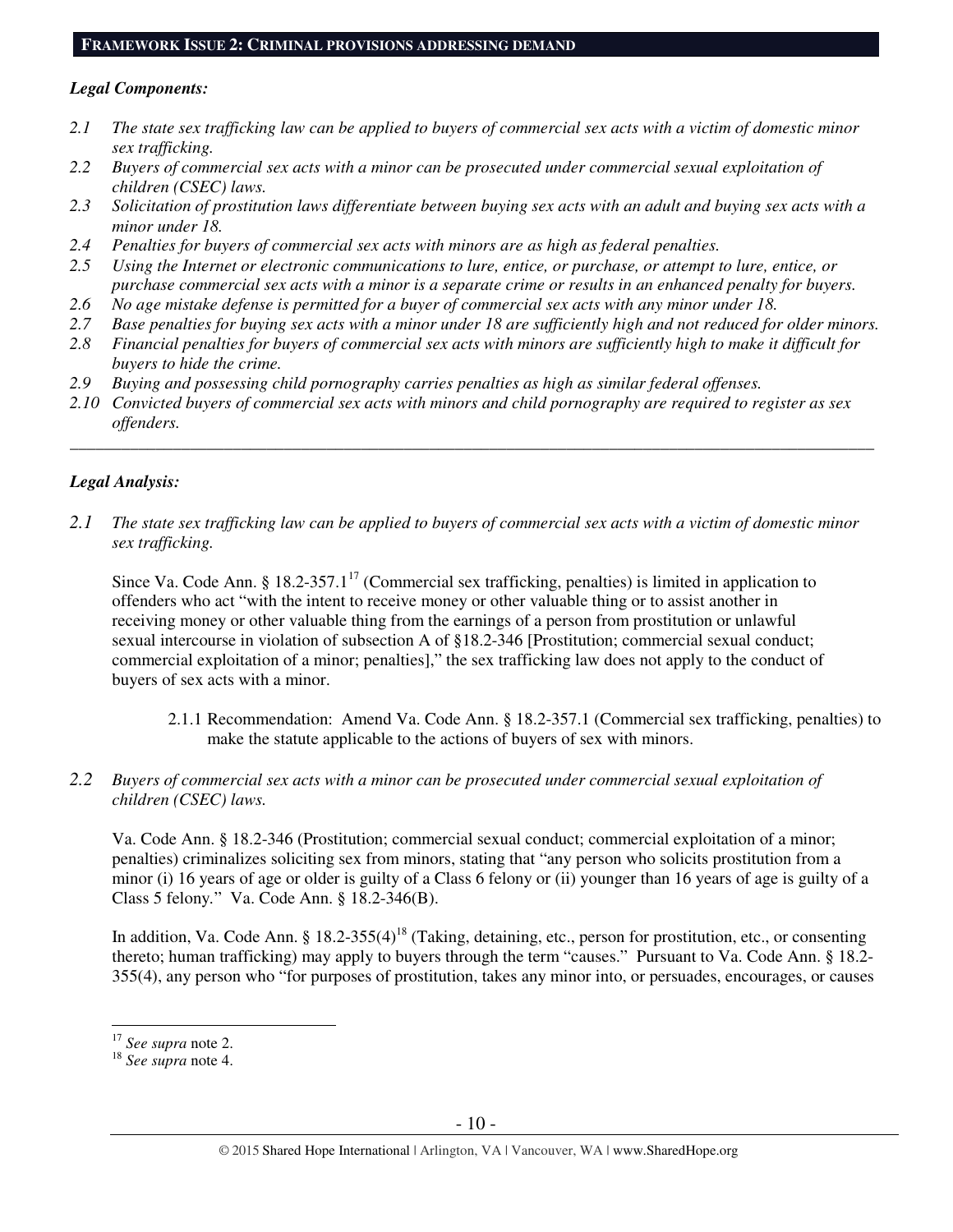any minor to enter, a bawdy place, or takes or causes such person to be taken to any place for such purposes; is guilty of pandering. . . A violation of subdivision (4) is punishable as a Class 3 felony."

While Va. Code Ann. § 18.2-370(A) (Taking indecent liberties with children; penalties) does not criminalize buying sex with a minor, it may have limited application to buyers who "[p]ropose to such child the performance of an act of sexual intercourse or any act constituting an offense under § 18.2-361 [Crimes against nature; penalties]; or . . . [e]ntice, allure, persuade, or invite any such child to enter any vehicle, room, house, or other place, for any of the purposes set forth" in the subsection. Va. Code Ann. §  $18.2-370(A)(4)$ , (5).

*2.3 Solicitation of prostitution laws differentiate between buying sex acts with an adult and buying sex acts with a minor under 18.* 

The offense of solicitation of prostitution differentiates between buying sex with an adult and buying sex with a minor. Va. Code Ann. § 18.2-346(B) (Prostitution; commercial sexual conduct; commercial exploitation of a minor; penalties) states, "Any person who offers money or its equivalent to another for the purpose of engaging in sexual acts . . . is guilty of solicitation of prostitution and which is punishable as a Class 1 misdemeanor. However, any person who solicits prostitution from a minor (i) 16 years of age or older is guilty of a Class 6 felony or (ii) younger than 16 years of age is guilty of a Class 5 felony." Va. Code Ann. § 18.2-346(A-B).

# *2.4 Penalties for buyers of commercial sex acts with minors are as high as federal penalties.*

Soliciting sex with a minor of 16 years of age or older is a Class 6 felony. Va. Code Ann. § 18.2-346(B) (Prostitution; commercial sexual conduct; commercial exploitation of a minor). Soliciting sex with a minor younger than 16 years of age is a Class 5 felony. A Class 5 felony is punishable by a term of imprisonment of 1–10 years, "or in the discretion of the jury or the court trying the case without a jury, confinement in jail for not more than 12 months," a fine of up to \$2,500, or both imprisonment and a fine.<sup>19</sup> A Class 6 felony is punishable by a term of imprisonment of 1–5 years "or in the discretion of the jury or the court trying the case without a jury, confinement in jail for not more than 12 months," a fine of up to \$2,500, or both imprisonment and a fine. $20$ 

Pandering involving a minor is a Class 3 felony. Va. Code Ann. §  $18.2-355(4)^{21}$  (Taking, detaining, etc., person for prostitution, etc., or consenting thereto; human trafficking). A Class 3 felony is punishable by imprisonment for 5–20 years and a possible fine of up to \$100,000 may be assessed. Va. Code Ann. §  $18.2 - 10(c)$ .

In comparison, if the victim is under the age of 14, a conviction under the Trafficking Victims Protection Act  $(TVPA)^{22}$  for child sex trafficking is punishable by 15 years to life imprisonment and a fine not to exceed \$250,000. 18 U.S.C. §§ 1591(b)(1), 3559(a)(1), 3571(b)(3). If the victim is between the ages of 14–17 a conviction is punishable by 10 years to life imprisonment and a fine not to exceed \$250,000. 18 U.S.C. §§ 1591(b)(2), 3559(a)(1), 3571(b)(3). A conviction is punishable by mandatory life imprisonment, however, if the buyer has a prior conviction for a federal sex offense<sup>23</sup> against a minor. 18 U.S.C. § 3559(e)(1). To the

 $\overline{a}$ <sup>19</sup> Va. Code Ann § 18.2-10(e) (General punishment for conviction of felony; penalty).

<sup>20</sup> *Id.* § 18.2-10(f).

<sup>21</sup> *See supra* note 4.

<sup>&</sup>lt;sup>22</sup> Trafficking Victims Protection Act (TVPA) of 2000, Pub. L. No. 106-386, 114 Stat. 1464, 1466 (codified in scattered sections of 18 and 22 U.S.C.).

<sup>&</sup>lt;sup>23</sup> Pursuant to 18 U.S.C. § 3559 $(e)(2)$ , "federal sex offense" is defined as an offense under section 1591 [18 USCS § 1591] (relating to sex trafficking of children), 2241 [18 USCS § 2241] (relating to aggravated sexual abuse), 2242 [18 USCS § 2242] (relating to sexual abuse), 2244(a)(1) [18 USCS § 2244(a)(1)] (relating to abusive sexual contact), 2245 [18 USCS §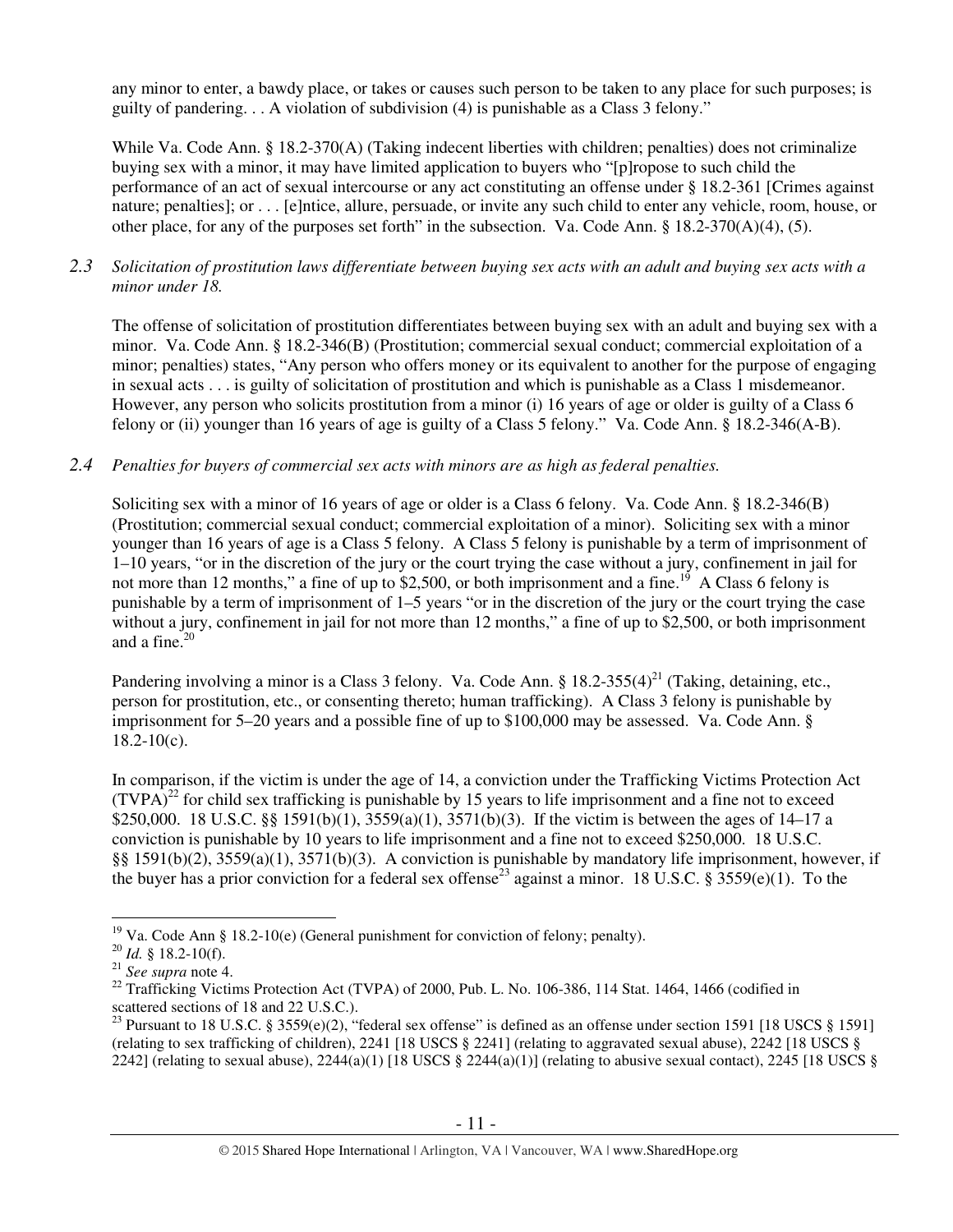extent buyers can be prosecuted under other federal CSEC laws,  $^{24}$  a conviction is punishable by penalties ranging from a fine not to exceed \$250,000 to life imprisonment and a fine not to exceed \$250,000.<sup>25</sup>

*2.5 Using the Internet or electronic communications to lure, entice, or purchase, or attempt to lure, entice, or purchase commercial sex acts with a minor is a separate crime or results in an enhanced penalty for buyers.* 

Va. Code Ann. § 18.2-374.3 (Use of communications systems to facilitate certain offenses involving children) makes it a crime to use the Internet, or other communication systems, to engage in certain types of sexual interactions with a minor. It states in part,

B. It is unlawful for any person to use a communications system,  $^{26}$  including but not limited to computers or computer networks or bulletin boards, or any other electronic means for the purposes of procuring or promoting the use of a minor for any activity in violation of § 18.2-370 [Taking indecent liberties with children; penalties] or 18.2-374.1 [Production, publication, sale, financing, etc., of child pornography; presumption as to age; severability]. A violation of this subsection is a Class 6 felony. C. It is unlawful for any person 18 years of age or older to use a communications system, including but not limited to computers or computer networks or bulletin boards, or any other electronic means, for the purposes of soliciting, with lascivious intent, any person he knows or has reason to believe is a child younger than 15 years of age to knowingly and intentionally:

1. Expose his sexual or genital parts to any child to whom he is not legally married or propose that any such child expose his sexual or genital parts to such person;

2. Propose that any such child feel or fondle his own sexual or genital parts or the sexual or genital parts of such person or propose that such person feel or fondle the sexual or genital parts of any such child;

3. Propose to such child the performance of an act of sexual intercourse, anal intercourse, cunnilingus, fellatio, or anilingus, or any act constituting an offense under § 18.2-361 [Crimes against nature; penalty]; or

4. Entice, allure, persuade, or invite any such child to enter any vehicle, room, house, or other place, for any purposes set forth in the preceding subdivisions.

Any person who violates this subsection is guilty of a Class 5 felony. However, if the person is at least seven years older than the child he knows or has reason to believe is less than 15 years of age, the person shall be punished by a term of imprisonment of not less than five years nor more than 30 years

2245] (relating to sexual abuse resulting in death), 2251 [18 USCS § 2251] (relating to sexual exploitation of children), 2251A [18 USCS § 2251A] (relating to selling or buying of children), 2422(b) [18 USCS § 2422(b)] (relating to coercion and enticement of a minor into prostitution), or 2423(a) [18 USCS  $\S$  2423(a)] (relating to transportation of minors). <sup>24</sup> 18 U.S.C. §§ 2251A(b) (Selling or buying of children), 2251(a) (Sexual exploitation of children), 2423(a)

 $\overline{a}$ 

(Transportation of a minor with intent for minor to engage in criminal sexual activity), 2422(a) (Coercion and enticement),  $2252(a)(2)$ ,  $(a)(4)$  (Certain activities relating to material involving the sexual exploitation of minors).

<sup>25</sup> 18 U.S.C. §§ 2251A(b) (conviction punishable by imprisonment for 30 years to life and a fine), 2251(e) (conviction punishable by imprisonment for 15–30 years and a fine), 2423(a) (conviction punishable by imprisonment for 10 years to life and a fine),  $2422(a)$  (conviction punishable by a fine, imprisonment up to 20 years, or both),  $2252(a)(2)$ , (4) (stating that a conviction under subsection (a)(2) is punishable by imprisonment for  $5-20$  years and a fine, while a conviction under subsection (a)(4) is punishable by imprisonment up to 10 years, a fine, or both); *see also* 18 U.S.C. §§ 3559(a)(1) (classifying all of the above listed offenses as felonies),  $3571(b)(3)$  (providing a fine up to \$250,000 for any felony conviction).

<sup>26</sup> Va. Code Ann. § 18.2-374.3(A) defines "use a communications system" as "making personal contact or direct contact through any agent or agency, any print medium, the United States mail, any common carrier or communication common carrier, any electronic communications system, the Internet, or any telecommunications, wire, computer network, or radio communications system."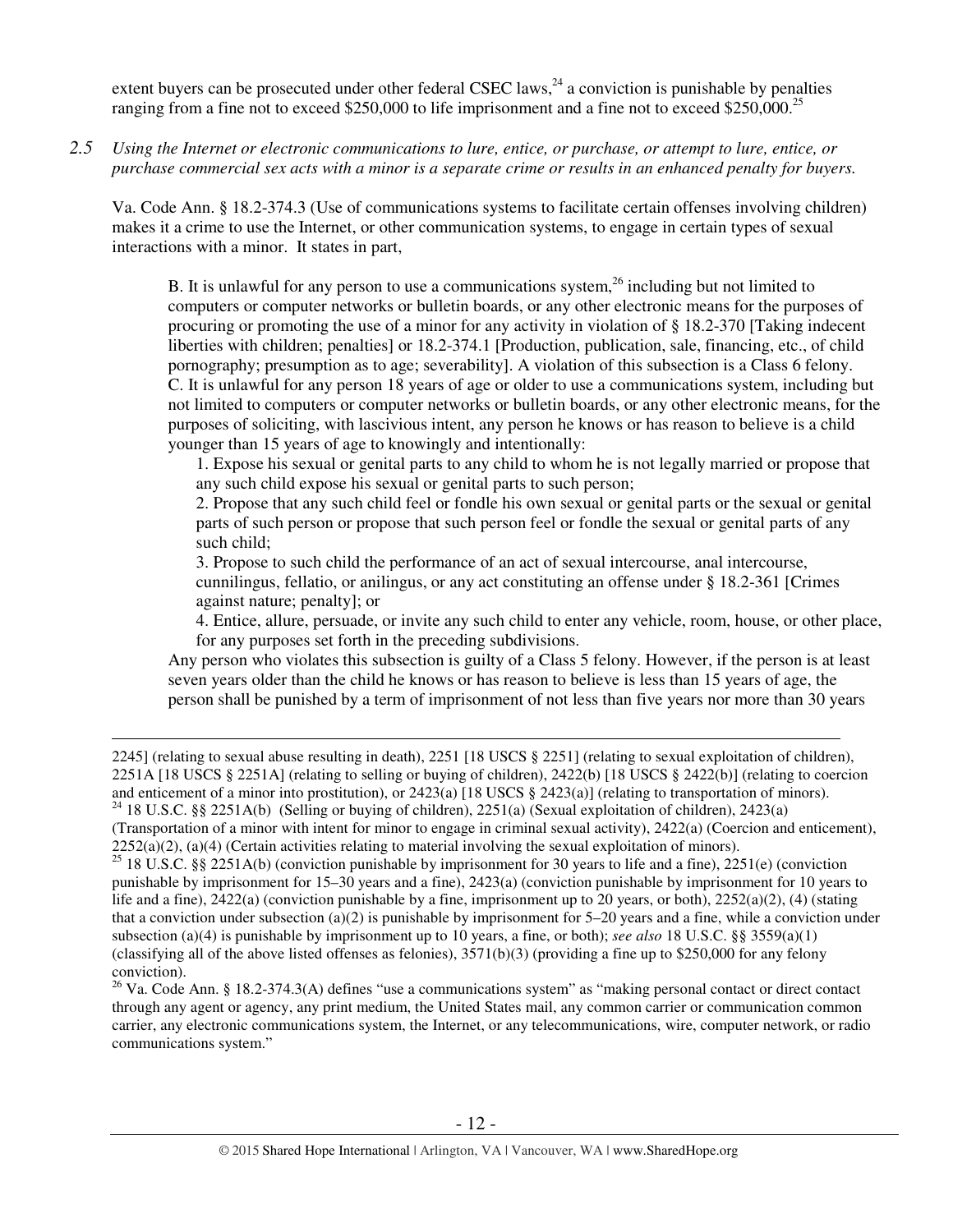in a state correctional facility, five years of which shall be mandatory minimum term of imprisonment. Any person who commits a second or subsequent violation of this subsection when the person is at least seven years older than the child he knows or has reason to believe is less than 15 years of age shall be punished by a term of imprisonment of not less than 10 years nor more than 40 years, 10 years of which shall be a mandatory minimum term of imprisonment.

D. Any person who uses a communications system, including but not limited to computers or computer networks or bulletin boards, or any other electronic means, for the purposes of soliciting, with lascivious intent, any child he knows or has reason to believe is at least 15 years of age but younger than 18 years of age to knowingly and intentionally commit any of the activities listed in subsection C if the person is at least seven years older than the child is guilty of a Class 5 felony. Any person who commits a second or subsequent violation of this subsection shall be punished by a term of imprisonment of not less than one nor more than 20 years, one year of which shall be a mandatory minimum term of imprisonment.

E. Any person 18 years of age or older who uses a communications system, including but not limited to computers or computer networks or bulletin boards, or any other electronic means, for the purposes of soliciting any person he knows or has reason to believe is a child younger than 18 years of age for (i) any activity in violation of § 18.2-355 [Taking, detaining, etc., person for prostitution, etc., or consenting thereto; human trafficking] or 18.2-361 [Crimes against nature; penalty], (ii) any activity in violation of § 18.2-374.1 [Production, publication, sale, financing, etc., of child pornography; presumption as to age; severability], or (iii) a violation of § 18.2-374.1:1 [Possession, reproduction, distribution, and facilitation of child pornography; penalty] is guilty of a Class 5 felony.

Va. Code Ann. § 18.2-376.1 (Enhanced penalties for using a computer in certain violations) states, "Any person who uses a computer in connection with a violation of §§ 18.2-374 [Production, publication, sale, possession, etc., of obscene items], 18.2-375 [Obscene exhibitions and performances], or § 18.2-376 [Advertising, etc., obscene items, exhibitions or performances] is guilty of a separate and distinct Class 1 misdemeanor, and for a second or subsequent such offense within 10 years of a prior such offense is guilty of a Class 6 felony, the penalties to be imposed in addition to any other punishment otherwise prescribed for a violation of any of those sections."

*2.6 No age mistake defense is permitted for a buyer of commercial sex acts with any minor under 18.* 

No specific mistake of age defense is contained in the Virginia Code; however, there is no prohibition on the same.

- 2.6.1 Recommendation: Amend Va. Code Ann. § 18.2-357.1 (Commercial sex trafficking) and Virginia's CSEC laws to prohibit a mistake of age defense.
- *2.7 Base penalties for buying sex acts with a minor under 18 are sufficiently high and not reduced for older minors.*

Va. Code Ann. § 18.2-346(B) (Prostitution; commercial sexual conduct; commercial exploitation of a minor; penalties) is a Class 5 felony when the victim is a minor under 16 years of age, and reduces that to a Class 6 felony when the victim is 16 years of age or older. Va. Code Ann. § 18.2-346(B). A Class 5 felony is punishable by a term of imprisonment of 1–10 years, "or in the discretion of the jury or the court trying the case without a jury, confinement in jail for not more than 12 months," a fine of up to \$2,500, or both. Va. Code Ann. § 18.2-10(e). A Class 6 felony is punishable by a term of imprisonment 1–5 years "or in the discretion of the jury or the court trying the case without a jury, confinement in jail for not more than 12 months and a fine of not more than \$ 2,500, either or both." Va. Code Ann. § 18.2-10(f).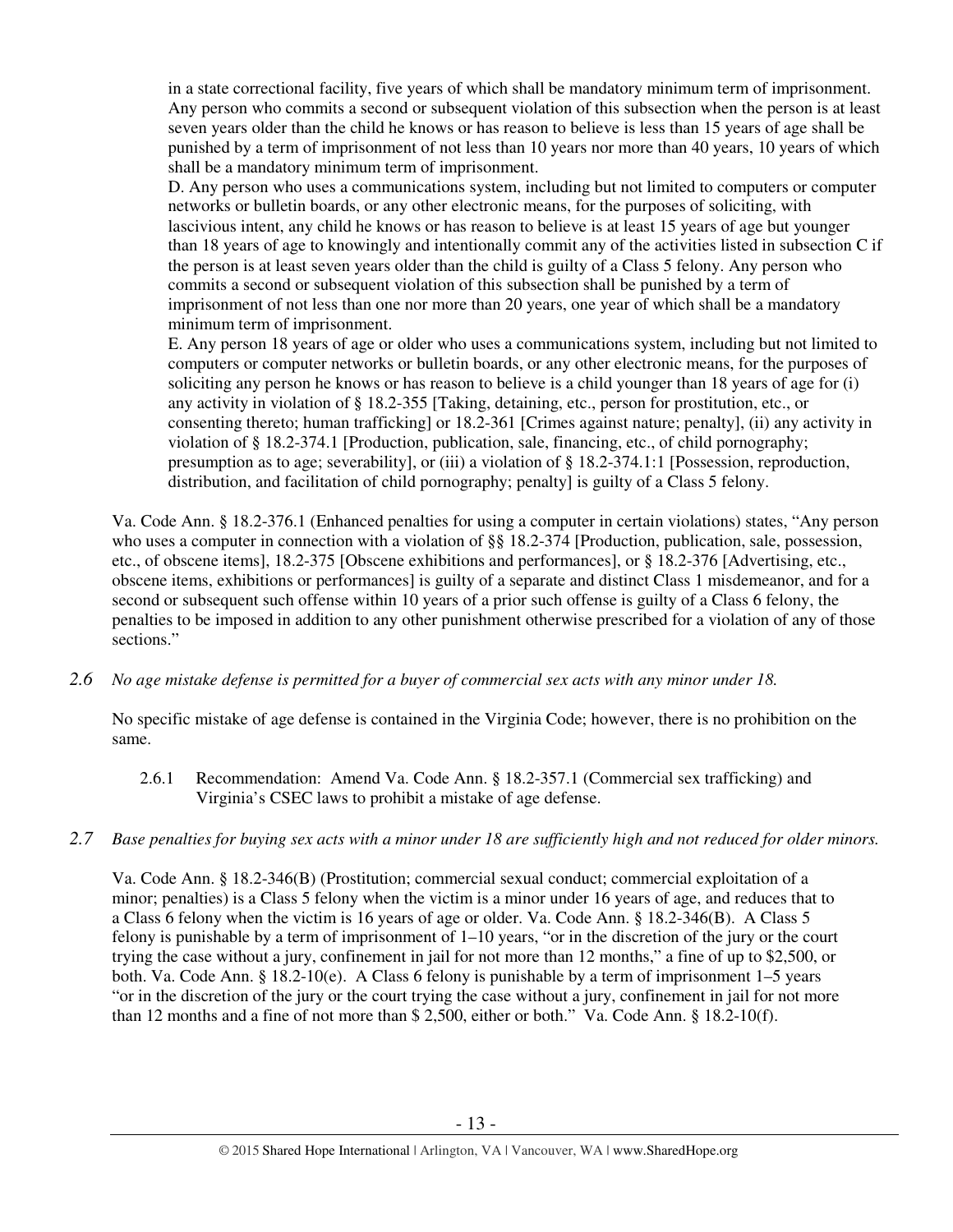2.7.1 Recommendation: Amend Va. Code Ann. § Va. Code Ann. § 18.2-346 (Prostitution; commercial sexual conduct; commercial exploitation of a minor; penalties) to provide a sufficiently high base penalty for commercial sexual exploitation offenses against any minor under 18.

## *2.8 Financial penalties for buyers of commercial sex acts with minors are sufficiently high to make it difficult for buyers to hide the crime.*

Penalties under Va. Code Ann. § 18.2-346(B) (Prostitution; commercial sexual conduct; commercial exploitation of a minor; penalties) may include a fine not to exceed \$2,500. Also, sexual offenses that may be used to prosecute a buyer of sex with a minor, most imposing fines of not more than \$2,500. $^{27}$ 

A buyer convicted for possession of child pornography may be subject to a fine of not more than \$2,500. Va. Code Ann. §§ 18.2-10(f), 18.2-374.1:1.<sup>28</sup> A person possessing child pornography may also face asset forfeiture pursuant to Va. Code Ann. § 19.2-386.31 (Seizure and forfeiture of property used in connection with the exploitation and solicitation of children), which states in part,

All audio and visual equipment, electronic equipment, devices and other personal property used in connection with the possession, production, distribution, publication, sale, possession with intent to distribute or making of child pornography that constitutes a violation of § 18.2-374.1 [Production, publication, sale, financing, etc., of child pornography; presumption as to age; severability] or 18.2-374.1:1 [Possession, reproduction, distribution, and facilitation of child pornography; penalty], or in connection with the solicitation of a person less than 18 years of age that constitutes a violation of § 18.2-374.3 [Use of communications systems to facilitate certain offenses involving children] shall be subject to lawful seizure by a law-enforcement officer and shall be subject to forfeiture to the Commonwealth pursuant to Chapter 22.1 (Section 19.2-386.1 et seq.). The Commonwealth shall file an information and notice of seizure in accordance with the procedures in Chapter 22.1 (Section 19.2- 386.1 et seq.); however, any forfeiture action shall be stayed until conviction of the person whose property is subject to forfeiture. Upon his conviction, the court may dispose of the issue of forfeiture or may continue the civil case allowing the defendant time to answer, at the court's discretion.

Should a buyer be convicted under 18.2-374.1:1 (Possession, reproduction, distribution, and facilitation of child pornography; penalty) or 18.2-374.3 (Use of communications systems to facilitate certain offenses involving children) will also be required to pay mandatory restitution to the victim. Under Va. Code Ann. § 19.2- 305.1(E1)

<sup>&</sup>lt;sup>27</sup> These may include Va. Code Ann. § 18.2-63(A) (Carnal knowledge of child between thirteen and fifteen years of age) carrying a fine of not more than \$100,000 (Va. Code Ann. §§ 18.2-63(A), 18.2-10(d)), and Va. Code Ann. § 18.2-370(A) (Taking indecent liberties with children; penalties), § 18.2-371 (Causing or encouraging acts rendering children delinquent, abused, etc.; penalty; abandoned infant), and § 18.2-67.4:2 (Sexual abuse of a child under 15 years of age; penalty) carrying fines of not more than \$2,500 (Va. Code Ann. §§ 18.2-10(e), 18.2-11(a), 18.2- 370(A), 18.2-371, 18.2-67.4:2).

<sup>&</sup>lt;sup>28</sup> Enacted House Bill 504 and Enacted Senate Bill 433 delay the effective date for proposed modifications to the discretionary sentencing guidelines for possession of child pornography in violation of Va. Code Ann. § 18.2- 374.1:1 (Possession, reproduction, distribution, and facilitation of child pornography; penalty) until July 1, 2016. The Virginia Criminal Sentencing Commission must complete its review of the discretionary sentencing guidelines recommendations by December 1, 2015, and any proposed modifications in the Commission's 2015 Annual Report will supersede those contained in the Commission's 2013 Annual Report. The text of Va. Code Ann. § 18.2-374.1:1 included here and elsewhere in this report includes amendments made by the enactment of Senate Bill 1056, 2015 Leg. Reg. Sess. (Va. 2015) (effective July 1, 2015).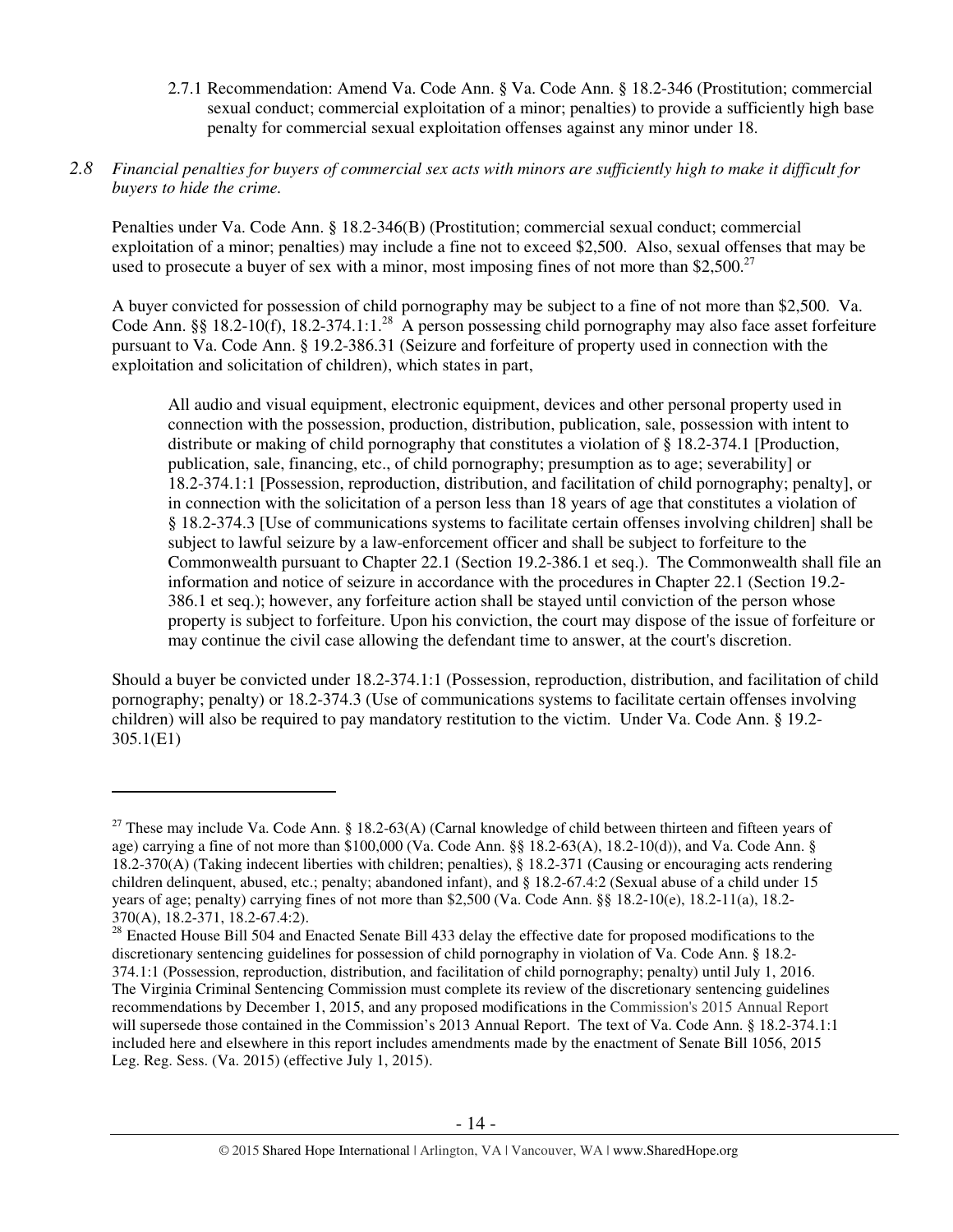A defendant convicted of an offense under . . . 18.2-374.1:1 [Possession, reproduction, distribution, and facilitation of child pornography; penalty], or 18.2-374.3 [Use of communications systems to facilitate certain offenses involving children] shall be ordered to pay mandatory restitution to the victim of the offense in an amount as determined by the court. For purposes of this subsection, 'victim' means a person who is depicted in a still or videographic image involved in an offense under § 18.2-374.1 [Production, publication, sale, financing, etc., of child pornography; presumption as to age; severability], 18.2-374.1:1 [Possession, reproduction, distribution, and facilitation of child pornography; penalty], or 18.2-374.3 [Use of communications systems to facilitate certain offenses involving children]. The Commonwealth shall make reasonable efforts to notify victims of offenses under § 18.2-374.1, 18.2-374.1:1, or 18.2-374.3.

Also, under Va. Code Ann. § 19.2-386.35<sup>29</sup> (Seizure of property used in connection with certain offenses), property used in connection with certain offenses is subject to forfeiture. Va. Code Ann. § 19.2-386.35 provides,

All money, equipment, motor vehicles, and other personal and real property of any kind or character together with any interest or profits derived from the investment of such proceeds or other property that (i) was used in connection with the commission of, or in an attempt to commit, a violation of . . . subsection B of § 18.2-346 [Prostitution; commercial sexual conduct; commercial exploitation of a minor; penalties], . . . 18.2-355 [Taking, detaining, etc., person for prostitution, etc., or consenting thereto]  $\dots$ ; (ii) is traceable to the proceeds of some form of activity that violates . . . subsection B of § 18.2-346 [Prostitution; commercial sexual conduct; commercial exploitation of a minor; penalties], . . . 18.2-355 [Taking, detaining, etc., person for prostitution, etc., or consenting thereto], 18.2-357 [Receiving money from earnings of male or female prostitute; penalties], 18.2-357.1 [Commercial sex trafficking, penalties] . . . ; or (iii) was used to or intended to be used to promote some form of activity that violates . . . subsection B of § 18.2-346 [Prostitution; commercial sexual conduct; commercial exploitation of a minor; penalties], . . . 18.2-355 [Taking, detaining, etc., person for prostitution, etc., or consenting thereto] . . . is subject to lawful seizure by a law-enforcement officer and subject to forfeiture to the Commonwealth pursuant to Chapter 22.1 (§ 19.2-386.1 et seq.). Any forfeiture action under this section shall be stayed until conviction, and property eligible for forfeiture pursuant to this section shall be forfeited only upon the entry of a final judgment of conviction for an offense listed in this section; if no such judgment is entered, all property seized pursuant to this section shall be released from seizure.

Finally, buyers convicted under Va. Code Ann. § 18.2-374.1:1 (Possession, reproduction, distribution, and facilitation of child pornography; penalty) or Va. Code Ann. § 18.2-374.3 (Use of communications systems to facilitate certain offenses involving children) are subject to mandatory asset forfeiture. Under Va. Code Ann. § 19.2-386.31 (Seizure and forfeiture of property used in connection with the exploitation and solicitation of children),

All audio and visual equipment, electronic equipment, devices and other personal property used in connection with the possession, production, distribution, publication, sale, possession with intent to distribute or making of child pornography that constitutes a violation of § 18.2-374.1 [Production, publication, sale, financing, etc., of child pornography; presumption as to age; severability] or 18.2- 374.1:1 [Possession, reproduction, distribution, solicitation, and facilitation of child pornography; penalty], or in connection with the solicitation of a person less than 18 years of age that constitutes a

 $\overline{a}$ <sup>29</sup> The text of Va. Code Ann.  $\S$  19.2-386.35 included here and elsewhere in this report includes amendments made by the passage of House Bill 1964 and Senate Bill 1188, 2015 Leg. Reg. Sess. (Va. 2015) (effective July 1, 2015).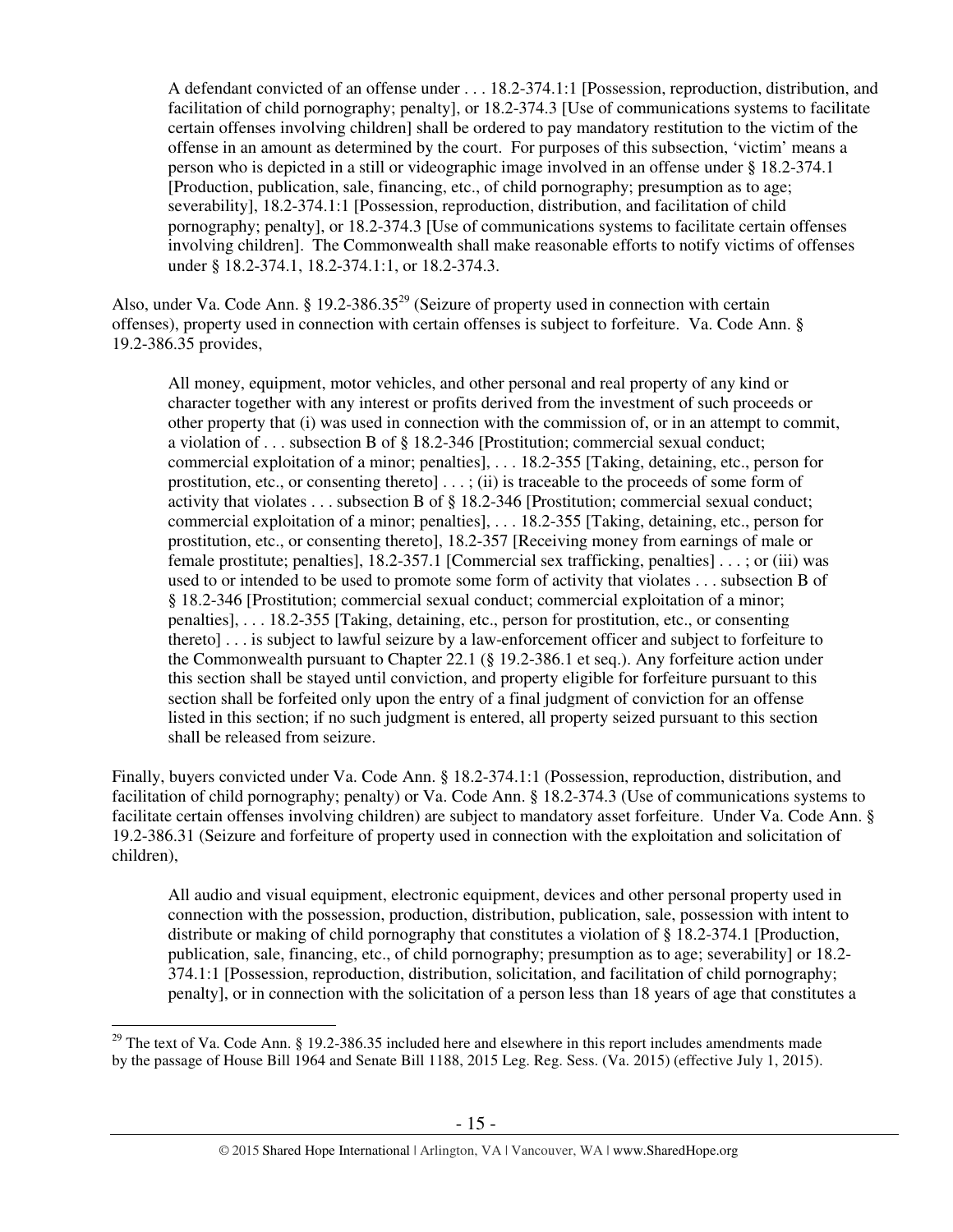violation of § 18.2-374.3 [Use of communications systems to facilitate certain offenses involving children] shall be subject to lawful seizure by a law-enforcement officer and shall be subject to forfeiture to the Commonwealth pursuant to Chapter 22.1 (§ 19.2-386.1 et seq.). The Commonwealth shall file an information and notice of seizure in accordance with the procedures in Chapter 22.1 (§ 19.2-386.1 et seq.); however, any forfeiture action shall be stayed until conviction of the person whose property is subject to forfeiture.

Asset forfeiture under Va. Code Ann. § 19.2-386.31 may be pursued through criminal or civil procedures. "Upon [the defendant's] conviction, the court may dispose of the issue of forfeiture or may continue the civil case allowing the defendant time to answer, at the court's discretion." Va. Code Ann. § 19.2-386.31.

Under Va. Code Ann. § 19.2-386.12 (Sale of forfeited property), forfeited property is sold and the money obtained from the sale is "paid over to the state treasury into a special fund of the Department of Criminal Justice Services . . . " The Department of Criminal Justice Services then distributes the money to "federal, state and local agencies to promote law enforcement . . . ." Va. Code Ann. § 19.2-386.14(A1) (Sharing of forfeited assets).

A buyer arrested for a second or subsequent offense of Va. Code Ann. 18.2-346 (Prostitution; commercial exploitation of a minor) may be subject to vehicle seizure and forfeiture. Va. Code Ann. § 19.2-386.16(A) (Forfeiture of motor vehicles used in commission of certain crimes) states in part,

Any vehicle knowingly used by the owner thereof or used by another with his knowledge of and during the commission of, or in an attempt to commit, a second or subsequent offense of Section 18.2-346 [Prostitution; commercial exploitation of a minor], 18.2-347 [Keeping, residing in or frequenting a bawdy place; "bawdy place" defined], 18.2-348 [Aiding prostitution or illicit sexual intercourse], 18.2- 349 [Using vehicles to promote prostitution or unlawful sexual intercourse], 18.2-355 [Taking, detaining, etc., person for prostitution, etc., or consenting thereto; human trafficking], 18.2-356 [Receiving money for procuring person] or § 18.2-357 [Receiving money from earnings of male or female prostitute] or of a similar ordinance of any county, city or town or knowingly used for the transportation of any stolen goods, chattels or other property, when the value of such stolen goods, chattels or other property is \$ 200 or more, or any stolen property obtained as a result of a robbery, without regard to the value of the property, shall be forfeited to the Commonwealth. The vehicle shall be seized by any law-enforcement officer arresting the operator of such vehicle for the criminal offense, and delivered to the sheriff of the county or city in which the offense occurred. . . .

# *2.9 Buying and possessing child pornography carries penalties as high as similar federal offenses.*

Va. Code Ann. § 18.2-374.1:1(A)<sup>30</sup> (Possession, reproduction, distribution, and facilitation of child pornography; penalty) makes it a Class 6 felony to "knowingly possess[] child pornography,"<sup>31</sup> which is punishable by a possible term of imprisonment of 1–5 years, "or in the discretion of the jury or the court trying the case without a jury, confinement in jail for not more than 12 months and a fine of not more than \$2,500, either or both." Va. Code Ann. § 18.2-10(f). Subsequent offenses are Class 5 felonies, punishable by a possible imprisonment of 1–10 years, "or in the discretion of the jury or the court trying the case without a jury,

<sup>30</sup> *See supra* note 28.

 $31$  Va. Code Ann. § 18.2-374.1:1(F) states, "For purposes of this section it may be inferred by text, title or appearance that a person who is depicted as or presents the appearance of being less than 18 years of age in sexually explicit visual material is less than 18 years of age."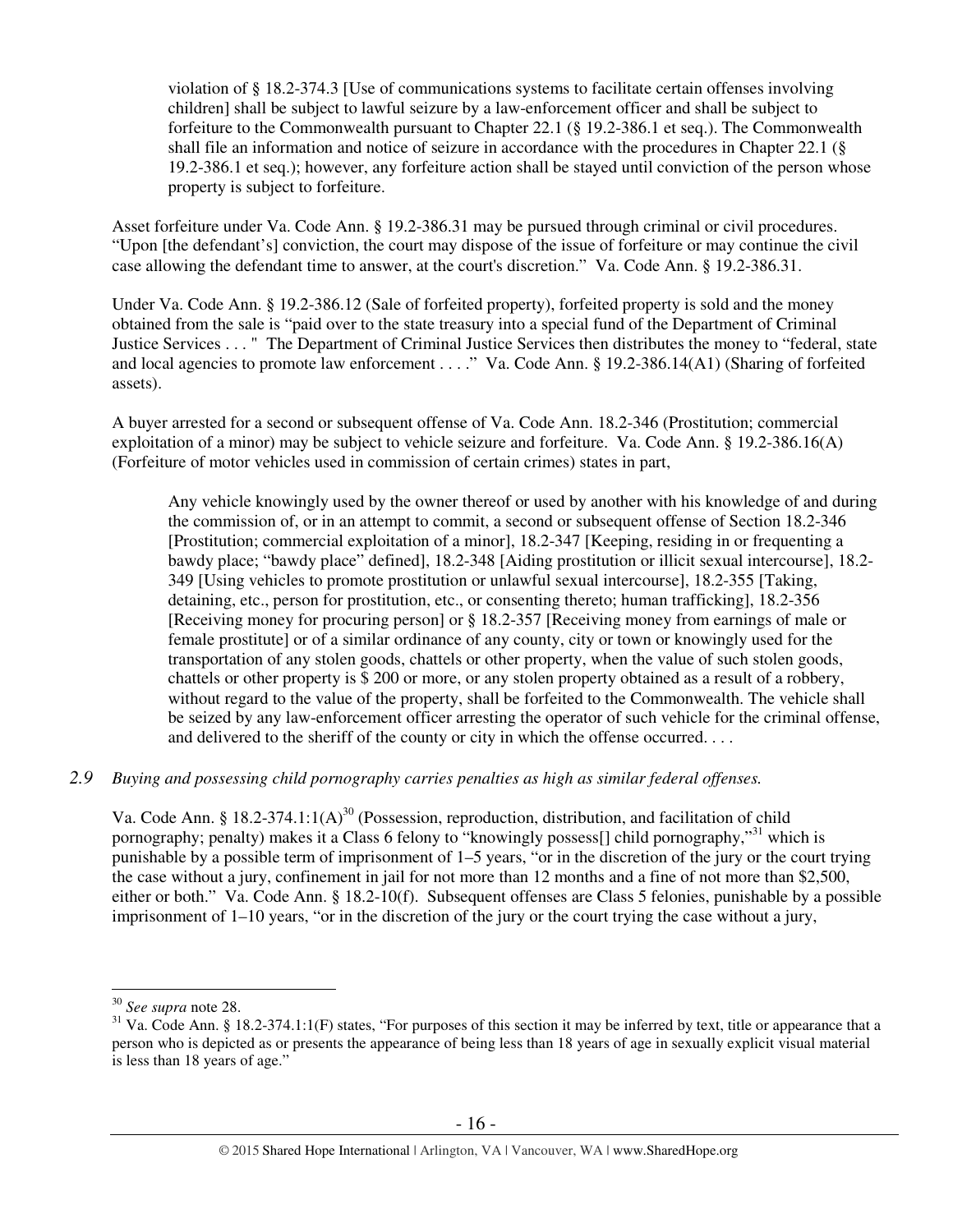confinement in jail for not more than 12 months and a fine of not more than \$2,500, either or both." Va. Code Ann.  $8\frac{8}{18.2-10}$ (e), 18.2-374.1:1(B). In addition, Va. Code Ann.  $8\frac{18.2-374.1:1(C)^{32}}{20}$  provides,

Any person who knowingly (i) reproduces by any means, including by computer, sells, gives away, distributes, electronically transmits, displays, purchases, or possesses with intent to sell, give away, distribute, transmit, or display child pornography or (ii) commands, entreats, or otherwise attempts to persuade another person to send, submit, transfer or provide to him any child pornography in order to gain entry into a group, association, or assembly of persons engaged in trading or sharing child pornography shall be punished by not less than five years nor more than 20 years in a state correctional facility.

A subsequent violation of subsection C is punishable by imprisonment for 5–20 years with a mandatory minimum of 5 years. Va. Code Ann. § 18.2-374.1:1(C).

In comparison, a federal conviction for possession of child pornography<sup>33</sup> is generally punishable by imprisonment for  $5-20$  years and a fine not to exceed \$250,000.<sup>34</sup> Subsequent convictions, however, are punishable by imprisonment up to 40 years and a fine not to exceed  $$250,000.<sup>35</sup>$ 

- 2.9.1 Recommendation: Amend Va. Code Ann. § 18.2-374.1:1(A) (Possession, reproduction, distribution, and facilitation of child pornography; penalty) to impose more substantial penalties to reflect the seriousness of the offense.
- *2.10 Convicted buyers of commercial sex acts with minors and child pornography are required to register as sex offenders*.

Under Va. Code Ann. § 9.1-902(A)<sup>36</sup> (Offenses requiring registration), "offense for which registration is required" is defined to include, "1. Any offense listed in subsection B; . . . ; 4. A sexually violent offense; 5. Any offense similar to those listed in subdivisions 1 through 4 under the laws of any foreign country or any political subdivision thereof, the United States or any political subdivision thereof; and 6. Any offense for

 $\overline{a}$  $32$  The text of Va. Code Ann. § 18.2-374.1:1 included here and elsewhere in this report includes amendments made by the passage of Senate Bill 1056, 2015 Leg. Reg. Sess. (Va. 2015) (effective July 1, 2015).

 $33$  18 U.S.C. §§ 2252(a)(2), (a)(4)(A) (Certain activities relating to material involving the sexual exploitation of minors),  $2252A(a)(2)$ –(3) (Certain activities relating to material constituting or containing child pornography), 1466A(a), (b) (Obscene visual representations of the sexual abuse of children).

 $34$  18 U.S.C. §§ 2252(b) (stating that a conviction under subsection (a)(2) is punishable by imprisonment for 5–20 years and a fine, while a conviction under subsection (a)(4) is punishable by imprisonment up to 10 years, a fine, or both),  $2252A(b)(1)$  (a conviction is punishable by imprisonment for 5–20 years and a fine),  $1466A(a)$ , (b) (stating that a conviction under subsection (a) is "subject to the penalties provided in section  $2252A(b)(1)$ ," imprisonment for  $5-20$  years and a fine, while a conviction under subsection (b) is "subject to the penalties provided in section  $2252A(b)(2)$ ," imprisonment up to 10 years, a fine, or both); *see also* 18 U.S.C. §§ 3559(a)(1) (classifying all of the above listed offenses as felonies), 3571(b)(3) (providing a fine up to \$250,000 for any felony conviction).

 $35$  18 U.S.C. §§ 2252(b) (stating if a person has a prior conviction under subsection (b)(1), or a list of other statutes, a conviction is punishable by a fine and imprisonment for 15–40 years, but if a person has a prior conviction under subsection (b)(1), or a list of other statutes, a conviction is punishable by a fine and imprisonment for  $10-20$  years),  $2252A(b)(1)$  (stating if a person has a prior conviction under subsection (a)(2), (a)(3), or a list of other statutes, a conviction is punishable by a fine and imprisonment for  $15-40$  years),  $1466A(a)$ , (b) (stating that the penalty scheme for section 2252A(b) applies); *see also* 18 U.S.C. §§ 3559(a)(1) (classifying all of the above listed offenses as felonies), 3571(b)(3) (providing a fine up to \$250,000 for any felony conviction).

 $36$  The text of Va. Code Ann. § 9.1-902 included here and elsewhere in this report includes amendments made by the passage of House Bill 1964, Senate Bill 1188, 2015 Leg. Reg. Sess. (Va. 2015) (effective July 1, 2015).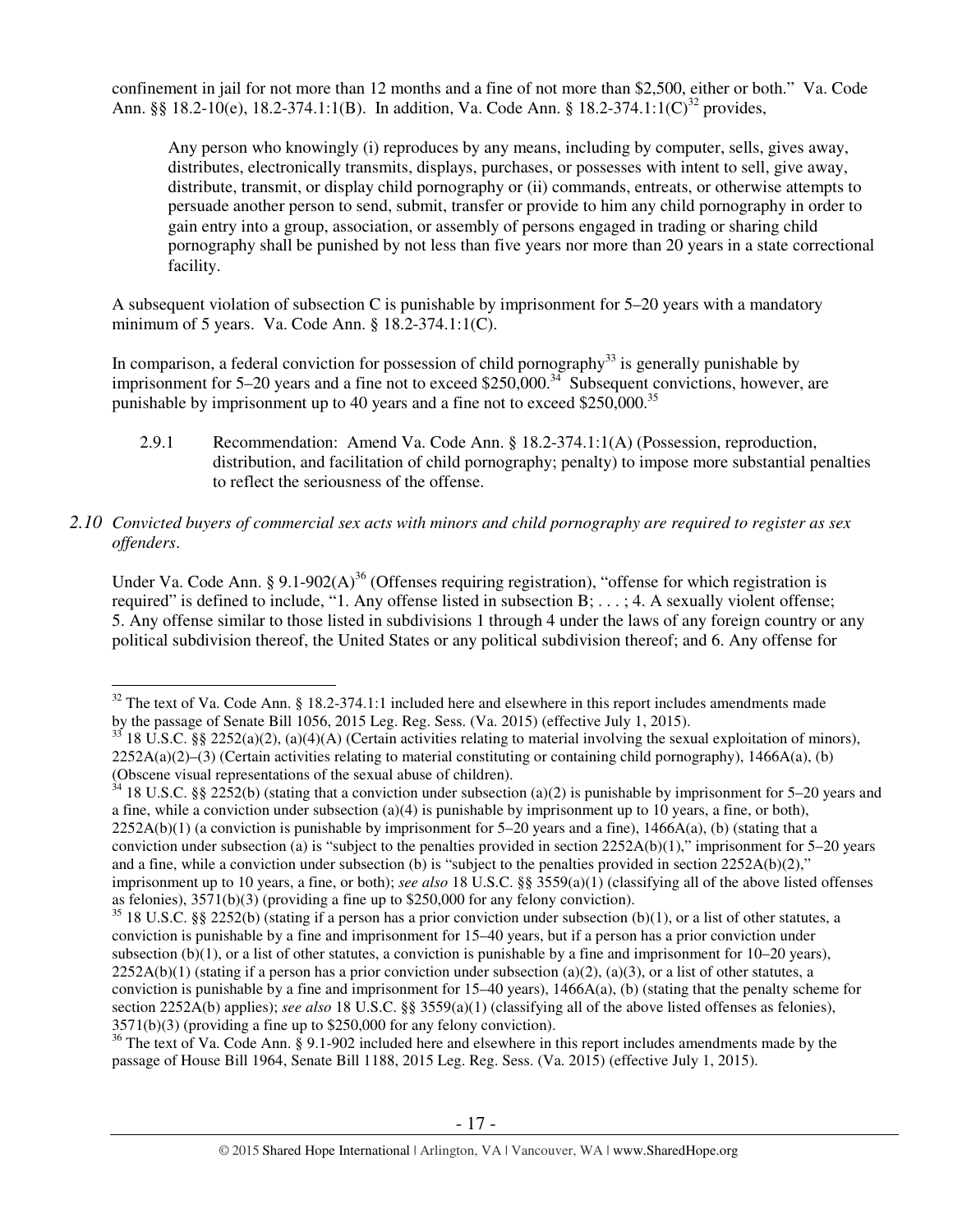which registration in a sex offender and crimes against minors registry is required under the laws of the jurisdiction where the offender was convicted."

Under subsection (B),

The offenses included under this subsection include any violation of, attempted violation of, or conspiracy to violate:

1. § 18.2-63 [Carnal knowledge of child between thirteen and fifteen years of age] unless registration is required pursuant to subdivision E 1; § 18.2-64.1 [Carnal knowledge of certain minors]; . . . any felony violation of §18.2-346 [Prostitution; commercial sexual conduct; commercial exploitation of a minor; penalties]; any violation of subdivision (4) of § 18.2-355 [Taking, detaining, etc., person for prostitution, etc., or consenting thereto; human trafficking]; any violation of subsection C of § 18.2-357.1 [Commercial sex trafficking; penalties]; subsection B or C of § 18.2-374.1:1 [Possession, reproduction, distribution, and facilitation of child pornography; penalty]; . . . subsection B, C, or D of § 18.2-374.3 [Use of communications systems to facilitate certain offenses involving children]; or a third or subsequent conviction of (i) § 18.2-67.4 [Sexual battery], (ii) § 18.2-67.4:2 [Sexual abuse of a child under 15 years of age; penalty], (iii) subsection C of § 18.2-67.5 [Attempted rape, forcible sodomy, object sexual penetration, aggravated sexual battery, and sexual battery], or (iv) § 18.2-386.1 [Unlawful filming, videotaping or photographing of another; penalty].

If the offense was committed on or after July 1, 2006, § 18.2-91 [Entering a dwelling, etc.] with the intent to commit any felony offense listed in this section; subsection A of § 18.2-374.1:1 [Possession, reproduction, distribution, solicitation, and facilitation of child pornography; penalty]; or a felony under § 18.2-67.5:1.

2. Where the victim is a minor or is physically helpless or mentally incapacitated as defined in § 18.2-67.10, subsection A of § 18.2-47 [Abduction and kidnapping defined; punishment], clause (i) of § 18.2-48 [Abduction with intent to extort money or for immoral purpose], § 18.2-67.4, subsection C of § 18.2-67.5, § 18.2-361 [Crimes against nature; penalty], §18.2-366 [Incest], or a felony violation of former § 18.1-191 or a felony violation of former §18.1-191. 3. § 18.2-370.6 [Penetration of mouth of child with lascivious intent; penalty].

A "sexually violent offense" is defined in subsection (E) as the following:

[A] violation of, attempted violation of, or conspiracy to violate:

1. Clause (ii) and (iii) of § 18.2-48 [Abduction with intent to extort money or for immoral purpose], former § 18.1-38 with the intent to defile or, for the purpose of concubinage or prostitution, a felony violation of subdivision (2) or (3) of former § 18.1-39 that involves assisting or aiding in such an abduction, § 18.2-61 [Rape], former § 18.1-44 when such act is accomplished against the complaining witness's will, by force, or through the use of the complaining witness's mental incapacity or physical helplessness, or if the victim is under 13 years of age, subsection A of § 18.2-63 [Carnal knowledge of child between thirteen and fifteen years of age] where the perpetrator is more than five years older than the victim, § 18.2-67.1 [Forcible Sodomy], § 18.2-67.2 [Aggravated sexual battery; penalty], § 18.2-67.3 [Aggravated sexual battery], former § 18.1-215 when the complaining witness is under 13 years of age, § 18.2-67.4 [Sexual battery] where the perpetrator is 18 years of age or older and the victim is under the age of six, subsections A and B of § 18.2-67.5, § 18.2-370 [Taking indecent liberties with children; penalties], subdivisions (1), (2), or (4) of former §18.1-213, former §18.1-214, §18.2-370.1, or §18.2-374.1 [Production, publication, sale, financing, etc., of child pornography; presumption as to age; severability]; or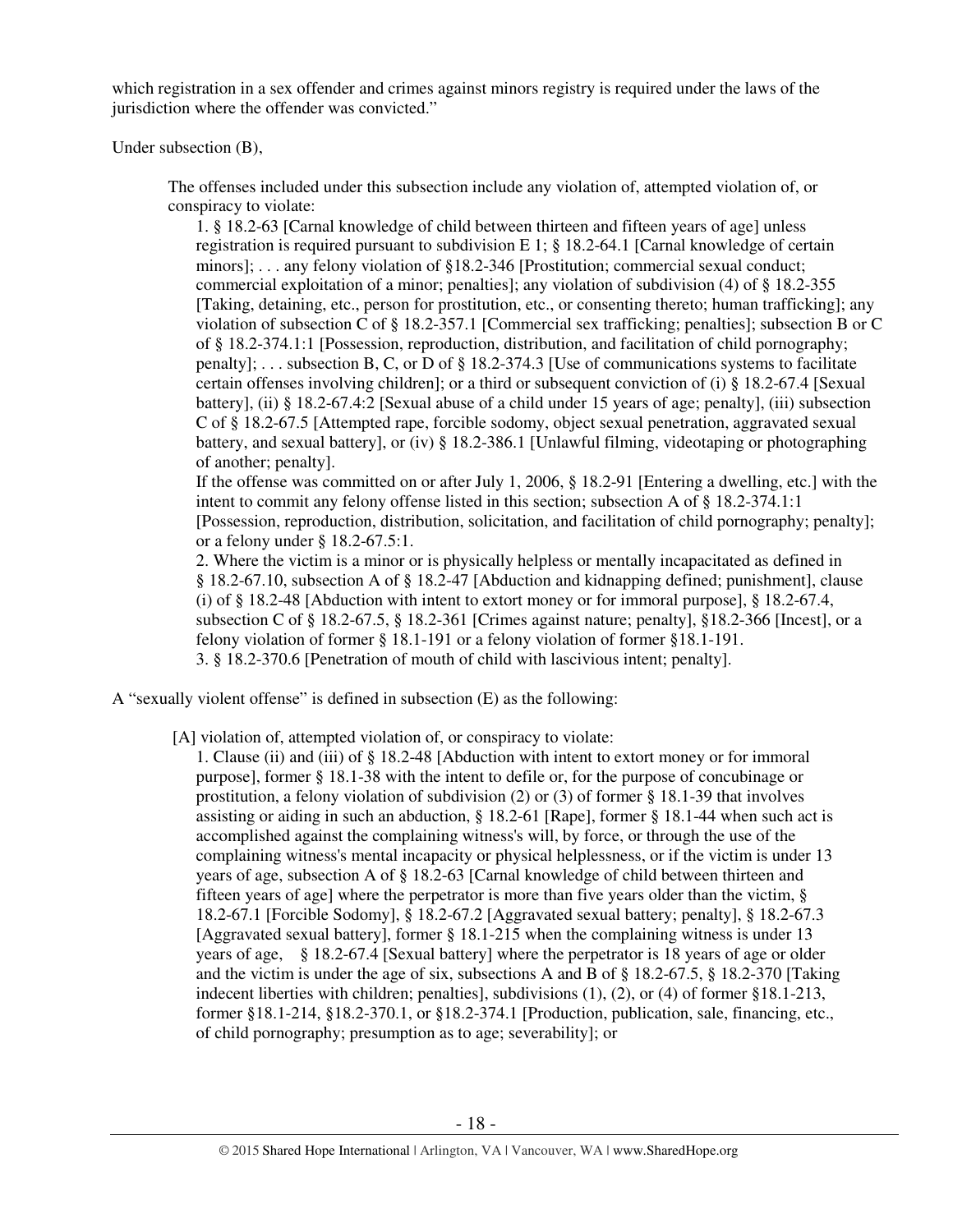2. § 18.2-63, § 18.2-64.1 [Carnal knowledge of certain minors], former § 18.2-67.2:1, § 18.2-90 with the intent to commit rape or, where the victim is a minor or is physically helpless or mentally incapacitated as defined in § 18.2-67.10, subsection A of § 18.2-47 [Abduction and kidnapping defined; punishment], § 18.2-67.4, subsection C of § 18.2-67.5, clause (i) of § 18.2-48, § 18.2-361 [Crimes against nature; penalty], § 18.2-366 [Incest], or subsection C of § 18.2-374.1:1 [Possession, reproduction, distribution, and facilitation of child pornography; penalty]. An offense listed under this subdivision shall be deemed a sexually violent offense only if the person has been convicted or adjudicated delinquent of any two or more such offenses, provided that person had been at liberty between such convictions or adjudications; . . .

. . . .

4. Chapter 117 (18 U.S.C. § 2421 et seq.) of Title 18 of the United States Code or sex trafficking (as described in § 1591 of Title 18, U.S.C.).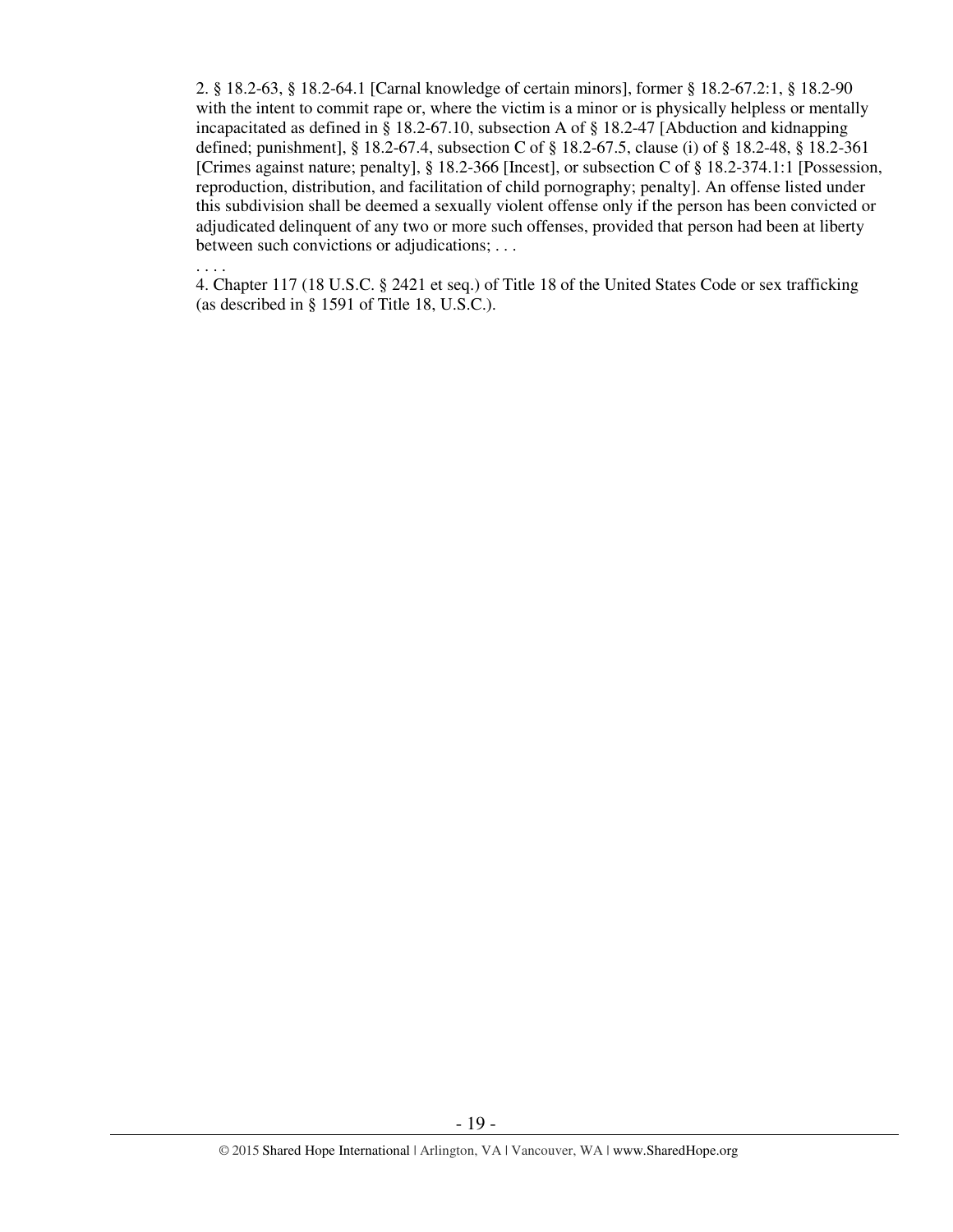#### **FRAMEWORK ISSUE 3: CRIMINAL PROVISIONS FOR TRAFFICKERS**

#### *Legal Components:*

- *3.1 Penalties for trafficking a child for sexual exploitation are as high as federal penalties.*
- *3.2 Creating and distributing child pornography carries penalties as high as similar federal offenses.*
- *3.3 Using the Internet or electronic communications to lure, entice, recruit, or sell commercial sex acts with a minor is a separate crime or results in an enhanced penalty for traffickers.*
- *3.4 Financial penalties for traffickers, including asset forfeiture, are sufficiently high*.
- *3.5 Convicted traffickers are required to register as sex offenders.*
- *3.6 Laws relating to termination of parental rights for certain offenses include sex trafficking or commercial sexual exploitation of children (CSEC) offenses in order to remove the children of traffickers from their control and potential exploitation.*

*\_\_\_\_\_\_\_\_\_\_\_\_\_\_\_\_\_\_\_\_\_\_\_\_\_\_\_\_\_\_\_\_\_\_\_\_\_\_\_\_\_\_\_\_\_\_\_\_\_\_\_\_\_\_\_\_\_\_\_\_\_\_\_\_\_\_\_\_\_\_\_\_\_\_\_\_\_\_\_\_\_\_\_\_\_\_\_\_\_\_\_\_\_\_* 

### *Legal Analysis:*

*3.1 Penalties for trafficking a child for sexual exploitation are as high as federal penalties.* 

A violation of Va. Code Ann. § 18.2-357.1<sup>37</sup> (Commercial sex trafficking; penalties) with a person under the age of 18 is punishable as a Class 3 felony by 5–20 years imprisonment. Va. Code Ann. § 18.2-10(c).

A violation of Va. Code Ann. § 18.2-48 (Abduction with intent to extort money or for immoral purpose) is punishable as a Class 2 felony, which carries a minimum sentence of 20 years and a maximum sentence of life imprisonment. Va. Code Ann. § 18.2-10(b). Va. Code Ann. § 18.2-48 also specially directs that "[i]f the sentence imposed for a violation of (ii), (iii), (iv), or (v) includes a term of confinement less than life imprisonment, the judge shall impose, in addition to any active sentence, a suspended sentence of no less than 40 years. This suspended sentence shall be suspended for the remainder of the defendant's life subject to revocation by the court." Va. Code Ann. § 18.2-48.

Traffickers also face Class 3 felonies for violating Va. Code Ann. § 18.2-355<sup>38</sup> (Taking, detaining, etc., person for prostitution, etc., or consenting thereto; human trafficking), Va. Code § 18.2-356<sup>39</sup> (Receiving money for procuring person) and Va. Code Ann. § 18.2-357<sup>40</sup> (Receiving money from earnings of male or female prostitute) when these offenses involve a minor victim and a Class 4 felony for violating Va. Code Ann. § 18.2- 370(B) (Taking indecent liberties with children). A Class 3 felony is punishable by 5–20 years imprisonment. Va. Code Ann. §18.2-10(c). A Class 4 felony is punishable by 2–10 years imprisonment and a possible fine up to \$100,000.

Other crimes which might apply to the act of trafficking a minor for sexual exploitation do not carry as severe penalties. Va. Code Ann. § 18.2-371 (Causing or encouraging acts rendering children delinquent, abused, etc.) is a Class 1 misdemeanor punished by "confinement in jail for not more than twelve months and a fine of not more than \$2,500, either or both." Va. Code Ann. §§ 18.2-11(a), 18.2-371. Also, Va. Code Ann. § 18.2-375

<sup>37</sup> *See supra* note 2.

<sup>38</sup> *See supra* note 4.

<sup>39</sup> *See supra* note 10.

<sup>40</sup> *See supra* note 8.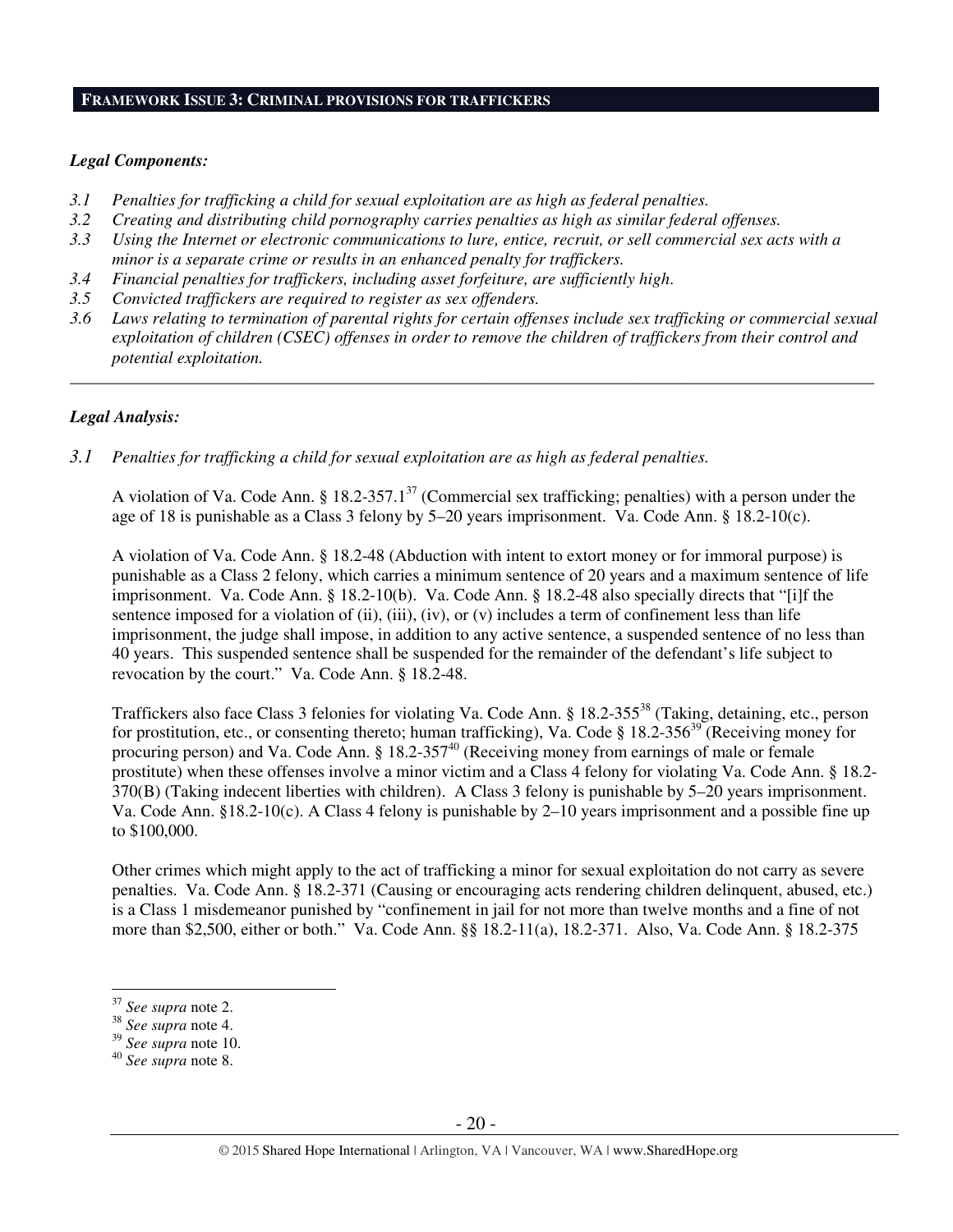(Obscene<sup>41</sup> exhibitions and performances) is a Class 1 misdemeanor, stating in part, "It shall be unlawful for any person knowingly to: (1) Produce, promote, prepare, present, manage, direct, carry on or participate in, any obscene exhibitions or performances, including the exhibition or performance of any obscene motion picture, play, drama, show, entertainment, exposition, tableau or scene; . . . ." Va. Code Ann. §§ 18.2-375, 18.2-380. An offender is subject to a sentence of up to 12 months in jail, a fine of up to \$2,500, or both. Va. Code Ann. § 18.2-11(a). A second or subsequent violation is punishable as a Class 6 felony by imprisonment for 1–5 years "or in the discretion of the jury or the court trying the case without a jury, confinement in jail for not more than 12 months," a fine not to exceed \$2,500, or both imprisonment and a fine. Va. Code Ann. §§ 18.2-10(f), 18.2-  $381.<sup>42</sup>$ 

Va. Code Ann. § 18.2-374.4 (Display of child pornography or grooming video or materials to a child unlawful) states,

Any person 18 years of age or older who displays child pornography or a grooming video or materials<sup>43</sup> to a child under 13 years of age with the intent to entice, solicit, or encourage the child to engage in the fondling of the sexual or genital parts of another or the fondling of his sexual or genital parts by another, sexual intercourse, cunnilingus, fellatio, anilingus, anal intercourse, or object sexual penetration is guilty of a Class 6 felony.

A Class 6 felony is punishable by "a term of imprisonment of not less than one year nor more than five years, or in the discretion of the jury or the court trying the case without a jury, confinement in jail for not more than 12 months and a fine of not more than \$ 2,500, either or both." Va. Code Ann. § 18.2-10(f).

The age-neutral prostitution offense under Va. Code Ann. § 18.2-347 (Keeping, residing in or frequenting a bawdy place; "bawdy place" defined) may also be used to prosecute a trafficker. Va. Code Ann. § 18.2-347 provides, "It shall be unlawful for any person to keep any bawdy place, or to reside in or at or visit, for immoral purposes, any such bawdy place. . . . As used in this Code, 'bawdy place' shall mean any place within or without any building or structure which is used or is to be used for lewdness, assignation or prostitution."Violations of this statute are classified as Class 4 felonies, which carry a sentence of imprisonment for 2–10 years and a possible fine up to \$100,000. Va. Code Ann. § 18.2-10(d), (g).

In comparison, if the victim is under the age of 14, a conviction under the Trafficking Victims Protection  $Act^{44}$ for child sex trafficking is punishable by 15 years to life imprisonment and a fine not to exceed \$250,000. 18

 $\overline{a}$  $41$  Va. Code Ann. § 18.2-372 defines "obscene" as "that which, considered as a whole, has as its dominant theme or purpose an appeal to the prurient interest in sex, that is, a shameful or morbid interest in nudity, sexual conduct, sexual excitement, excretory functions or products thereof or sadomasochistic abuse, and which goes substantially beyond customary limits of candor in description or representation of such matters and which, taken as a whole, does not have serious literary, artistic, political or scientific value."

 $42$  Va. Code Ann. § 18.2-381 states in full, "Any person, firm, association or corporation convicted of a second or other subsequent offense under § 18.2-374, 18.2-375, 18.2-376, 18.2-377, 18.2-378, or 18.2-379 is guilty of a Class 6 felony. However, if the person, firm, association or corporation convicted of such subsequent offense is the owner of the business establishment where each of the offenses occurred, a fine of not more than \$10,000 shall be imposed in addition to the penalties otherwise prescribed by this section." The text of Va. Code Ann. § 18.2-381 included here and elsewhere in this report includes amendments made by the passage of Senate Bill 1056, 2015 Leg. Reg. Sess. (Va. 2015) (effective July 1, 2015).

<sup>43</sup> Va. Code Ann. § 18.2-374.4(B) defines "Grooming video or materials" as "a cartoon, animation, image, or series of images depicting a child engaged in the fondling of the sexual or genital parts of another or the fondling of his sexual or genital parts by another, masturbation, sexual intercourse, cunnilingus, fellatio, anilingus, anal intercourse, or object sexual penetration."

<sup>44</sup> *See supra* note 22.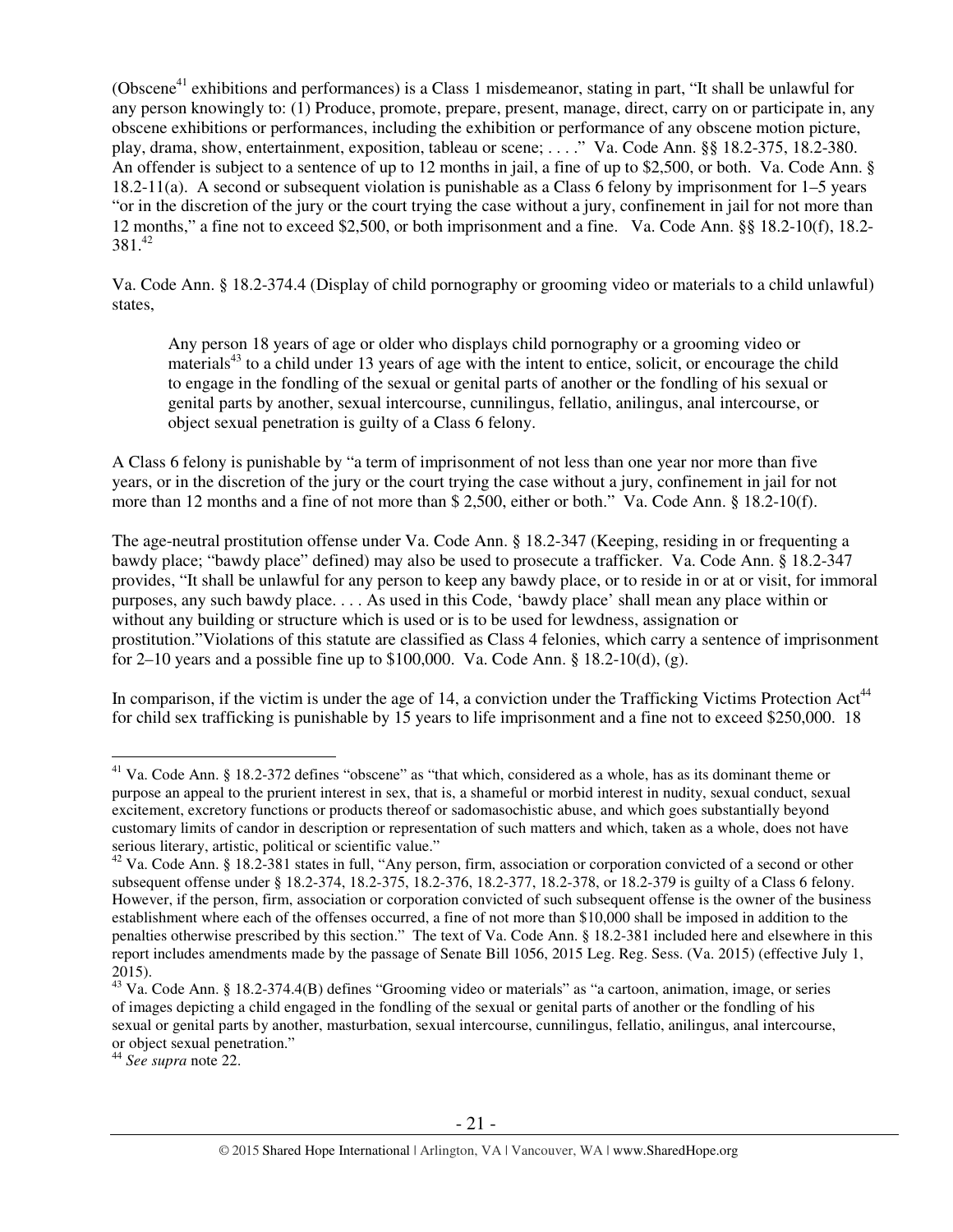U.S.C. §§ 1591(b)(1),  $3559(a)(1)$ ,  $3571(b)(3)$ . If the victim is between the ages of 14–17, a conviction is punishable by 10 years to life imprisonment and a fine not to exceed \$250,000. 18 U.S.C. §§ 1591(b)(2), 3559(a)(1), 3571(b)(3). A conviction is punishable by mandatory life imprisonment, however, if the trafficker has a prior conviction for a federal sex offense<sup>45</sup> against a minor.

*3.2 Creating and distributing child pornography carries penalties as high as similar federal offenses*.

Va. Code Ann. § 18.2-374.1(B) (Production, publication, sale, financing, etc., of child pornography; presumption as to age; severability)<sup>46</sup> states,

A person shall be guilty of production of child pornography who:

1. Accosts, entices or solicits a person less than 18 years of age with intent to induce or force such person to perform in or be a subject of child pornography; or

2. Produces or makes or attempts or prepares to produce or make child pornography; or

3. Who knowingly takes part in or participates in the filming, photographing, or other production of child pornography by any means; or

4. Knowingly finances or attempts or prepares to finance child pornography.

Va. Code Ann. § 18.2-374.1(D) makes clear that "[f]or the purposes of this section it may be inferred by text, title or appearance that a person who is depicted as or presents the appearance of being less than 18 years of age in sexually explicit visual material is less than 18 years of age.

A violation of Va. Code Ann. § 18.2-374.1(B) is punishable by imprisonment for 5–30 years when the subject of the child pornography is a child under 15, with a mandatory minimum of 5 years if the offender is at least 7 years older than the subject of the child pornography. A subsequent violation, where the offender is at least 7 years older than the child, is punishable by imprisonment for 15–40 years, "15 years of which shall be a mandatory minimum term of imprisonment." Va. Code Ann. § 18.2-374.1(C1). When the subject of the child pornography is at least 15 but less than 18, the sentence is 1–20 years, except if the offender is at least 7 years older than the child then the sentence is 3–30 years, with a 3-year "mandatory minimum term of imprisonment." Va. Code Ann. § 18.2-374.1(C2). A subsequent violation by an offender at least 7 years older than the subject is punishable by imprisonment for 10–30 years, "10 years of which shall be a mandatory minimum term of imprisonment." Va. Code Ann. § 18.2-374.1(C2).

In comparison, if the victim is under the age of 14, a conviction under the TVPA for child sex trafficking is punishable by 15 years to life imprisonment and a fine not to exceed \$250,000. 18 U.S.C. §§ 1591(b)(1),  $3559(a)(1)$ ,  $3571(b)(3)$ . If the victim is between the ages of  $14-17$ , a conviction is punishable by 10 years to life

 $\overline{a}$ <sup>45</sup> *See supra* note 23 for the definition of "federal sex offense."

<sup>&</sup>lt;sup>46</sup> Va. Code Ann. § 18.2-374.1(A) defines "child pornography" for "this article and Article 4 (§ 18.2-362 et seq.) . . . [as] sexually explicit visual material which utilizes or has as a subject an identifiable minor. An identifiable minor is a person who was a minor at the time the visual depiction was created, adapted, or modified; or whose image as a minor was used in creating, adapting or modifying the visual depiction; and who is recognizable as an actual person by the person's face, likeness, or other distinguishing characteristic, such as a unique birthmark or other recognizable feature; and shall not be construed to require proof of the actual identity of the identifiable minor." Also, the term "sexually explicit visual material" is defined in the same provision as "a picture, photograph, drawing, sculpture, motion picture film, digital image, including such material stored in a computer's temporary Internet cache when three or more images or streaming videos are present, or similar visual representation which depicts sexual bestiality, a lewd exhibition of nudity, as nudity is defined in § 18.2-390, or sexual excitement, sexual conduct or sadomasochistic abuse, as also defined in § 18.2-390, or a book, magazine or pamphlet which contains such a visual representation. An undeveloped photograph or similar visual material may be sexually explicit material notwithstanding that processing or other acts may be required to make its sexually explicit content apparent."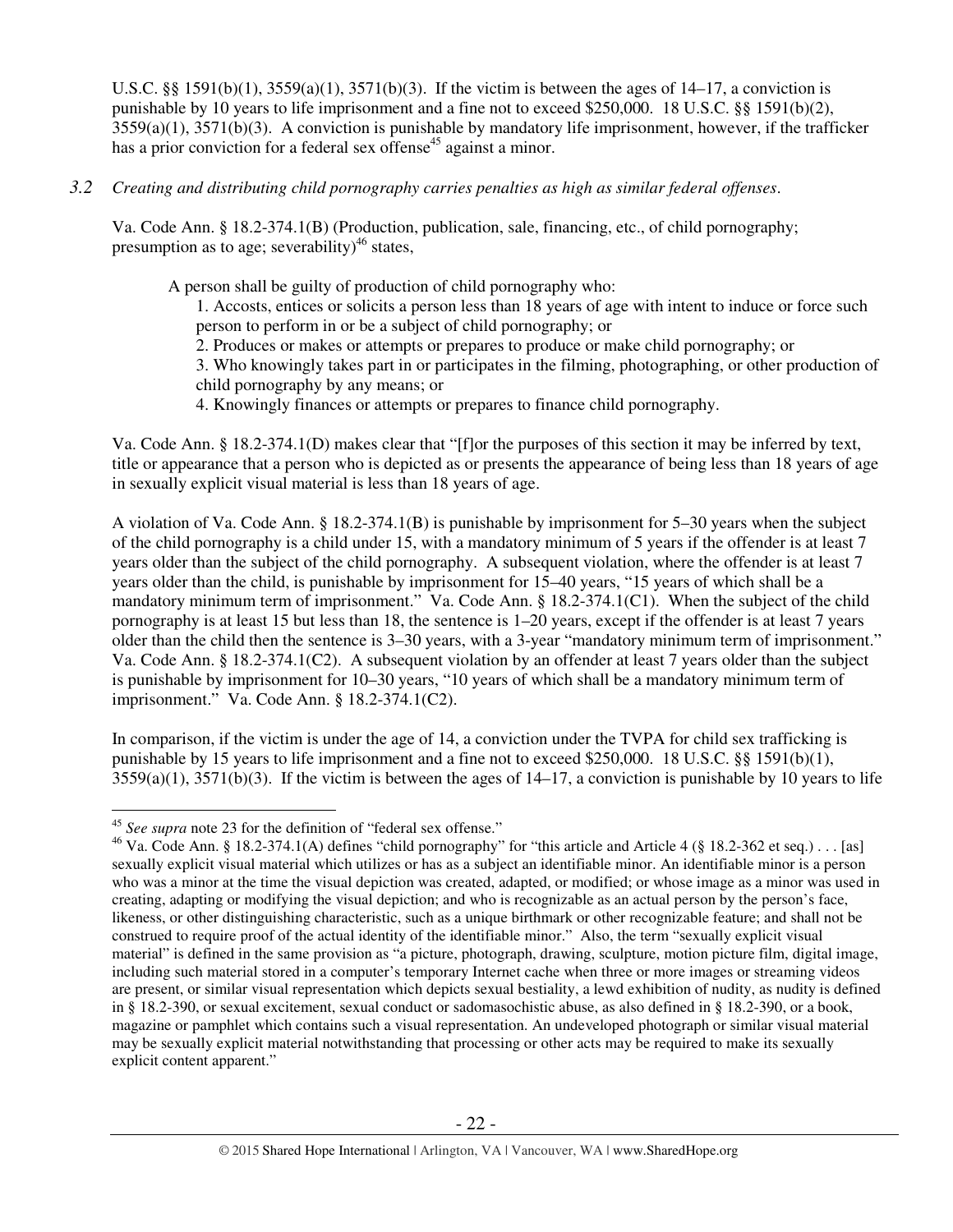imprisonment and a fine not to exceed \$250,000. 18 U.S.C. §§ 1591(b)(2), 3559(a)(1), 3571(b)(3). A conviction is punishable by mandatory life imprisonment, however, if the trafficker has a prior conviction for a federal sex offense<sup>47</sup> against a minor. Additionally, a federal conviction for distribution of child pornography<sup>48</sup> is generally punishable by imprisonment for  $5-20$  years and a fine not to exceed \$250,000.<sup>49</sup> Subsequent convictions, however, are punishable by imprisonment up to 40 years and a fine not to exceed \$250,000.<sup>50</sup>

## *3.3 Using the Internet or electronic communications to lure, entice, recruit, or sell commercial sex acts with a minor is a separate crime or results in an enhanced penalty for traffickers.*

Va. Code Ann. § 18.2-374.3 (Use of communications systems to facilitate certain offenses involving children) makes it a crime to use the Internet, or other communication systems, to engage in certain types of sexual interactions with a minor.<sup>51</sup> It states in part,

B. It shall be unlawful for any person to use a communications system,  $52$  including but not limited to computers or computer networks or bulletin boards, or any other electronic means for the purposes of procuring or promoting the use of a minor for any activity in violation of § 18.2-370 [Taking indecent liberties with children; penalties] or § 18.2-374.1 [Production, publication, sale, financing, etc., of child pornography; presumption as to age; severability]. A violation of this subsection is a Class 6 felony. C. It shall be unlawful for any person 18 years of age or older to use a communications system, including but not limited to computers or computer networks or bulletin boards, or any other electronic means, for the purposes of soliciting, with lascivious intent, any person he knows or has reason to believe is a child younger than 15 years of age to knowingly and intentionally:

1. Expose his sexual or genital parts to any child to whom he is not legally married or propose that any such child expose his sexual or genital parts to such person;

2. Propose that any such child feel or fondle his own sexual or genital parts or the sexual or genital parts of such person or propose that such person feel or fondle the sexual or genital parts of any such child;

 $50$  18 U.S.C. §§ 2252(b) (stating if a person has a prior conviction under subsection (a)(1), (a)(2), or (a)(3) or a list of other statutes, a conviction is punishable by a fine and imprisonment for 15–40 years), 2252A(b)(1) (stating if a person has a prior conviction under subsection (a)(2), (a)(3), or a list of other statutes, a conviction is punishable by a fine and imprisonment for  $15-40$  years),  $1466A(a)$ , (b) (stating that the penalty scheme for section  $2252A(b)$ applies); *see also* 18 U.S.C. §§ 3559(a)(1) (classifying all of the above listed offenses as felonies), 3571(b)(3) (providing a fine up to \$250,000 for any felony conviction).

<sup>51</sup> *Podracky v. Commonwealth*, 662 S.E.2d 81, 87 (Va. Ct. App. 2008) (stating that language of § 18.2-374.3(B) "does not require the solicitation of an actual minor, only the use of a communications system 'for the purposes of soliciting any person he knows or has reason to believe is a minor' for specified criminal offenses."); *see also Grafmuller v. Commonwealth*, 698 S.E.2d 276, 279 (Va. Ct. App. 2010) (citing *Podracky*, explaining "the defendant's solicitation of sexual behavior from a person that he believes is a child constitutes the behavior that the legislature intended to prohibit.") <sup>52</sup> See supra note 26 for the definition of "use a communications system."

 $\overline{a}$ *<sup>47</sup> See supra* note 23 for the definition of "federal sex offense."

<sup>48 18</sup> U.S.C. §§ 2252(a)(1), (a)(2), (a)(3) (Certain activities relating to material involving the sexual exploitation of minors),  $2252A(a)(2)$ ,  $(a)(3)$  (Certain activities relating to material constituting or containing child pornography), 1466A(a) (Obscene visual representations of the sexual abuse of children).

<sup>&</sup>lt;sup>49</sup> 18 U.S.C. §§ 2252(b) (stating that a conviction under subsection (a)(1), (a)(2), or (a)(3) is punishable by imprisonment for 5–20 years and a fine), 2252A(b)(1) (a conviction is punishable by imprisonment for 5–20 years and a fine), 1466A(a), (b) (stating that a conviction under subsection (a) is "subject to the penalties provided in section 2252A(b)(1)," imprisonment for 5–20 years and a fine, while a conviction under subsection (b) is "subject to the penalties provided in section 2252A(b)(2)," imprisonment up to 10 years, a fine, or both); *see also* 18 U.S.C. §§  $3559(a)(1)$  (classifying all of the above listed offenses as felonies),  $3571(b)(3)$  (providing a fine up to \$250,000 for any felony conviction).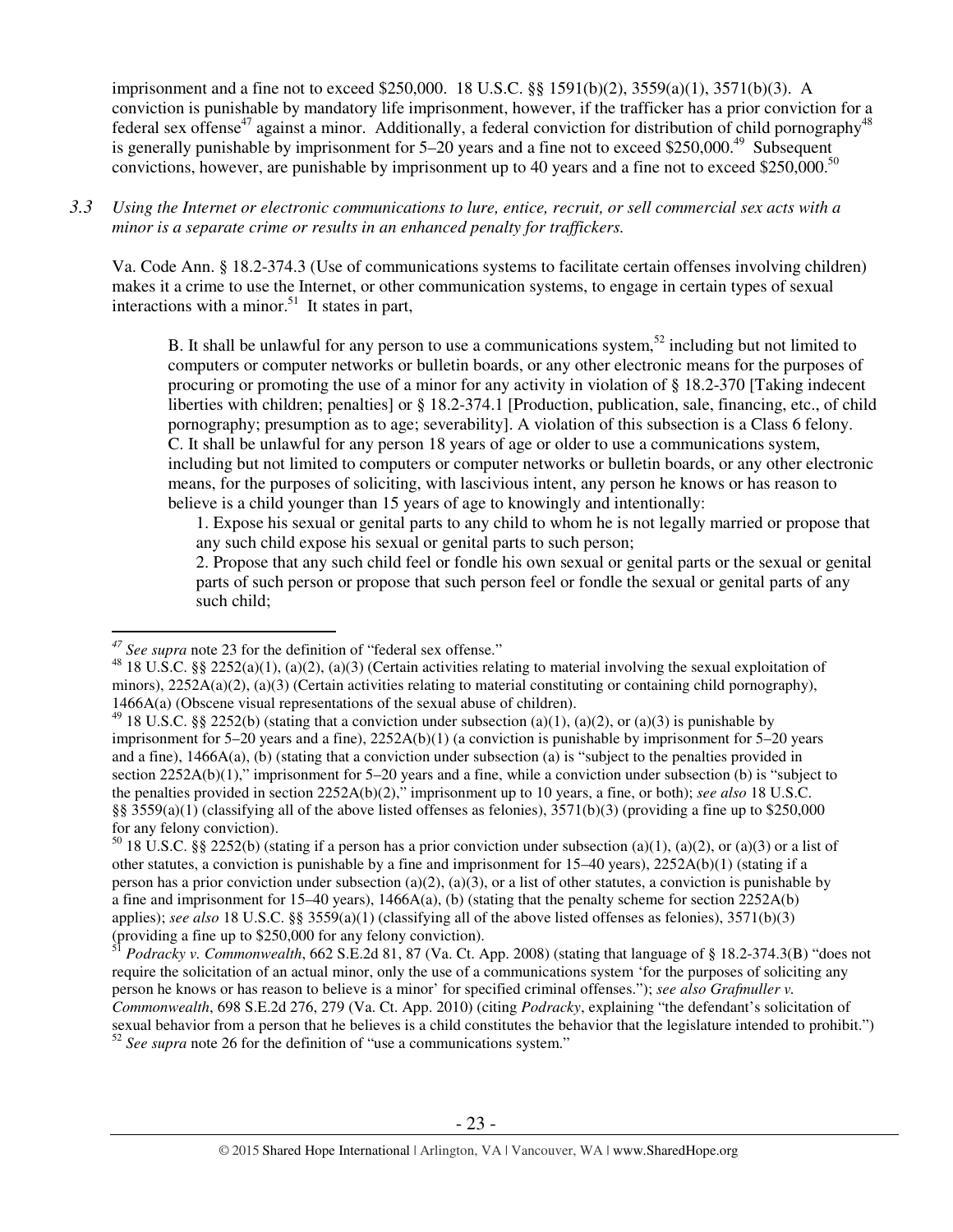3. Propose to such child the performance of an act of sexual intercourse or any act constituting an offense under § 18.2-361 [Crimes against nature; penalty]; or

4. Entice, allure, persuade, or invite any such child to enter any vehicle, room, house, or other place, for any purposes set forth in the preceding subdivisions.

Any person who violates this subsection is guilty of a Class 5 felony. However, if the person is at least seven years older than the child he knows or has reason to believe is less than 15 years of age, the person shall be punished by a term of imprisonment of not less than five years nor more than 30 years in a state correctional facility, five years of which shall be mandatory minimum term of imprisonment. Any person who commits a second or subsequent violation of this subsection when the person is at least seven years older than the child he knows or has reason to believe is less than 15 years of age shall be punished by a term of imprisonment of not less than 10 years nor more than 40 years, 10 years of which shall be a mandatory minimum term of imprisonment.

D. Any person who uses a communications system, including but not limited to computers or computer networks or bulletin boards, or any other electronic means, for the purposes of soliciting, with lascivious intent, any child he knows or has reason to believe is at least 15 years of age but younger than 18 years of age to knowingly and intentionally commit any of the activities listed in subsection C if the person is at least seven years older than the child is guilty of a Class 5 felony. Any person who commits a second or subsequent violation of this subsection shall be punished by a term of imprisonment of not less than one nor more than 20 years, one year of which shall be a mandatory minimum term of imprisonment.

E. Any person 18 years of age or older who uses a communications system, including but not limited to computers or computer networks or bulletin boards, or any other electronic means, for the purposes of soliciting any person he knows or has reason to believe is a child younger than 18 years of age for (i) any activity in violation of § 18.2-355 [Taking, detaining, etc., person for prostitution, etc., or consenting thereto; human trafficking] or 18.2-361 [Crimes against nature; penalty], (ii) any activity in violation of § 18.2-374.1 [Production, publication, sale, financing, etc., of child pornography; presumption as to age; severability], or (iii) a violation of § 18.2-374.1:1 [Possession, reproduction, distribution, and facilitation of child pornography; penalty] is guilty of a Class 5 felony.

Va. Code Ann. § 18.2-376.1 (Enhanced penalties for using a computer in certain violations) states, "Any person who uses a computer in connection with a violation of §§ 18.2-374 [Production, publication, sale, possession, etc., of obscene items], 18.2-375 [Obscene exhibitions and performances], or § 18.2-376 [Advertising, etc., obscene items, exhibitions or performances] is guilty of a separate and distinct Class 1 misdemeanor, and for a second or subsequent such offense within 10 years of a prior such offense is guilty of a Class 6 felony, the penalties to be imposed in addition to any other punishment otherwise prescribed for a violation of any of those sections."

# *3.4 Financial penalties for traffickers, including asset forfeiture, are sufficiently high*.

A trafficker convicted under Va. Code Ann. § 18.2-357.1<sup>53</sup> (Commercial sex trafficking; penalties), § 18.2-48 (Abduction with intent to extort money or for immoral purpose), § 18.2-355 (Taking, detaining, etc., person for prostitution, etc., or consenting thereto; human trafficking), § 18.2-356 (Receiving money for procuring person; penalties), or § 18.2-357 (Receiving money from earnings of male or female prostitute; penalties) could be fined of up to \$100,000. Va. Code Ann. § 18.2-10(b), (c).

Pursuant to Va. Code Ann. § 19.2-386.32 (Seizure and forfeiture of property used in connection with the abduction of children), a trafficker could be subject to non-mandatory asset forfeiture in the course of their criminal proceedings. Va. Code Ann. § 19.2-386.32 states,

 $\overline{a}$ <sup>53</sup> *See supra* note 2.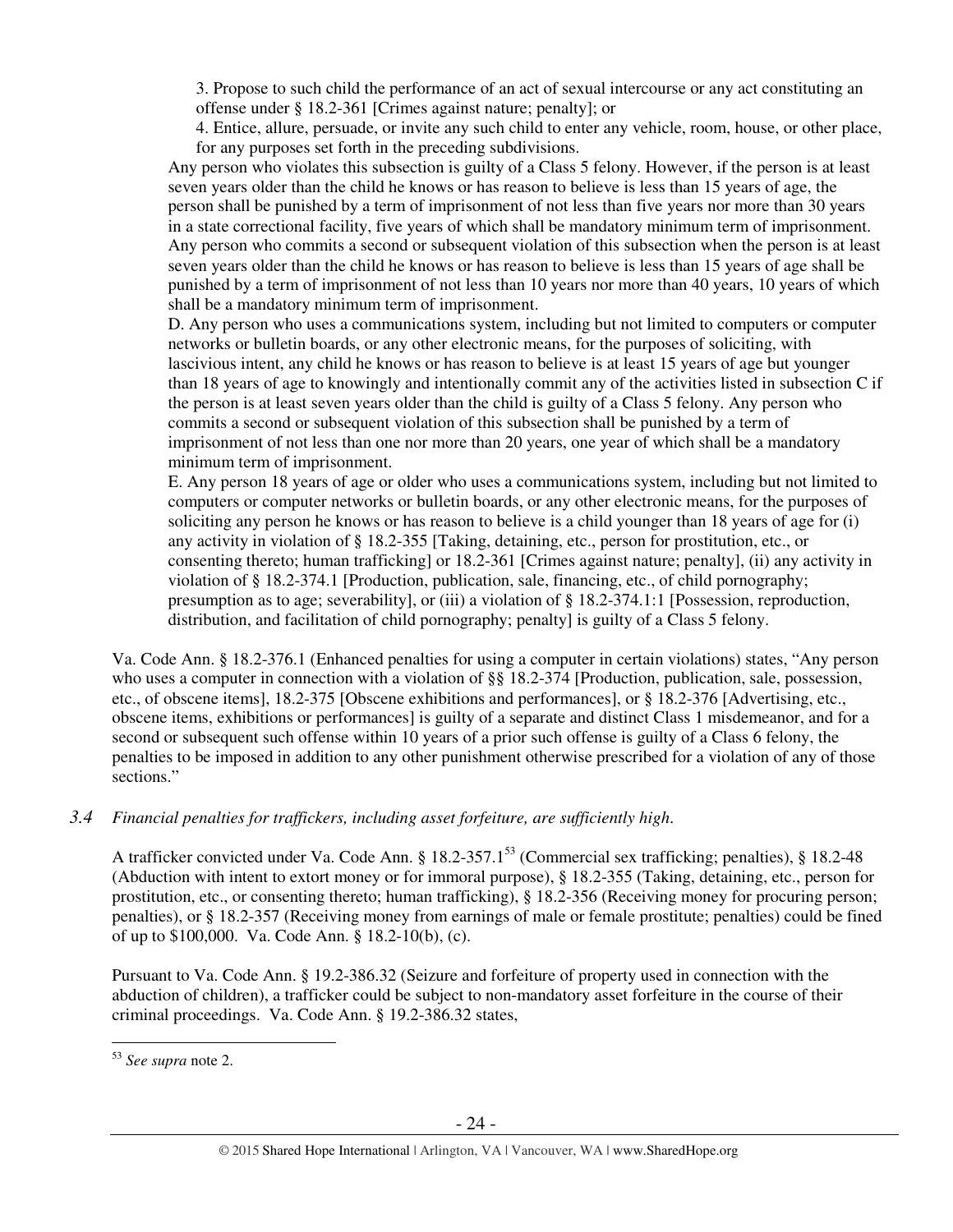All moneys and other property, real and personal, owned by a person and used to further the abduction of a child in violation of § 18.2-47, 18.2-48, or 18.2-48.1 are subject to lawful seizure by a lawenforcement officer and are subject to forfeiture to the Commonwealth pursuant to Chapter 22.1 (§ 19.2-386.1 et seq.) by order of the court in which a conviction under § 18.2-47, 18.2-48, or 18.2-48.1 is obtained.

Also, under Va. Code Ann. § 19.2-386.35<sup>54</sup> (Seizure of property used in connection with certain offenses), property used in connection with certain offenses is subject to forfeiture. Va. Code Ann. § 19.2-386.35 provides,

All money, equipment, motor vehicles, and other personal and real property of any kind or character together with any interest or profits derived from the investment of such proceeds or other property that (i) was used in connection with the commission of, or in an attempt to commit, a violation of subsection B of § 18.2-47 [Abduction and kidnapping defined; punishment], § 18.2- 48 [Abduction with intent to extort money or for immoral purpose] or . . . subsection B of § 18.2- 346 [Prostitution; commercial sexual conduct; commercial exploitation of a minor; penalties], or § 18.2-347 [Keeping, residing in or frequenting a bawdy place; "bawdy place" defined], 18.2-348 [Aiding prostitution or illicit sexual intercourse], 18.2-349 [Using vehicles to promote prostitution or unlawful sexual intercourse], 18.2-355 [Taking, detaining, etc., person for prostitution, etc., or consenting thereto], 18.2-356 [Receiving money for procuring person], 18.2- 357 [Receiving money from earnings of male or female prostitute], 18.2-357.1 [Commercial sex trafficking; penalties  $\cdots$ ; (ii) is traceable to the proceeds of some form of activity that violates subsection B of § 18.2-47 [Abduction and kidnapping defined; punishment], § 18.2- 48 [Abduction with intent to extort money or for immoral purpose] . . . , subsection B of § 18.2- 346 [Prostitution; commercial sexual conduct; commercial exploitation of a minor; penalties], or § 18.2-347 [Keeping, residing in or frequenting a bawdy place; "bawdy place" defined], 18.2-348 [Aiding prostitution or illicit sexual intercourse], 18.2-349 [Using vehicles to promote prostitution or unlawful sexual intercourse], 18.2-355 [Taking, detaining, etc., person for prostitution, etc., or consenting thereto], 18.2-356 [Receiving money for procuring person], 18.2- 357 [Receiving money from earnings of male or female prostitute] . . . ; or (iii) was used to or intended to be used to promote some form of activity that violates subsection B of § 18.2-47 [Abduction and kidnapping defined; punishment], § 18.2-48 [Abduction with intent to extort money or for immoral purpose] or . . . subsection B of § 18.2-346 [Prostitution; commercial sexual conduct; commercial exploitation of a minor; penalties], or § 18.2-347 [Keeping, residing in or frequenting a bawdy place; "bawdy place" defined], 18.2-348 [Aiding prostitution or illicit sexual intercourse], 18.2-349 [Using vehicles to promote prostitution or unlawful sexual intercourse], 18.2-355 [Taking, detaining, etc., person for prostitution, etc., or consenting thereto], 18.2-356 [Receiving money for procuring person], 18.2-357 [Receiving money from earnings of male or female prostitute] . . . is subject to lawful seizure by a law-enforcement officer and subject to forfeiture to the Commonwealth pursuant to Chapter 22.1 (§ 19.2-386.1 et seq.). Any forfeiture action under this section shall be stayed until conviction, and property eligible for forfeiture pursuant to this section shall be forfeited only upon the entry of a final judgment of conviction for an offense listed in this section; if no such judgment is entered, all property seized pursuant to this section shall be released from seizure.

A trafficker arrested under Va. Code Ann. § 18.2-48 (Abduction with intent to extort money or for immoral purpose) or § 18.2-357 (Receiving money from earnings of male or female prostitute) may be subject to vehicle

<sup>54</sup> *See supra* note 29.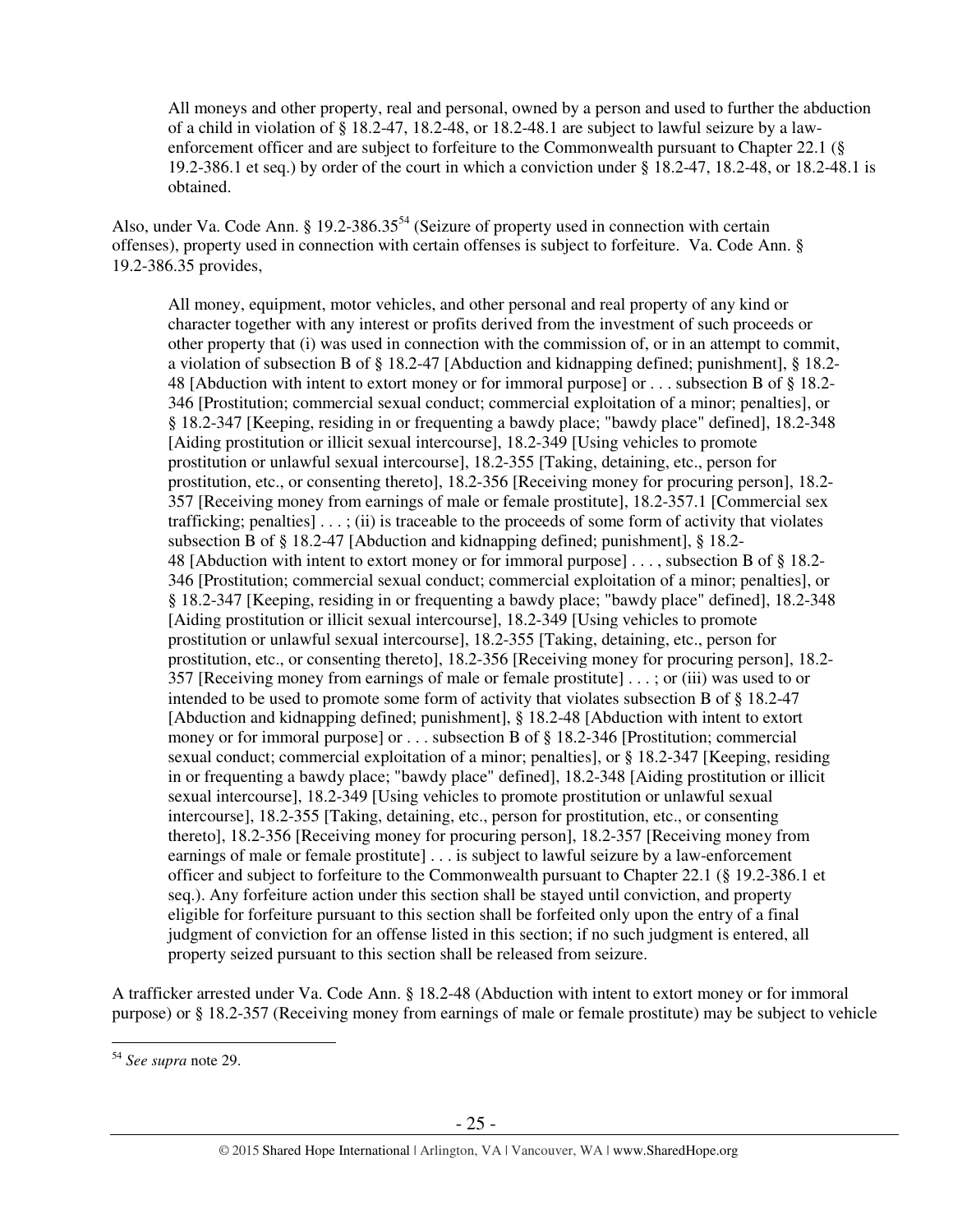seizure and forfeiture. Va. Code Ann. § 19.2-386.16(A), (B) (Forfeiture of motor vehicles used in commission of certain crimes) states in part,

A. Any vehicle knowingly used by the owner thereof or used by another with his knowledge of and during the commission of, or in an attempt to commit, a second or subsequent offense of Section 18.2- 346 [Prostitution; commercial exploitation of a minor], 18.2-347 [Keeping, residing in or frequenting a bawdy place; "bawdy place" defined], 18.2-348 [Aiding prostitution or illicit sexual intercourse], 18.2- 349 [Using vehicles to promote prostitution or unlawful sexual intercourse], 18.2-355 [Taking, detaining, etc., person for prostitution, etc., or consenting thereto; human trafficking], 18.2-356 [Receiving money for procuring person] or § 18.2-357 [Receiving money from earnings of male or female prostitute] or of a similar ordinance of any county, city or town or knowingly used for the transportation of any stolen goods, chattels or other property, when the value of such stolen goods, chattels or other property is \$ 200 or more, or any stolen property obtained as a result of a robbery, without regard to the value of the property, shall be forfeited to the Commonwealth. The vehicle shall be seized by any law-enforcement officer arresting the operator of such vehicle for the criminal offense, and delivered to the sheriff of the county or city in which the offense occurred. . . . B. Any vehicle knowingly used by the owner thereof or used by another with his knowledge of and during the commission of, or in an attempt to commit, a misdemeanor violation of subsection D of Section 18.2-47 [Abduction and kidnapping defined; punishment] or a felony violation of (i) Article 3 (§ 18.2-47 et seq.) of Chapter 4 of Title 18.2 or (ii) § 18.2-357 [Receiving money from earnings of male or female prostitute] where the prostitute is a minor, shall be forfeited to the Commonwealth.

A trafficker convicted for child pornography is subject to mandatory asset forfeiture. Va. Code Ann. § 19.2- 386.31 (Seizure and forfeiture of property used in connection with the exploitation and solicitation of children) states,

All audio and visual equipment, electronic equipment, devices and other personal property used in connection with the possession, production, distribution, publication, sale, possession with intent to distribute or making of child pornography that constitutes a violation of § 18.2-374.1 [Production, publication, sale, financing, etc., of child pornography; presumption as to age; severability] or 18.2- 374.1:1 [Possession, reproduction, distribution, and facilitation of child pornography; penalty], or in connection with the solicitation of a person less than 18 years of age that constitutes a violation of § 18.2-374.3 [Use of communications systems to facilitate certain offenses involving children] shall be subject to lawful seizure by a law-enforcement officer and shall be subject to forfeiture to the Commonwealth pursuant to Chapter 22.1 (Section 19.2-386.1 et seq.). The Commonwealth shall file an information and notice of seizure in accordance with the procedures in Chapter 22.1 (Section 19.2- 386.1 et seq.); however, any forfeiture action shall be stayed until conviction of the person whose property is subject to forfeiture. Upon his conviction, the court may dispose of the issue of forfeiture or may continue the civil case allowing the defendant time to answer, at the court's discretion.

Under Va. Code Ann. § 19.2-386.12 (Sale of forfeited property), forfeited property is sold and the money obtained from the sale is "paid over to the state treasury into a special fund of the Department of Criminal Justice Services . . ." The Department of Criminal Justice Services then distributes the money to "federal, state and local agencies to promote law enforcement . . . ." Va. Code Ann. § 19.2-386.14(A1) (Sharing of forfeited assets).

Traffickers convicted of certain offenses also have to pay mandatory restitution under Va. Code Ann. § 19.2- 305.1(E1) (Restitution for property damage or loss; community service), which states,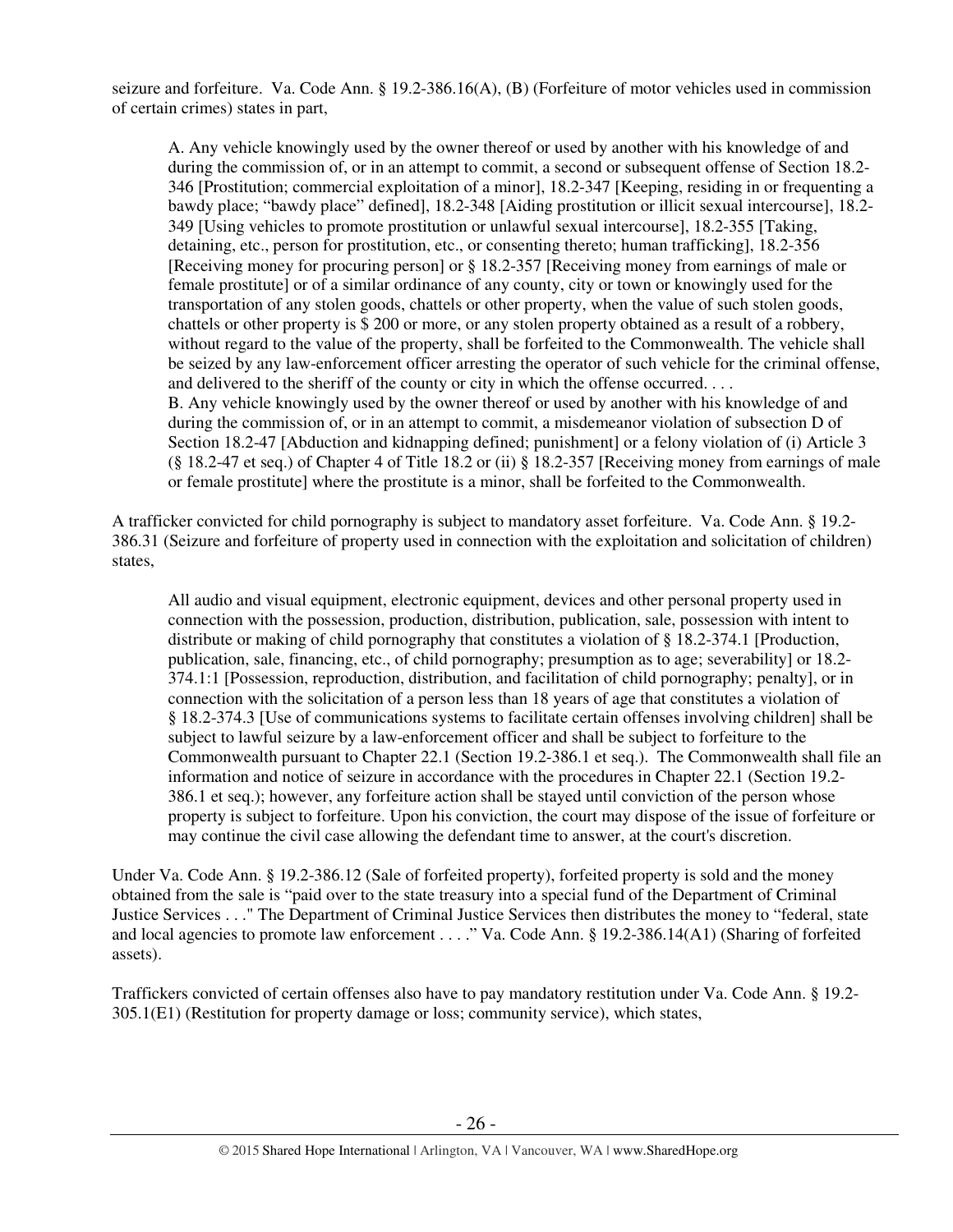A defendant convicted of an offense under § 18.2-374.1[Production, publication, sale, financing, etc., of child pornography; presumption as to age; severability], 18.2-374.1:1 [Possession, reproduction, distribution, and facilitation of child pornography; penalty], or 18.2-374.3 [Use of communications systems to facilitate certain offenses involving children] shall be ordered to pay mandatory restitution to the victim of the offense in an amount as determined by the court. For purposes of this subsection, 'victim' means a person who is depicted in a still or videographic image involved in an offense under § 18.2-374.1 [Production, publication, sale, financing, etc., of child pornography; presumption as to age; severability], 18.2-374.1:1 [Possession, reproduction, distribution, and facilitation of child pornography; penalty], or 18.2-374.3 [Use of communications systems to facilitate certain offenses involving children].

# *3.5 Convicted traffickers are required to register as sex offenders.*

Under Va. Code Ann. § 9.1-902(A)<sup>55</sup> (Offenses requiring registration), "offense for which registration is required" is defined to include, "1. Any offense listed in subsection B; . . . ; 4. A sexually violent offense; 5. Any offense similar to those listed in subdivisions 1 through 4 under the laws of any foreign country or any political subdivision thereof, the United States or any political subdivision thereof; and 6. Any offense for which registration in a sex offender and crimes against minors registry is required under the laws of the jurisdiction where the offender was convicted."

Under subsection (B),

The offenses included under this subsection include any violation of, attempted violation of, or conspiracy to violate:

- 1. § 18.2-63 [Carnal knowledge of child between thirteen and fifteen years of age]; unless registration is required pursuant to subdivision E 1; § 18.2-64.1 [Carnal knowledge of certain minors]; . . . any felony violation of §18.2-346 [Prostitution; commercial sexual conduct; commercial exploitation of a minor; penalties]; any violation of subdivision (4) of § 18.2-355 [Taking, detaining, etc., person for prostitution, etc., or consenting thereto; human trafficking]; any violation of subsection C of § 18.2-357.1 [Commercial sex trafficking; penalties]; subsection B or C of § 18.2-374.1:1 [Possession, reproduction, distribution, and facilitation of child pornography; penalty]; ... subsection B, C, or D of  $\S$  18.2-374.3; or a third or subsequent conviction of (i) § 18.2-67.4 [Sexual battery], (ii) § 18.2-67.4:2 [Sexual abuse of a child under 15 years of age; penalty], (iii) subsection C of § 18.2-67.5 [Attempted rape, forcible sodomy, object sexual penetration, aggravated sexual battery, and sexual battery] or (iv) § 18.2-386.1 [Unlawful filming, videotaping or photographing of another; penalty]. If the offense was committed on or after July 1, 2006, § 18.2-91 with the intent to commit any felony offense listed in this section; subsection A of § 18.2-374.1:1; or a felony under § 18.2-67.5:1.
- 2. Where the victim is a minor or is physically helpless or mentally incapacitated as defined in § 18.2-67.10, subsection A of § 18.2-47 [Abduction and kidnapping defined; punishment], clause (i) of § 18.2-48 [Abduction with intent to extort money or for immoral purpose], § 18.2- 67.4, subsection C of § 18.2-67.5, § 18.2-361 [Crimes against nature; penalty], §18.2-366, or a felony violation of former § 18.1-191.

A "sexually violent offense" is defined in subsection (E) as the following:

[A] violation of, attempted violation of, or conspiracy to violate:

 $\overline{a}$ <sup>55</sup> *See supra* note 36.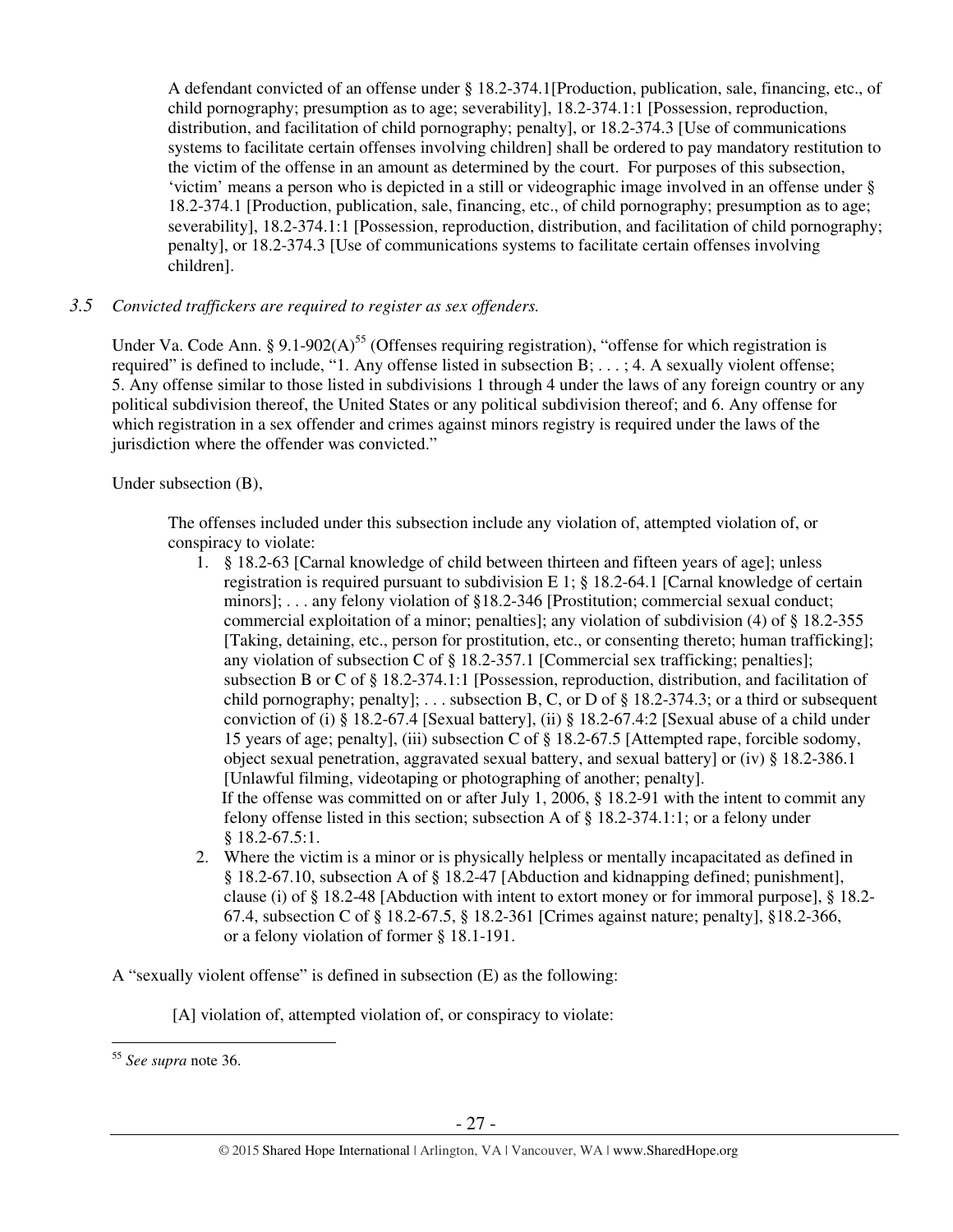1. Clause (ii) and (iii) of § 18.2-48 [Abduction with intent to extort money or for immoral purpose], former § 18.1-38 with the intent to defile or, for the purpose of concubinage or prostitution, a felony violation of subdivision (2) or (3) of former § 18.1-39 that involves assisting or aiding in such an abduction, § 18.2-61, former § 18.1-44 when such act is accomplished against the complaining witness's will, by force, or through the use of the complaining witness's mental incapacity or physical helplessness, or if the victim is under 13 years of age, subsection A of § 18.2-63 where the perpetrator is more than five years older than the victim, § 18.2-67.1, § 18.2-67.2, § 18.2-67.3, former § 18.1-215 when the complaining witness is under 13 years of age, § 18.2-67.4 where the perpetrator is 18 years of age or older and the victim is under the age of six, subsections A and B of § 18.2-67.5, § 18.2-370 [Taking indecent liberties with children; penalties], subdivisions (1), (2), or (4) of former §18.1-213, former §18.1-214, §18.2-370.1, or §18.2-374.1 [Production, publication, sale, financing, etc., of child pornography; presumption as to age; severability]; or 2. § 18.2-63, § 18.2-64.1 [Carnal knowledge of certain minors], former § 18.2-67.2:1, § 18.2-90 with the intent to commit rape or, where the victim is a minor or is physically helpless or mentally incapacitated as defined in § 18.2-67.10, subsection A of § 18.2-47 [Abduction and kidnapping defined; punishment], § 18.2-67.4, subsection C of § 18.2-67.5, clause (i) of § 18.2-48, § 18.2-361 [Crimes against nature; penalty], § 18.2-366 or subsection C of § 18.2-374.1:1 [Possession, reproduction, distribution, and facilitation of child pornography; penalty]. An offense listed under this subdivision shall be deemed a sexually violent offense only if the person has been convicted or adjudicated delinquent of any two or more such offenses, provided that person had been at liberty between such convictions or adjudications; . . .

4. Chapter 117 (18 U.S.C. § 2421 et seq.) of Title 18 of the United States Code or sex trafficking (as described in § 1591 of Title 18, U.S.C.).

Recommendation: Amend Va. Code Ann. § 9.1-902(B) to include the CSEC offenses under § 18.2-356 (Receiving money for procuring persons; penalties) and 18.2-357 (Receiving money from earnings of male or female prostitutes; penalties) as offenses requiring registration.

*3.6 Laws relating to termination of parental rights for certain offenses include sex trafficking or commercial sexual exploitation of children (CSEC) offenses in order to remove the children of traffickers from their control and potential exploitation.* 

Va. Code Ann. § 16.1-283 (Termination of residual parental rights) does not specifically include violations of § 18.2-357.1 [Commercial sex trafficking; penalties] or Virginia's CSEC laws as grounds for termination of parental rights.

Under Va. Code Ann. § 16.1-283, "residual parental rights" can be terminated for a number of reasons. Under subsection (B), residual parental rights of a parent of a neglected or abused child placed in foster care "as a result of (i) court commitment; (ii) an entrustment agreement entered into by the parent or parents; or (iii) other voluntary relinquishment by the parent or parents may be terminated if the court finds, based upon clear and convincing evidence, that it is in the best interests of the child" and the court also finds that

1. The neglect or abuse<sup>56</sup> suffered by such child presented a serious and substantial threat to his life, health or development; and

2. It is not reasonably likely that the conditions which resulted in such neglect or abuse can be substantially corrected or eliminated so as to allow the child's safe return to his parent or parents within a reasonable period of time. . . .

. . . .

 $\overline{a}$ <sup>56</sup> *See infra* section 5.5 for a full discussion of the definition of "abuse."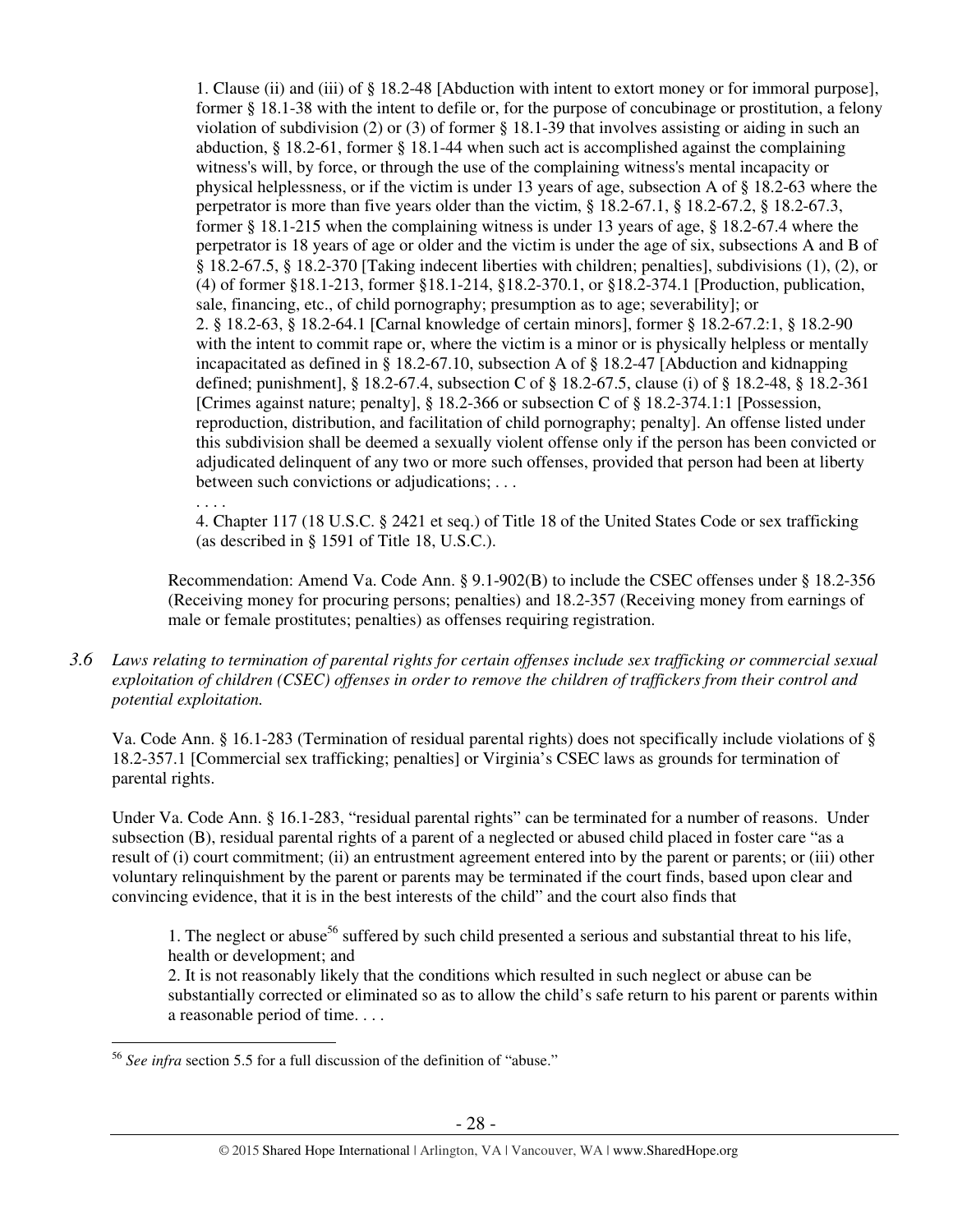Proof of severe mental or emotional illness or intellectual disability, debilitating habitual abuse or addiction to drugs or alcohol without attempts to complete treatment to improve parenting ability, or failure "without good cause, [to] respond[] to or follow[] through with appropriate, available and reasonable rehabilitative efforts on the part of social, medical, mental health or other rehabilitative agencies designed to reduce, eliminate or prevent the neglect or abuse of the child" is prima facie evidence of the conditions in Va. Code Ann.  $§ 16.1-283(B)(2).$ 

Under subsection (E), the residual parental rights of a parent whose child "is in the custody of a local board or licensed child-placing agency" may be terminated if, by clear and convincing evidence, the court finds it is in the best interests of the child and that, among other things, "(iii) the parent has been convicted of an offense under the laws of the Commonwealth or a substantially similar law of any other state, the United States or any foreign jurisdiction that constitutes . . . felony sexual assault, if the victim of the offense was a child of the parent or a child with whom the parent resided at the time of such offense; or (iv) the parent has subjected any child to aggravated circumstances." Va. Code Ann. § 16.1-283(E) defines "aggravated circumstances" for this section as "torture, chronic or severe abuse, or chronic or severe sexual abuse, if the victim of such conduct was a child of the parent or a child with whom the parent resided at the time such conduct occurred, including the failure to protect such a child from such conduct, which conduct or failure to protect: (i) evinces a wanton or depraved indifference to human life, or (ii) has resulted in the death of such a child or in serious bodily injury to such a child." Furthermore, "chronic sexual abuse" is defined as "recurring acts of physical abuse which place the child's health, safety and well-being at risk" whereas "'severe sexual abuse' may include an act or omission that occurred only once, but otherwise meets the definition of 'aggravated circumstances.'"

3.6.1 Recommendation: Amend Va. Code Ann. § 16.1-283 (Termination of residual parental rights) to include violations of Va. Code Ann. § 18.2-357.1 [Commercial sex trafficking; penalties] and Virginia's CSEC laws as grounds for termination of parental rights.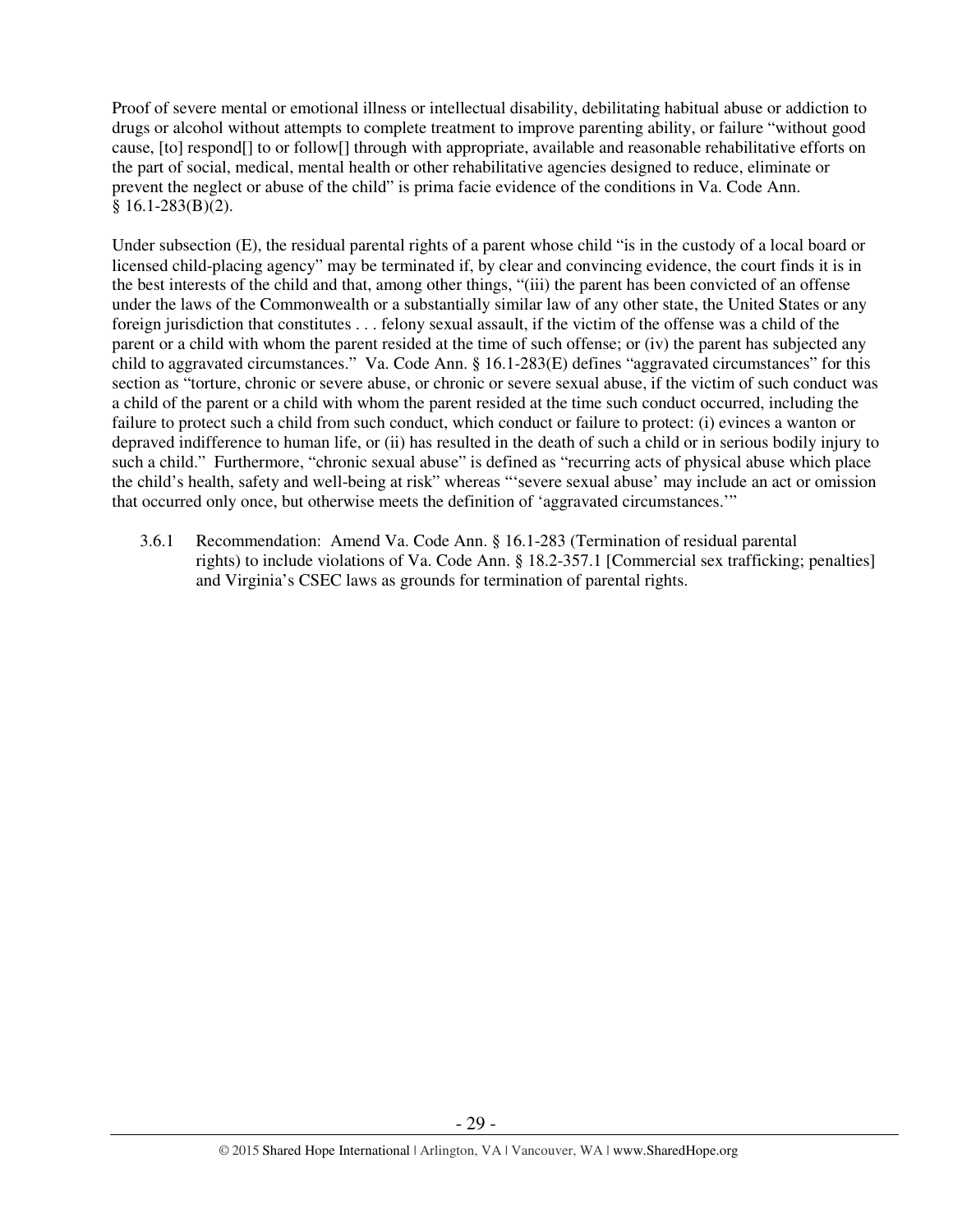### **FRAMEWORK ISSUE 4: CRIMINAL PROVISIONS FOR FACILITATORS**

#### *Legal Components:*

- *4.1 The acts of assisting, enabling, or financially benefitting from child sex trafficking are included as criminal offenses in the state sex trafficking statute.*
- *4.2 Financial penalties, including asset forfeiture laws, are in place for those who benefit financially from or aid and assist in committing domestic minor sex trafficking.*

*\_\_\_\_\_\_\_\_\_\_\_\_\_\_\_\_\_\_\_\_\_\_\_\_\_\_\_\_\_\_\_\_\_\_\_\_\_\_\_\_\_\_\_\_\_\_\_\_\_\_\_\_\_\_\_\_\_\_\_\_\_\_\_\_\_\_\_\_\_\_\_\_\_\_\_\_\_\_\_\_\_\_\_\_\_\_\_\_\_\_\_\_\_\_* 

- *4.3 Promoting and selling child sex tourism is illegal.*
- *4.4 Promoting and selling child pornography is illegal.*

#### *Legal Analysis:*

*4.1 The acts of assisting, enabling, or financially benefitting from child sex trafficking are included as criminal offenses in the state sex trafficking statute*.

Va. Code Ann. § 18.2-357.1(A)<sup>57</sup> (Commercial sex trafficking; penalties) does not specifically criminalize assisting, enabling, or financially benefitting from child sex trafficking unless the facilitator engages in the primary conduct prohibited under the trafficking law. In order to be held liable for sex trafficking, a facilitator must "solicit[], invite[], recruit[], encourage[], or otherwise cause[] or attempt[] to cause a person to violate subsection A of § 18.2-346 [Prostitution]" while acting "with the intent to receive money or other valuable thing or to assist another in receiving money or other valuable thing from the earnings of a person from prostitution or unlawful sexual intercourse." Therefore, the conduct of assisting, enabling or financially benefitting from child sex trafficking is not specifically criminalized under this offense.

Facilitators may also face prosecution under Virginia's CSEC laws. Va. Code Ann. § 18.2-355(4) (Taking, detaining, etc., person for prostitution, etc., or consenting thereto; human trafficking) provides that any person who "for purposes of prostitution, takes any minor into, or persuades, encourages, or causes any minor to enter, a bawdy place, or takes or causes such person to be taken to any place for such purposes; is guilty of pandering. . . A violation of subdivision (4) is punishable as a Class 3 felony." Va. Code Ann. § 18.2-356 (Receiving money for procuring person) criminalizes the conduct of, "[a]ny person who receives any money or other valuable thing for or on account of (i) procuring for or placing in a house of prostitution or elsewhere any person for the purpose of causing such person to engage in unlawful sexual intercourse, anal intercourse, cunnilingus, fellatio, or anilingus or any act in violation of § 18.2-361 or (ii) causing any person to engage in forced labor or services, concubinage, prostitution, or the manufacture of any obscene material or child pornography . . . Any person who violates clause (i) or (ii) with a person under the age of 18 is guilty of a Class 3 felony." Va. Code Ann. § 18.2-357 (Receiving money from earnings of male or female prostitute; penalties) states, "Any person who shall knowingly receive any money or other valuable thing from the earnings of any male or female engaged in prostitution, except for a consideration deemed good and valuable in law, shall be guilty of pandering . . . [and] who violates this section by receiving money or other valuable thing from a person under the age of 18 is guilty of a Class 3 felony." A Class 3 felony is punishable by imprisonment for 5–20 years and a possible fine of up to \$100,000 may be assessed. Va. Code Ann. § 18.2-10(c).

Va. Code Ann. § 18.2-49 (Threatening, attempting or assisting in such abduction) states, "Any person who (1) threatens, or attempts, to abduct any other person with intent to extort money, or pecuniary benefit, or (2) assists or aids in the abduction of, or threatens to abduct, any person with the intent to defile such person, or (3) assists

<sup>&</sup>lt;sup>57</sup> See supra note 2.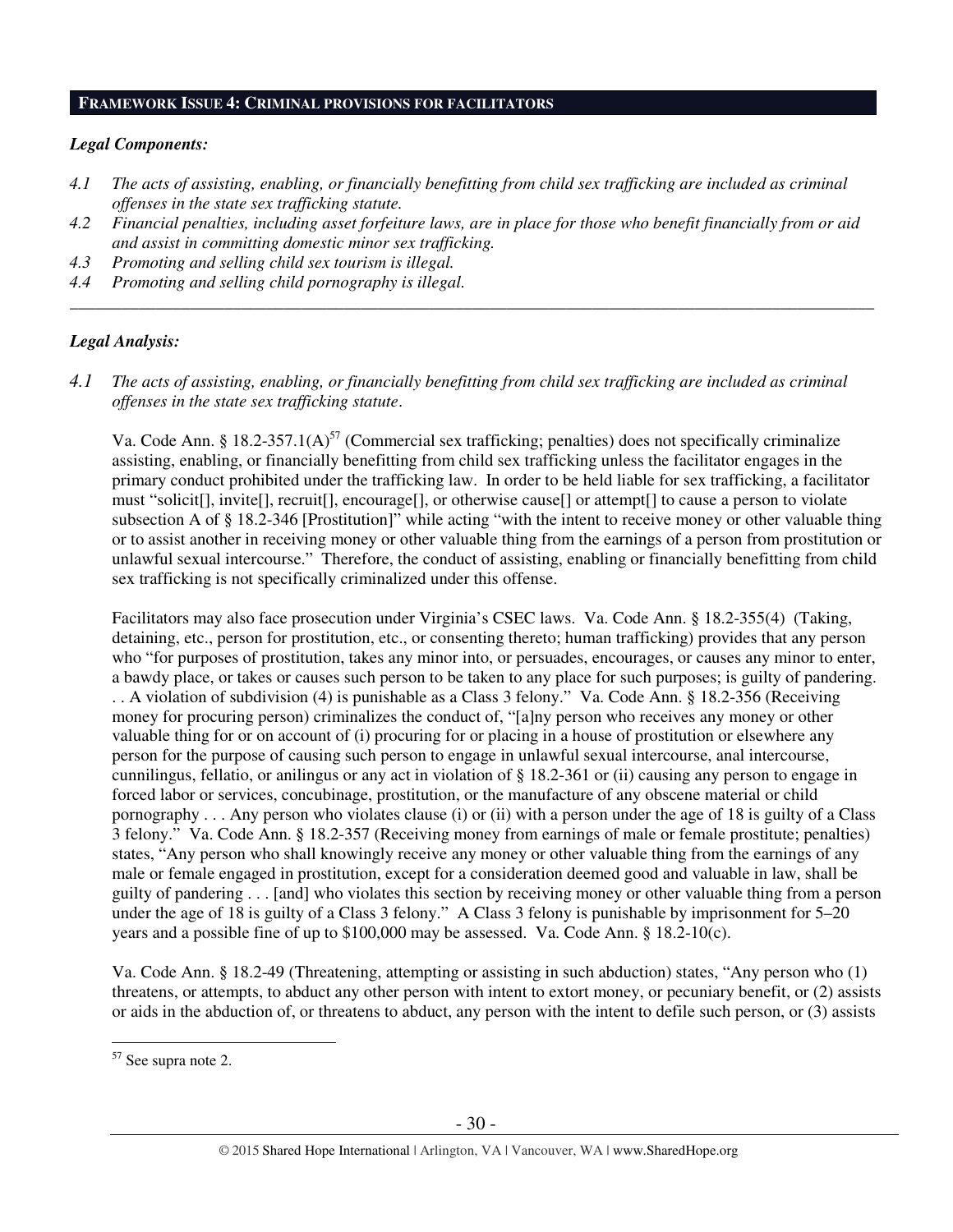or aids in the abduction of, or threatens to abduct, any female under sixteen years of age for the purpose of concubinage or prostitution, shall be guilty of a Class 5 felony." This crime is punishable by imprisonment for 1–10 years "or in the discretion of the jury or the court trying the case without a jury, confinement in jail for not more than 12 months and a fine of not more than \$ 2,500, either or both." Va. Code Ann. § 18.2-10(e).

Facilitators of prostitution with minors or adults may also be found guilty of Va. Code Ann. § 18.2-348 (Aiding prostitution or illicit sexual intercourse), which states, "It is unlawful for any person or any officer, employee or agent of any firm, association or corporation, with knowledge of, or good reason to believe, the immoral purpose of such visit, to take or transport or assist in taking or transporting, or offer to take or transport on foot or in any way, any person to a place, whether within or without any building or structure, used or to be used for the purpose of lewdness, assignation or prostitution within the Commonwealth;,or to procure or assist in procuring for the purpose of illicit sexual intercourse, anal intercourse, cunnilingus, fellatio, or anilingus or any act violative of § 18.2-361 [Crimes against nature; penalty], or to give any information or direction to any person with intent to enable such person to commit an act of prostitution." Any person convicted under Va. Code Ann. 18.2-348 is guilty of a Class 1 misdemeanor, punishable by up to 12 months in jail, a fine up to \$2,500, or both. Va. Code Ann. §§ 18.2-11(a), 18.2-350.

Also, Va. Code Ann. § 18.2-347 (Keeping, residing in or frequenting a bawdy place; "bawdy place" defined) prohibits the maintenance of a place, indoors or outdoors, in which prostitution occurs and states, "It shall be unlawful for any person to keep any bawdy place, or to reside in or at or visit, for immoral purposes, any such bawdy place. Each and every day such bawdy place shall be kept, resided in or visited, shall constitute a separate offense. In a prosecution under this section the general reputation of the place may be proved. As used in this Code, '*bawdy place'* shall mean any place within or without any building or structure which is used or is to be used for lewdness, assignation or prostitution." A conviction under Va. Code Ann. § 18.2-347 is punishable by up to 12 months in jail, a fine up to \$2,500, or both. Va. Code Ann. §§ 18.2-11(a), 18.2-350.

Va. Code Ann. § 18.2-349 (Using vehicles to promote prostitution or unlawful sexual intercourse) states, "It shall be unlawful for any owner or chauffeur of any vehicle, with knowledge or reason to believe the same is to be used for such purpose, to use the same or to allow the same to be used for the purpose of prostitution or unlawful sexual intercourse, or to aid or promote such prostitution or unlawful sexual intercourse by the use of any such vehicle." Va. Code Ann. § 18.2-349 is a Class 1 misdemeanor punishable by up to 12 months in jail, a fine up to  $$2,500$ , or both. Va. Code Ann. §§ 18.2-11(a), 18.2-350. Facilitators are prosecuted for transporting minors for the purpose of sex trafficking according to the procedures in Va. Code Ann. § 18.2-359 (Venue for criminal sexual assault or where any person transported for criminal sexual assault, attempted criminal sexual assault, or purposes of unlawful sexual intercourse, crimes against nature, and indecent liberties with children; venue for such crimes when coupled with a violent felony). Va. Code Ann. § 18.2-359(A) states, "Any person transporting or attempting to transport through or across the Commonwealth, any person for the purposes of unlawful sexual intercourse, anal intercourse, cunnilingus, fellatio, or anilingus or prostitution, or for the purpose of committing any crime specified in § 18.2-361[Crimes against nature; penalty] or 18.2-370 [Taking indecent liberties with children; penalties], or for the purposes of committing or attempting to commit criminal sexual assault under Article 7 (§ 18.2-61 et seq.) of Chapter 4, may be presented, indicted, tried, and convicted in any county or city in which any part of such transportation occurred."

Va. Code Ann. § 18.2-374.1 (Production, publication, sale, financing, etc., of child pornography; presumption as to age; severability) could apply to facilitators since it makes a person guilty of production of child pornography who, among other things, "knowingly takes part in or participates in the filming, photographing, or other production of child pornography by any means" or "[k]nowingly finances or attempts or prepares to finance child pornography." Va. Code Ann. § 18.2-374.1(B)(3), (4). A violation of this statute, when the child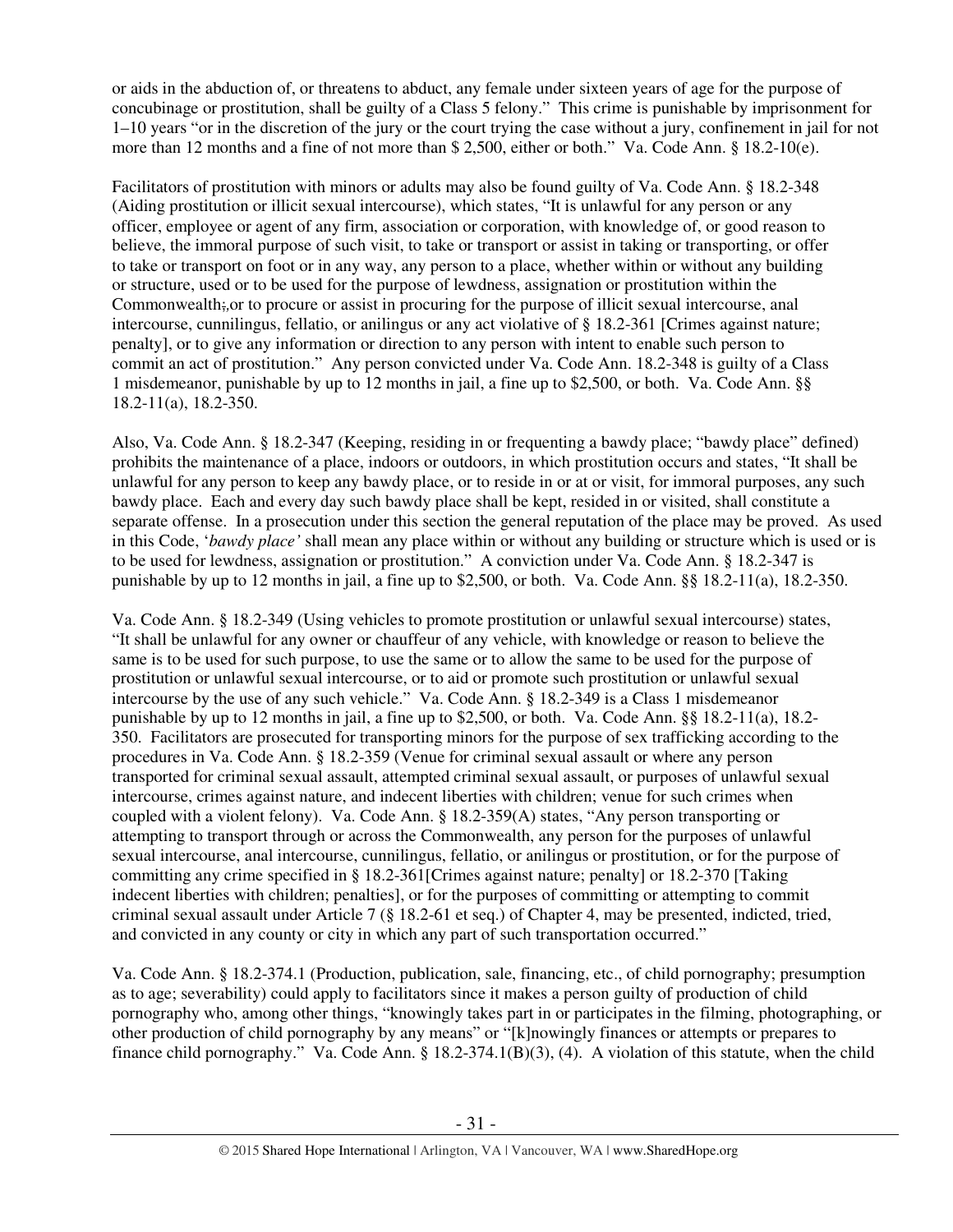is under 15, is punishable by imprisonment for 5–30 years with a 5-year mandatory sentence if the offender is 7 years older than the child victim. Va. Code Ann. § 18.2-374.1(C1). A second or subsequent violation by a person seven years older than the child and involving a child under 15 is punishable by imprisonment for 15–40 years with a 15-year mandatory sentence. Va. Code Ann. § 18.2-374.1(C1). The punishment is reduced to 1– 20 years, however, if the child is between 15 and less than 18. Va. Code Ann. § 18.2-374.1(C2). However, if the offender is seven years older than the child, a violation is punishable by imprisonment for 3–30 years with a 3-year mandatory sentence. Va. Code Ann. § 18.2-374.1(C2). A second or subsequent violation from a person at least seven years older than the child and involving a child between 15 and less than 18 is punishable by imprisonment for 10–30 years with a 10-year mandatory sentence. Va. Code Ann. § 18.2-374.1(C2).

Facilitators of sexual performance or pornography involving a minor may be found guilty under Va. Code Ann. § 18.2-375 (Obscene exhibitions and performances). The first conviction under Va. Code Ann. § 18.2-375 is punishable as a Class 1 misdemeanor by imprisonment in jail up to 12 months, a fine up to \$2,500, or both. Va. Code Ann. §§ 18.2-11(a), 18.2-380. A second or subsequent conviction under Va. Code Ann. § 18.2-375 is punishable as a Class 6 felony by imprisonment for 1–5 years "or in the discretion of the jury or the court trying the case without a jury, confinement in jail for not more than 12 months and a fine of not more than \$ 2,500, either or both." Va. Code Ann. §§ 18.2-10(f), 18.2-381. Va. Code Ann. § 18.2-375 states,

It shall be unlawful for any person knowingly to:

(1) Produce, promote, prepare, present, manage, direct, carry on or participate in, any obscene exhibitions or performances, including the exhibition or performance of any obscene motion picture, play, drama, show, entertainment, exposition, tableau or scene; provided, that no employee of any person or legal entity operating a theatre, garden, building, structure, room or place which presents such obscene exhibition or performance shall be subject to prosecution under this section if the employee is not the manager of the theatre or an officer of such entity, and has no financial interest in such theatre other than receiving salary and wages; or

(2) Own, lease or manage any theatre, garden, building, structure, room or place and lease, let, lend or permit such theatre, garden, building, structure, room or place to be used for the purpose of presenting such obscene exhibition or performance or to fail to post prominently therein the name and address of a person resident in the locality who is the manager of such theatre, garden, building, structure, room or place.

4.1.1 Recommendation: Amend Va. Code Ann. § 18.2-357.1 (Commercial sex trafficking; penalties) to include the crime of assisting, enabling or financially benefitting from child sex trafficking.

# *4.2 Financial penalties, including asset forfeiture laws, are in place for those who benefit financially from or aid and assist in committing domestic minor sex trafficking.*

Convicted facilitators face a fine of up to \$100,000 under Va. Code Ann. § 18.2-357.1 (Commercial sex trafficking; penalties), § 18.2-355 (Taking, detaining, etc., person for prostitution, etc., or consenting thereto; human trafficking), § 18.2-356 (Receiving money for procuring persons; penalties), and § 18.2-357 (Receiving money from earnings of male or female prostitutes; penalties). Va. Code Ann. §§ 18.2-10(e), 18.2-11(a), 18.2- 350, 18.2-11(a), 18.2-11(a), 18.2-380, 18.2-10(f), 18.2-381. Facilitators also face a fine of up to \$2500 under Va. Code Ann. § 18.2-49 (Threatening, attempting or assisting in such abduction). Va. Code Ann. § 18.2-10(e).

A facilitator convicted of Va. Code Ann. § 18.2-357.1 (Commercial sex trafficking; penalties), § 18.2-355 (Taking, detaining, etc., person for prostitution, etc., or consenting thereto; human trafficking), § 18.2-356 (Receiving money for procuring persons; penalties), or § 18.2-357 (Receiving money from earnings of male or female prostitutes; penalties) faces mandatory criminal asset forfeiture pursuant to Va Code Ann.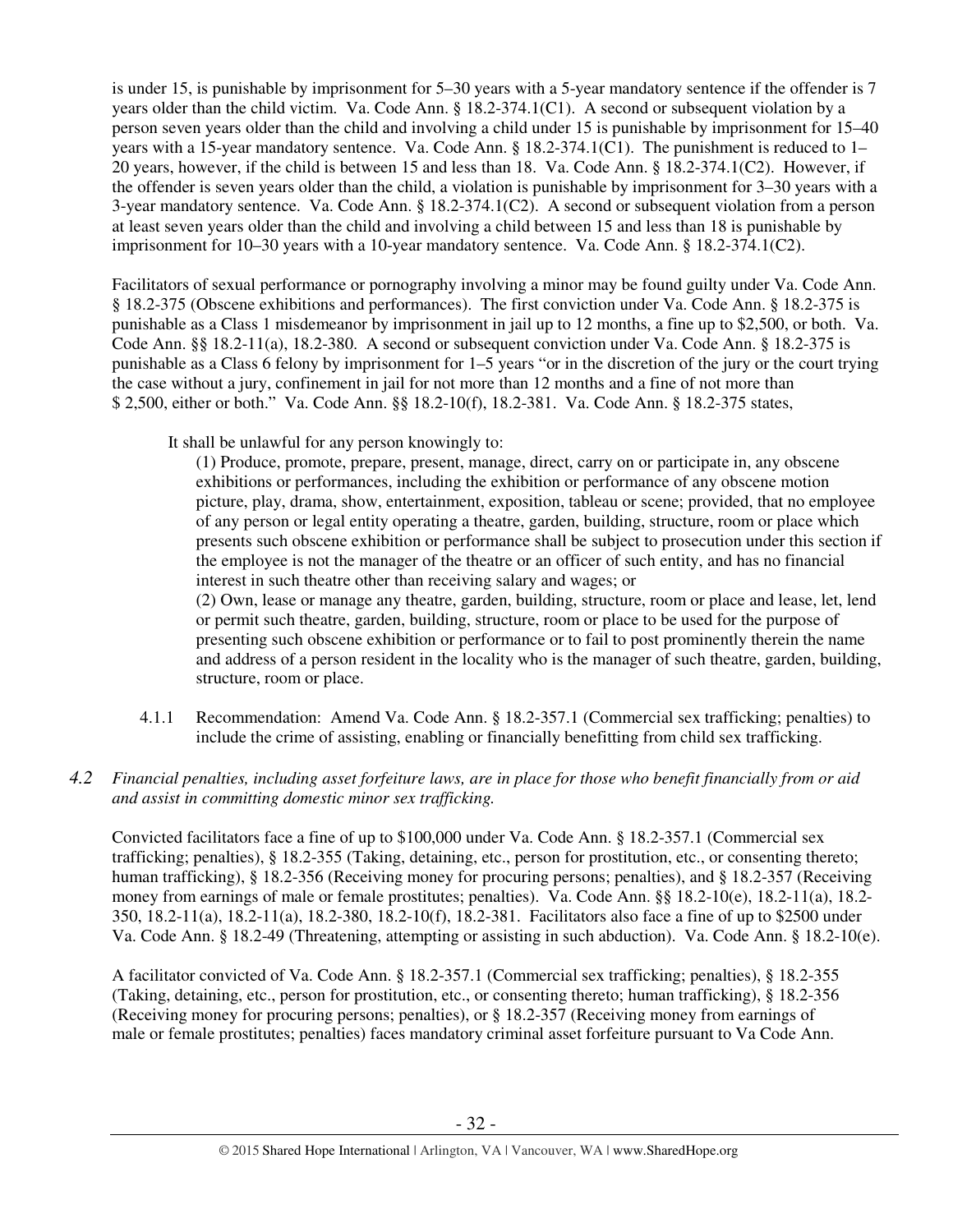§ § 19.2-386.35 (Seizure of property used in connection with certain offenses).<sup>58</sup> Va. Code Ann. § 19.2- 386.35 provides,

All money, equipment, motor vehicles, and other personal and real property of any kind or character together with any interest or profits derived from the investment of such proceeds or other property that (i) was used in connection with the commission of, or in an attempt to commit, a violation of . . . § 18.2-347 [Keeping, residing in or frequenting a bawdy place; "bawdy place" defined], 18.2-348 [Aiding prostitution or illicit sexual intercourse], 18.2-349 [Using vehicles to promote prostitution or unlawful sexual intercourse] . . . 18.2-357.1 [Commercial sex trafficking; penalties]. . . ; (ii) is traceable to the proceeds of some form of activity that violates § 18.2-347 [Keeping, residing in or frequenting a bawdy place; "bawdy place" defined], 18.2-348 [Aiding prostitution or illicit sexual intercourse], 18.2-349 [Using vehicles to promote prostitution or unlawful sexual intercourse] . . . ; or (iii) was used to or intended to be used to promote some form of activity that violates § 18.2-347 [Keeping, residing in or frequenting a bawdy place; "bawdy place" defined], 18.2-348 [Aiding prostitution or illicit sexual intercourse], 18.2-349 [Using vehicles to promote prostitution or unlawful sexual intercourse] . . . is subject to lawful seizure by a law-enforcement officer and subject to forfeiture to the Commonwealth pursuant to Chapter 22.1 (§ 19.2-386.1 et seq.). Any forfeiture action under this section shall be stayed until conviction, and property eligible for forfeiture pursuant to this section shall be forfeited only upon the entry of a final judgment of conviction for an offense listed in this section; if no such judgment is entered, all property seized pursuant to this section shall be released from seizure.

Additionally, a facilitator of domestic minor sex trafficking arrested under Va. Code Ann. § 18.2-49 (Threatening, attempting or assisting in such abduction) may be subject to vehicle seizure and, upon conviction, forfeiture and mandatory restitution. Va. Code Ann. § 19.2-386.16(A), (B) (Forfeiture of motor vehicles used in commission of certain crimes) states in part,

A. Any vehicle knowingly used by the owner thereof or used by another with his knowledge of and during the commission of, or in an attempt to commit, a second or subsequent offense of Section 18.2- 346 [Prostitution; commercially exploited children], 18.2-347 [Keeping, residing in or frequenting a bawdy place; "bawdy place" defined], 18.2-348 [Aiding prostitution or illicit sexual intercourse], 18.2- 349 [Using vehicles to promote prostitution or unlawful sexual intercourse], 18.2-355 [Taking, detaining, etc., person for prostitution, etc., or consenting thereto; human trafficking], 18.2-356 [Receiving money for procuring person] or § 18.2-357 [Receiving money from earnings of male or female prostitute] or of a similar ordinance of any county, city or town or knowingly used for the transportation of any stolen goods, chattels or other property, when the value of such stolen goods, chattels or other property is \$ 200 or more, or any stolen property obtained as a result of a robbery, without regard to the value of the property, shall be forfeited to the Commonwealth. The vehicle shall be seized by any law-enforcement officer arresting the operator of such vehicle for the criminal offense, and delivered to the sheriff of the county or city in which the offense occurred. The officer shall take a receipt therefor.

B. Any vehicle knowingly used by the owner thereof or used by another with his knowledge of and during the commission of, or in an attempt to commit, a misdemeanor violation of subsection D of 18.2-47 [Abduction and kidnapping defined; punishment] or a felony violation of (i) Article 3 (§ 18.2-47 et seq.) of Chapter 4 of Title 18.2 or (ii) § 18.2-357 [Receiving money from earnings of male or female prostitute] where the prostitute is a minor, shall be forfeited to the Commonwealth.

<sup>58</sup> *See supra* note 29.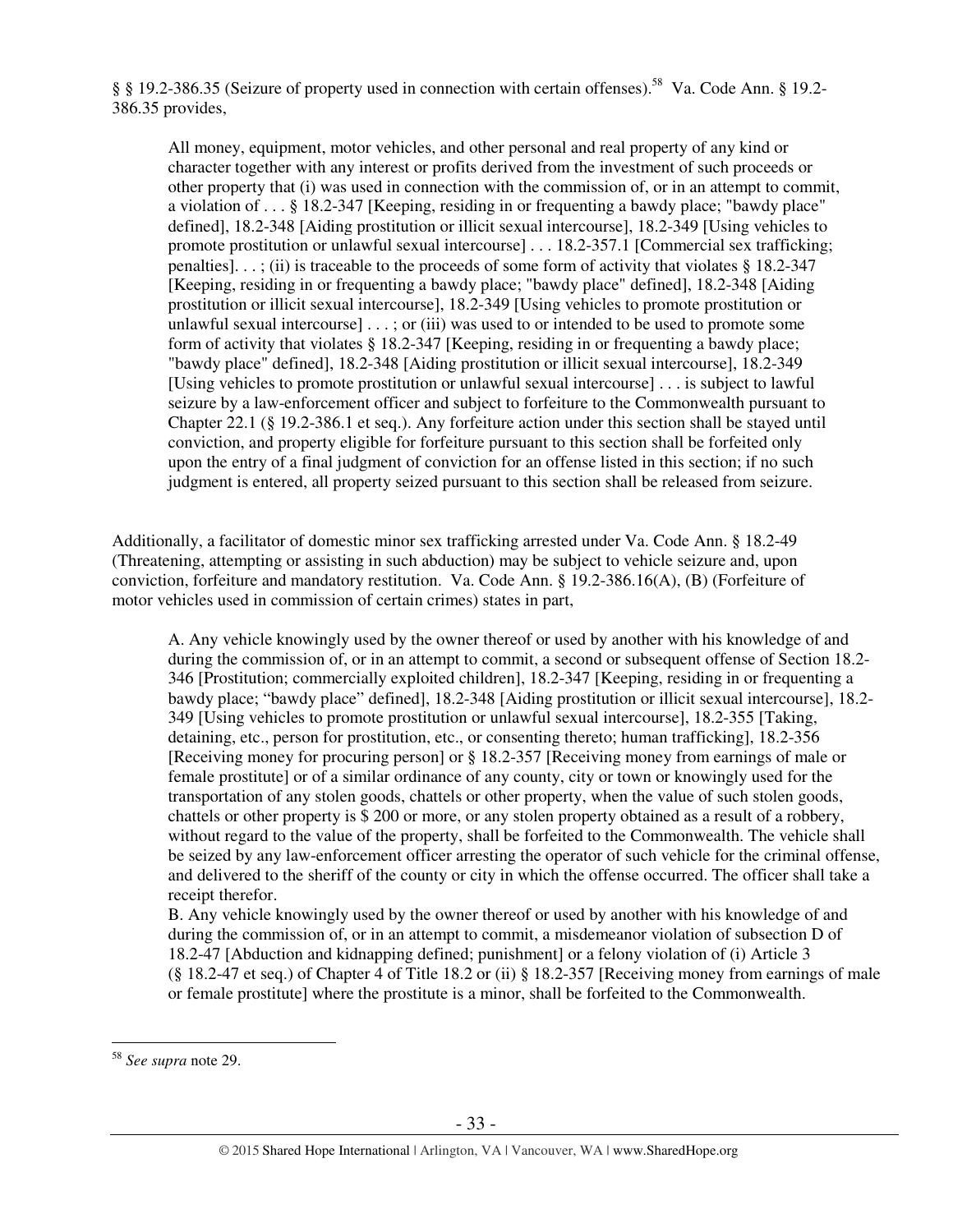A facilitator convicted for publicizing or selling child pornography is also subject to mandatory asset forfeiture. Va. Code Ann. § 19.2-386.31 (Seizure and forfeiture of property used in connection with the exploitation and solicitation of children) states,

All audio and visual equipment, electronic equipment, devices and other personal property used in connection with the possession, production, distribution, publication, sale, possession with intent to distribute or making of child pornography that constitutes a violation of § 18.2-374.1 [Production, publication, sale, financing, etc., of child pornography; presumption as to age; severability] or 18.2-374.1:1 [Possession, reproduction, distribution, and facilitation of child pornography; penalty], or in connection with the solicitation of a person less than 18 years of age that constitutes a violation of § 18.2-374.3 [Use of communications systems to facilitate certain offenses involving children] shall be subject to lawful seizure by a law-enforcement officer and shall be subject to forfeiture to the Commonwealth pursuant to Chapter 22.1 (Section 19.2-386.1 et seq.). The Commonwealth shall file an information and notice of seizure in accordance with the procedures in Chapter 22.1 (Section 19.2- 386.1 et seq.); however, any forfeiture action shall be stayed until conviction of the person whose property is subject to forfeiture. Upon his conviction, the court may dispose of the issue of forfeiture or may continue the civil case allowing the defendant time to answer, at the court's discretion.

Asset forfeiture under Va. Code Ann. § 19.2-386.31 may be pursued through criminal or civil procedures. "Upon [the defendant's] conviction, the court may dispose of the issue of forfeiture or may continue the civil case allowing the defendant time to answer, at the court's discretion." Va. Code Ann. § 19.2-386.31.

Under Va. Code Ann. § 19.2-386.12 (Sale of forfeited property), forfeited property is sold and the money obtained from the sale is "paid over to the state treasury into a special fund of the Department of Criminal Justice Services. . . ." The Department of Criminal Justice Services then distributes the money to "federal, state and local agencies to promote law enforcement . . . ." Va. Code Ann. § 19.2-386.14(A1) (Sharing of forfeited assets).

Facilitators convicted of certain offenses also have to pay mandatory restitution under Va. Code Ann. § 19.2- 305.1(E1) (Restitution for property damage or loss; community service), which states,

A defendant convicted of an offense under § 18.2-374.1 [Production, publication, sale, financing, etc., of child pornography; presumption as to age; severability], 18.2-374.1:1 [Possession, reproduction, distribution, and facilitation of child pornography; penalty], or 18.2-374.3 [Use of communications systems to facilitate certain offenses involving children] shall be ordered to pay mandatory restitution to the victim of the offense in an amount as determined by the court. For purposes of this subsection, 'victim' means a person who is depicted in a still or videographic image involved in an offense under § 18.2-374.1 [Production, publication, sale, financing, etc., of child pornography; presumption as to age; severability], 18.2-374.1:1 [Possession, reproduction, distribution, and facilitation of child pornography; penalty], or 18.2-374.3 [Use of communications systems to facilitate certain offenses involving children].

Under Va. Code Ann. § 40.1-11.3, facilitators may also be subject to financial penalties for failure to post notice of the Human Trafficking Hotline number. This provision applies to topless entertainment businesses as well as truck stops.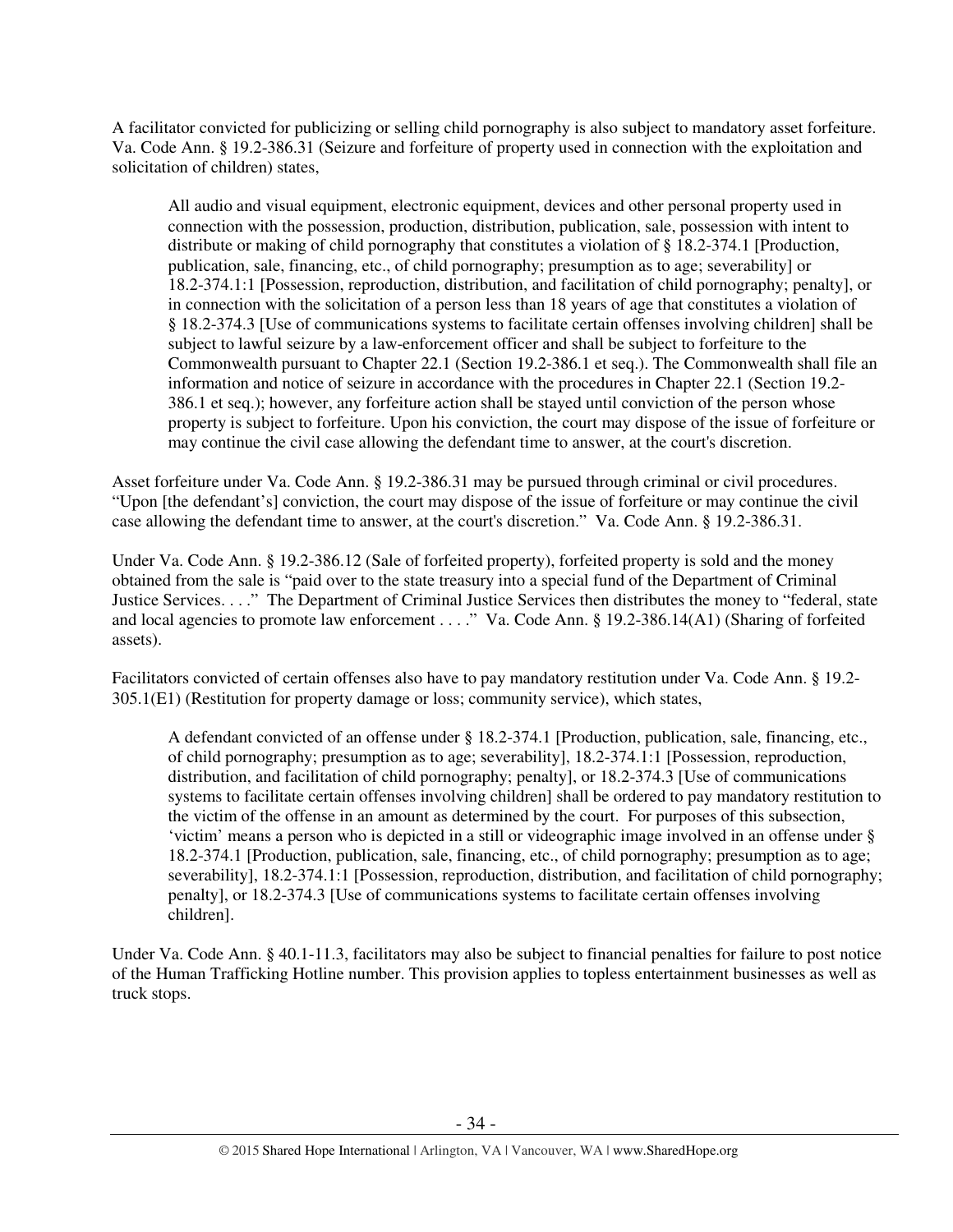## *4.3 Promoting and selling child sex tourism is illegal*.

There is no law in Virginia making child sex tourism a crime.

4.3.1 Recommendation: Enact a law prohibiting selling or offering to sell travel services that include or facilitate travel for the purpose of engaging in commercial sexual exploitation of a minor or prostitution of a minor, if occurring in Virginia.

## *4.4 Promoting and selling child pornography is illegal*.

Va. Code Ann. § 18.2-374.1 (Production, publication, sale, financing, etc., of child pornography; presumption as to age; severability)<sup>59</sup> states in subsection B,

A person shall be guilty of production of child pornography who: . . . ; or 2. Produces or makes or attempts or prepares to produce or make child pornography; or 3. Who knowingly takes part in or participates in the filming, photographing, or other production of child pornography by any means; or 4. Knowingly finances or attempts or prepares to finance child pornography." Va. Code Ann. § 18.2- 374.1(D) makes clear that "[f]or the purposes of this section it may be inferred by text, title or appearance that a person who is depicted as or presents the appearance of being less than 18 years of age in sexually explicit visual material is less than 18 years of age.

A violation of Va. Code Ann. § 18.2-374.1(B) is punishable by imprisonment for 5–30 years when the subject of the child pornography is a child under 15, with a mandatory minimum of 5 years if the person is at least seven years older than the subject of the child pornography. Va. Code Ann. § 18.2-374.1(C1). A subsequent violation where the offender is at least 7 years older than the child is punishable by imprisonment for 15–40 years, "15 years of which shall be a mandatory minimum term of imprisonment." Va. Code Ann. § 18.2-  $374.1(C1)$ . When the subject of the child pornography is at least 15 but less than 18, the sentence is  $1-20$  years, except if the offender is at least 7 years older than the child then the sentence is 3–30 years, with a 3 year mandatory minimum term of imprisonment. Va. Code Ann. § 18.2-374.1(C2). Subsequent violations by an offender at least 7 years older than the subject carry a sentence of 10-30 years, "10 years of which shall be a mandatory minimum term of imprisonment." Va. Code Ann. § 18.2-374.1(C2).

Also, importantly for facilitator liability, Va. Code Ann. §  $18.2-374.1:1(D)<sup>60</sup>$  (Possession, reproduction, distribution, and facilitation of child pornography; penalty) states, "Any person who intentionally operates an Internet website for the purpose of facilitating the payment for access to child pornography is guilty of a Class 4 felony." This offense is punishable by imprisonment for 2–10 years and a potential fine of up to \$100,000. Va. Code Ann.  $\S$  18.2-10(d), (g). If the offender is a not a natural person, only a fine will be assessed for this felony. Va. Code Ann. § 18.2-10(g). Under Va. Code Ann. § 18.2-374.1:1(C), "Any person who knowingly (i) reproduces by any means, including by computer, sells, gives away, distributes, electronically transmits, displays, purchases, or possesses with intent to sell, give away, distribute, transmit, or display child pornography or (ii) commands, entreats, or otherwise attempts to persuade another person to send, submit, transfer or provide to him any child pornography in order to gain entry into a group, association, or assembly of persons engaged in trading or sharing child pornography shall be punished by not less than five years nor more than 20 years in a state correctional facility." Subsequent violations are punishable by imprisonment for 5–20 years with a mandatory 5 year minimum.

 $\overline{a}$ <sup>59</sup> *See supra* note 46 for definition of "child pornography."

<sup>60</sup> *See supra* note 28.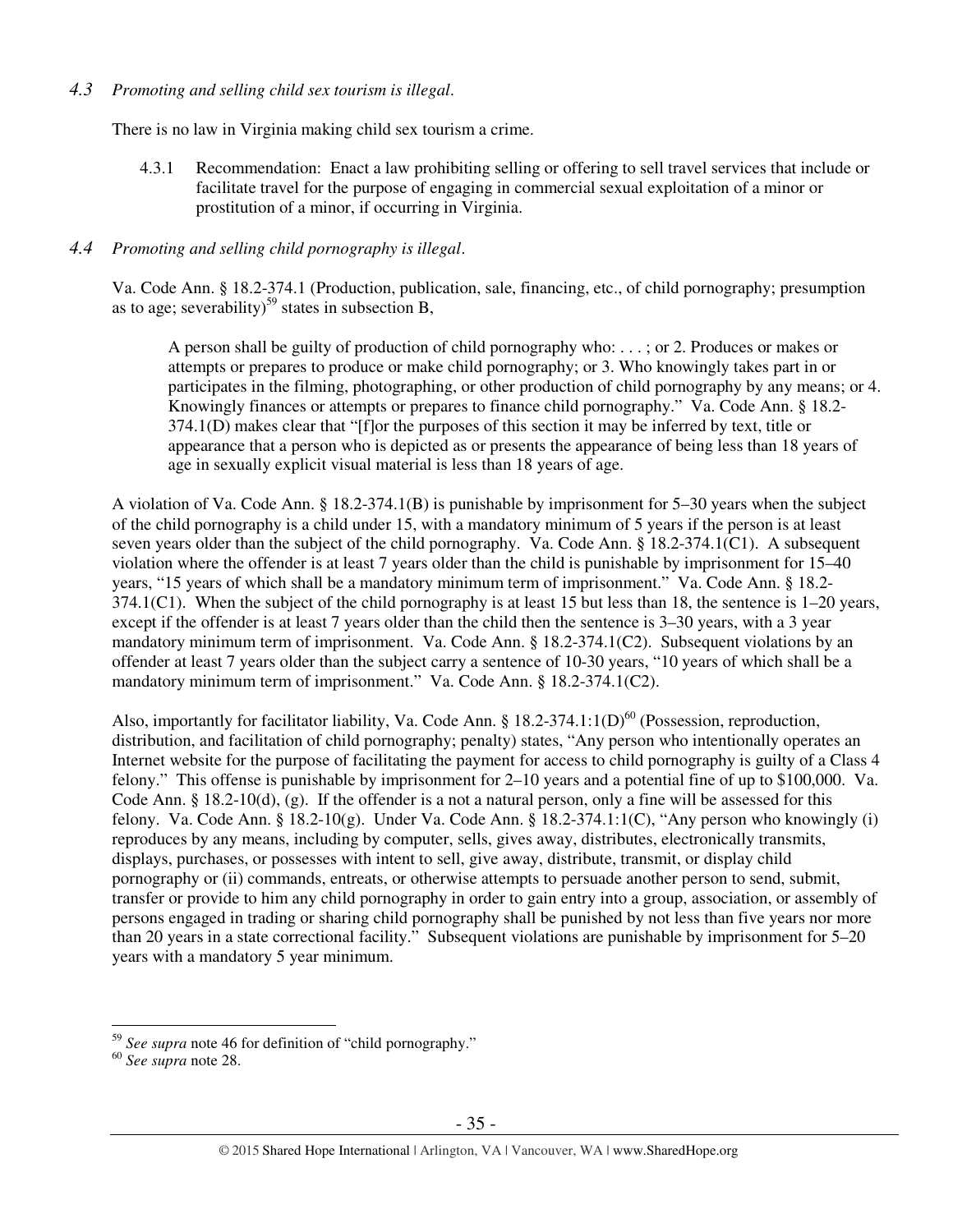#### **FRAMEWORK ISSUE 5: PROTECTIVE PROVISIONS FOR THE CHILD VICTIMS**

#### *Legal Components:*

- *5.1 A victim of domestic minor sex trafficking or CSEC is defined as a victim for purposes of qualifying for crime victims' compensation and other victim benefits.*
- *5.2 The state sex trafficking statute expressly prohibits a defendant from raising consent of the minor to the commercial sex acts as a defense.*
- *5.3 Prostitution laws apply only to adults, preventing criminalization of minors under 18 for prostitution offenses.*
- *5.4 State law provides a non-punitive avenue to specialized services through one or more points of entry.*
- *5.5 Commercial sexual exploitation or sex trafficking is identified as a type of abuse and neglect within child protection statutes.*
- *5.6 The definition of "caregiver" or another related term in the child welfare statutes is not a barrier to a sex trafficked child accessing the protection of child welfare.*
- *5.7 Crime victims' compensation is specifically available to a child victim of sex trafficking or commercial sexual exploitation of children (CSEC) without regard to ineligibility factors.*
- *5.8 Victim-friendly procedures and protections are provided in the trial process for minors under 18.*
- *5.9 Expungement or sealing of juvenile delinquency records resulting from arrests or adjudications for prostitutionrelated offenses committed as a result of, or in the course of, the commercial sexual exploitation of a minor is available within a reasonable time after turning 18.*
- *5.10 Victim restitution and civil remedies for victims of domestic minor sex trafficking or commercial sexual exploitation of children (CSEC) are authorized by law.*
- *5.11 Statutes of limitations for civil and criminal actions for child sex trafficking or commercial sexual exploitation of children (CSEC) offenses are eliminated or lengthened sufficiently to allow prosecutors and victims a realistic opportunity to pursue criminal action and legal remedies.*

*\_\_\_\_\_\_\_\_\_\_\_\_\_\_\_\_\_\_\_\_\_\_\_\_\_\_\_\_\_\_\_\_\_\_\_\_\_\_\_\_\_\_\_\_\_\_\_\_\_\_\_\_\_\_\_\_\_\_\_\_\_\_\_\_\_\_\_\_\_\_\_\_\_\_\_\_\_\_\_\_\_\_\_\_\_\_\_\_\_\_\_\_\_\_* 

## *Legal Analysis:*

 $\overline{a}$ 

*5.1 A victim of domestic minor sex trafficking or CSEC is defined as a victim for purposes of qualifying for crime victims' compensation and other victim benefits.* 

The Virginia Victims' Compensation provisions define a "victim" in Va. Code Ann. § 19.2-368.2 as "a person who suffers personal physical injury or death as a direct result of a crime including a person who is injured or killed as a result of foreign terrorism or who suffers personal emotional injury as a direct result of being the subject of a violent felony offense as defined in subsection C of § 17.1-805, or stalking as described in § 18.2-60.3, or attempted robbery or abduction." Under Va. Code Ann. § 17.1-805( $\check{C}^{61}$  (Adoption of initial discretionary sentencing guideline midpoints), the list of "violent felony offenses" includes the following sex trafficking and CSEC offenses: "any felony violation of § 18.2-48 [Abduction with intent to extort money or for immoral purpose], . . . 18.2-49 [Threatening, attempting or assisting in such abduction]; . . . any violation of subdivision (2) or (3) of § 18.2-355 [Taking, detaining, etc., person for prostitution, etc., or consenting thereto; human trafficking]; any violation of § 18.2-357.1 [Commercial sex trafficking; penalties] . . . 18.2-370 [Taking indecent liberties with children; penalties]."

 $<sup>61</sup>$  The text of Va. Code Ann. § 17.1-805 included here and elsewhere in this report includes amendments made by</sup> the passage of House Bill 1964 and Senate Bill 1188, 2015 Leg. Reg. Sess. (Va. 2015) (effective July 1, 2015).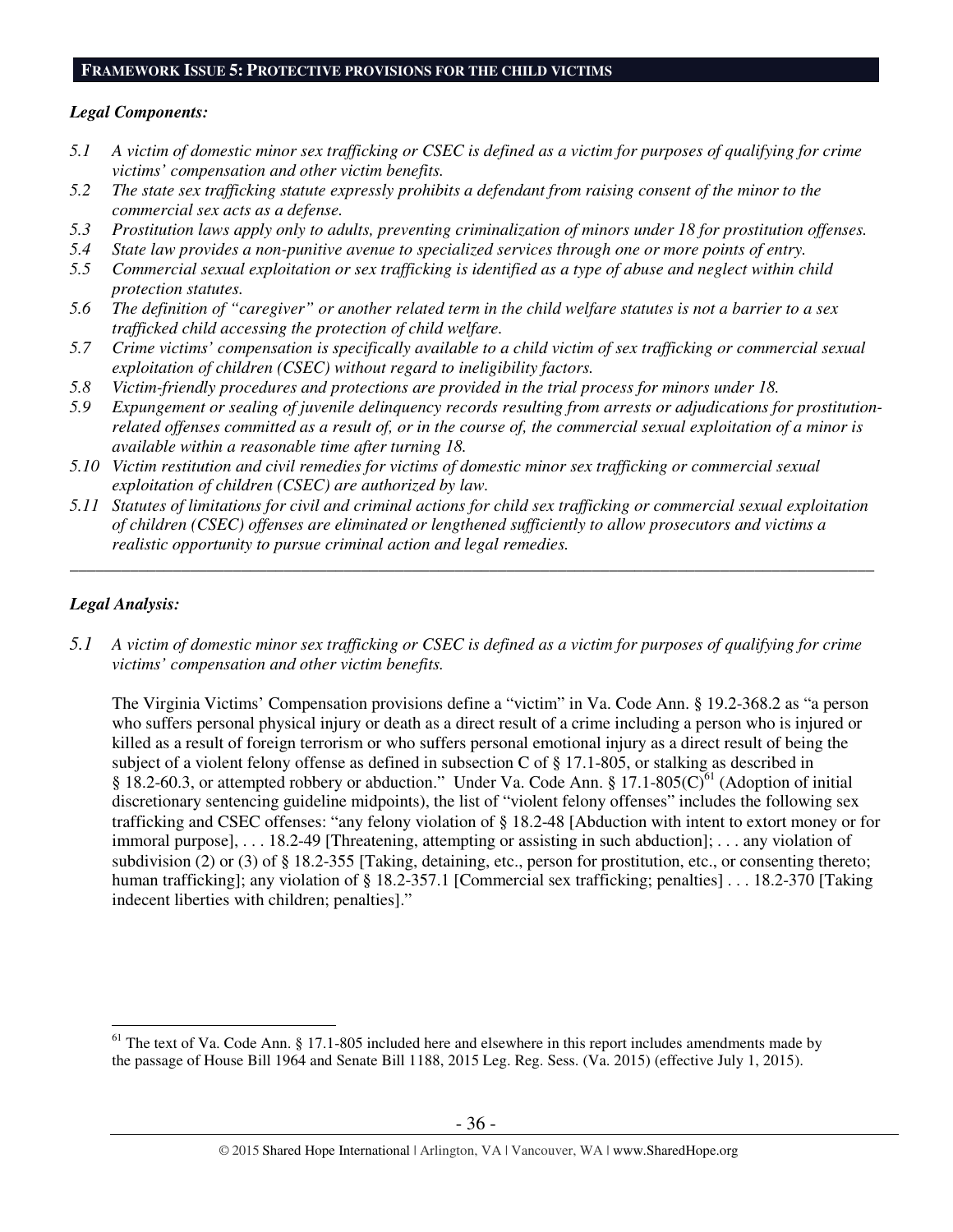*5.2 The state sex trafficking statute expressly prohibits a defendant from raising consent of the minor to the commercial sex acts as a defense.* 

The Virginia Code does not specifically prohibit a defendant from raising a defense that the subject minor consented to the commercial sex act. However, in the case of a minor accused of committing the sexual offense of carnal knowledge of a child 13–15 years of age pursuant to Va. Code Ann. § 18.2-63(B) proof of victim's consent in a case where the victim is 3 or more years younger than the accused offender reduces the crime classification to a Class 6 felony. If the consenting victim is less than 3 years younger than the accused offender the crime is classified as a Class 4 misdemeanor. Va. Code Ann. § 18.2-63(B).

- 5.2.1 Recommendation: Amend Va Code Ann. § 18.2-357.1 (Commercial sex trafficking; penalties) and Virginia's CSEC laws to specifically prohibit a defense based on consent of the child to the sex act.
- *5.3 Prostitution laws apply only to adults, preventing criminalization of minors under 18 for prostitution offenses.*

Va. Code Ann. § 18.2-346(A) (Prostitution; commercial sexual conduct; commercial exploitation of a minor; penalties) is not limited in application to adults. It states in subsection (A), "Any person who, for money or its equivalent, (i) commits adultery, fornication, or any act in violation of § 18.2-361, performs cunnilingus, fellatio, or anilingus upon or by another person, or engages in anal intercourse or (ii) offers to commit adultery, fornication, or any act in violation of § 18.2-361, perform cunnilingus, fellatio, or anilingus upon or by another person, or engage in anal intercourse and thereafter does any substantial act in furtherance thereof is guilty of prostitution, which is punishable as a Class 1 misdemeanor."

- 5.3.1 Recommendation: Amend Va. Code Ann. § 18.2-346(A) (Prostitution; commercial sexual conduct; commercial exploitation of a minor; penalties) to eliminate liability for prostitution offenses for all minors under 18.
- *5.4 State law provides a non-punitive avenue to specialized services through one or more points of entry.*

# **Child Initially Identified as Abused/Neglected**

Pursuant to Va. Code Ann. § 63.2-100 (Definitions),<sup>62</sup> a sexually exploited child is likely to be identified as abused or neglected. If a child is identified as abused or neglected under Va. Code Ann. § 63.2-100, the definition of "parent" under Va. Code Ann. § 16.1-278.1 § 5.6] is not sufficiently broad to involve Child Protective Services in investigations where the child is in the custody or control of a non-family trafficker.

# **I. Initial Custody**

There is no complete or specific mechanism for directing a commercially sexually exploited child to a child protection response process. Certain procedures permit immediate intervention through either child protective services (CPS) or the juvenile courts.

# **a. Authority for Initial Custody**

 $\overline{a}$  $62$  *See infra* section 5.5 for a full analysis of the definition of "abuse" as it related to identification of sexually exploited children.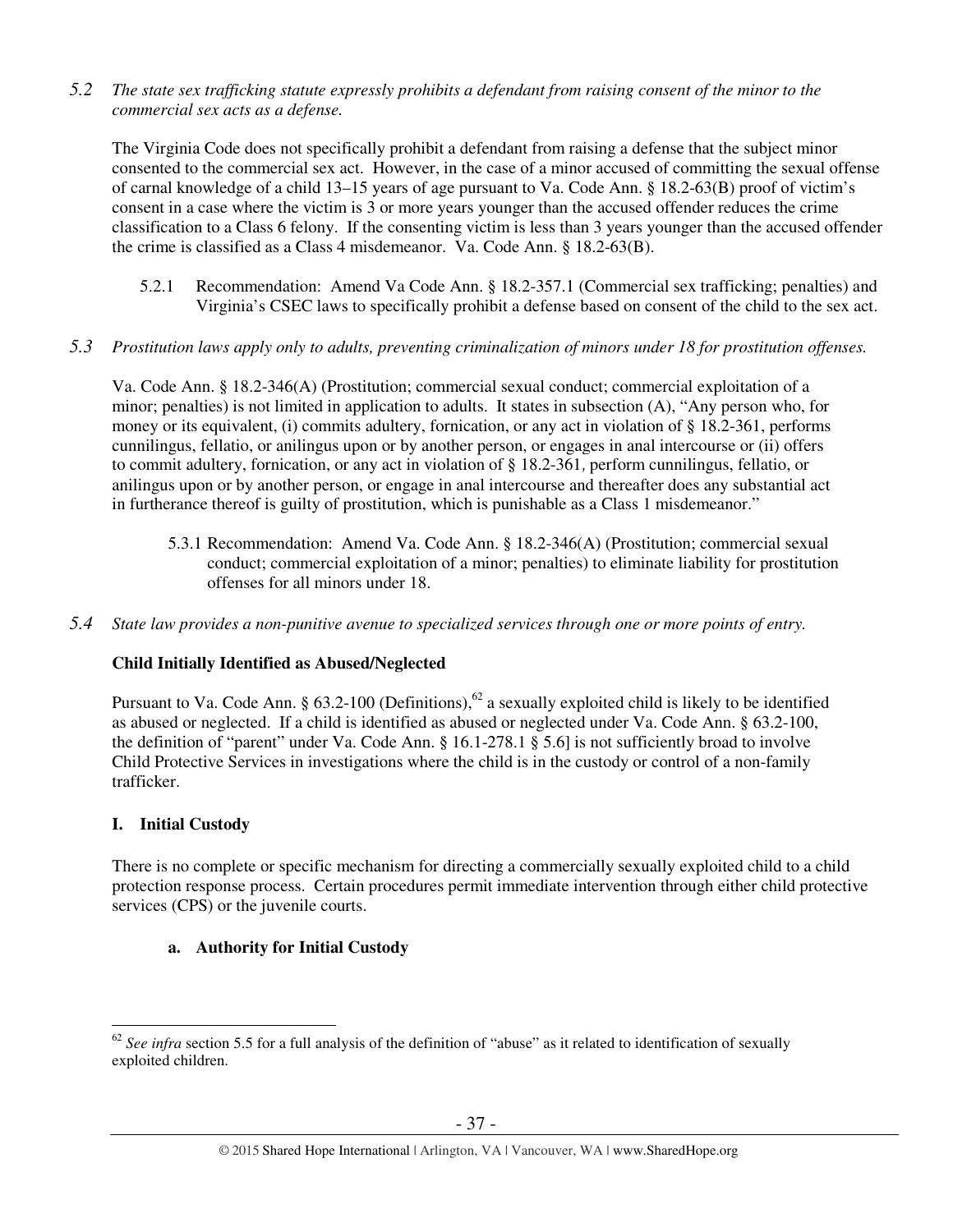A child may be taken into custody by law enforcement or medical personnel. Pursuant to Va. Code Ann. § 63.2-1517(A) (Authority to take child into custody), in Chapter 15 (Child abuse and neglect) of Title 63.2:

A. A physician or child-protective services worker of a local department or law-enforcement official investigating a report or complaint of abuse and neglect may take a child into custody for up to 72 hours without prior approval of parents or guardians provided:

1. The circumstances of the child are such that continuing in his place of residence or in the care or custody of the parent, guardian, custodian or other person responsible for the child's care, presents an imminent danger to the child's life or health to the extent that severe or irremediable injury would be likely to result or if evidence of abuse is perishable or subject to deterioration before a hearing can be held;

2. A court order is not immediately obtainable;

3. The court has set up procedures for placing such children;

4. Following taking the child into custody, the parents or guardians are notified as soon as practicable. Every effort shall be made to provide such notice in person;

5. A report is made to the local department; and

6. The court is notified and the person or agency taking custody of such child obtains, as soon as possible, but in no event later than 72 hours, an emergency removal order pursuant to § 16.1- 251; however, if a preliminary removal order is issued after a hearing held in accordance with § 16.1-252 within 72 hours of the removal of the child, an emergency removal order shall not be necessary. Any person or agency petitioning for an emergency removal order after four hours have elapsed following taking custody of the child shall state the reasons therefor pursuant to § 16.1-251.

Va. Code Ann. § 16.1-251 (Emergency removal order) permits a child to be brought into "immediate custody and placed in shelter care pursuant to an emergency removal order in cases in which the child is alleged to have been abused or neglected." The evidence required to support such an order must establish that "an imminent threat to life or health to the extent that severe or irremediable injury would be likely to result if the child were returned to or left in the custody of his parents, guardian, legal custodian or other person standing in loco parentis pending a final hearing on the petition." Va. Code Ann. § 16.1-251(A)(1). Also, evidence that "[r]easonable efforts have been made to prevent removal of the child from his home and there are no alternatives less drastic than removal of the child from his home which could reasonably protect the child's life or health pending a final hearing on the petition" is required to support an order.<sup>63</sup> Va. Code Ann. § 16.1- $251(A)(2)$ .

 $63$  "The alternatives less drastic than removal may include but not be limited to the provision of medical, educational, psychiatric, psychological, homemaking or other similar services to the child or family or the issuance of a preliminary protective order pursuant to § 16.1-253." Va. Code Ann. § 16.1-251(A)(2).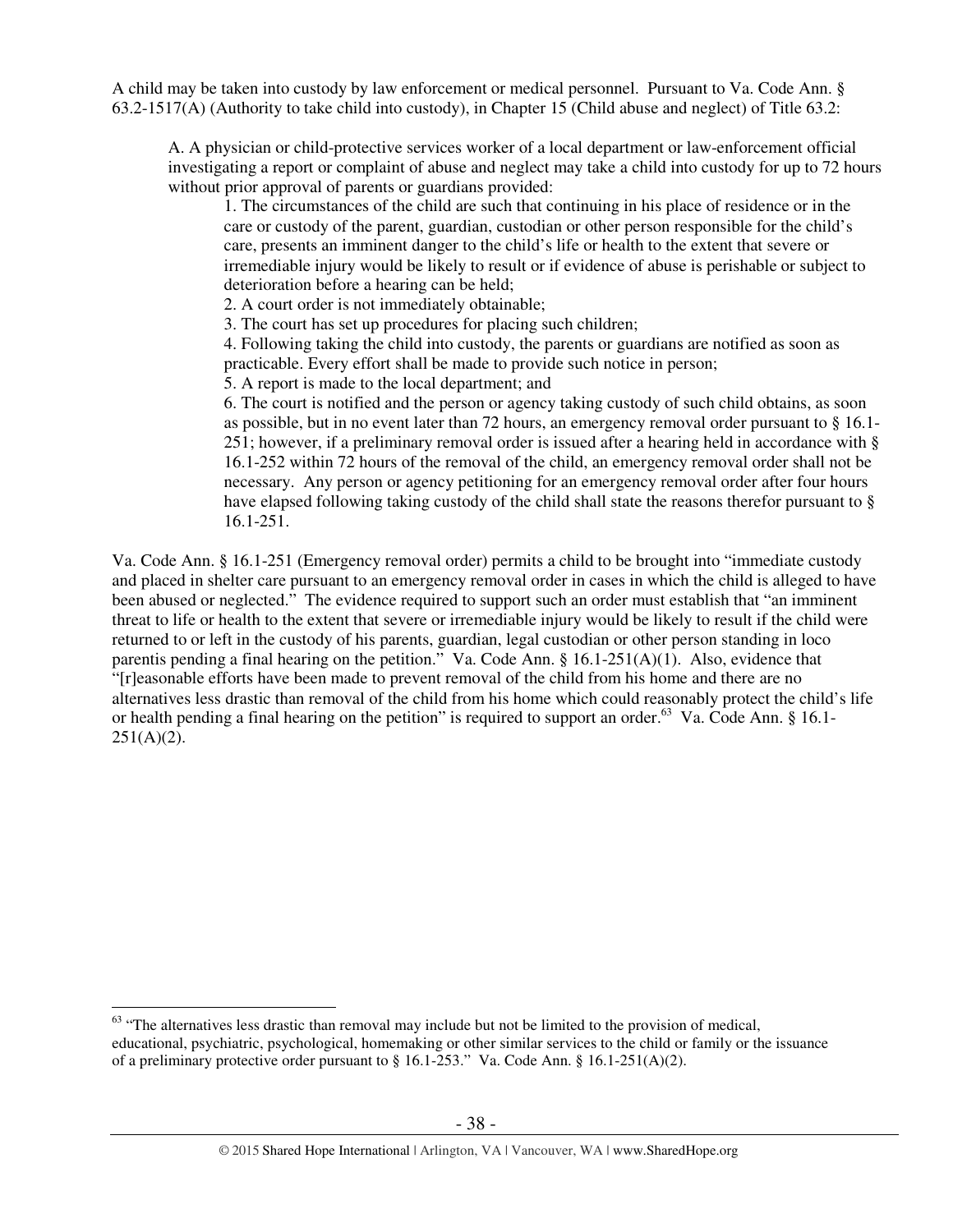## **b. Placement: Where are the victims placed upon initial custody (immediate placement)?**

Pursuant to Va. Code Ann. § 16.1-251(A) (Emergency removal order) a child may be taken into immediate custody and placed in shelter care pursuant to an emergency removal order in cases in which the child is alleged to have been abused or neglected.

A court may place a child in the care and custody of (i) a public agency in accordance with § 16.1-251 or 16.1- 252, and (ii) a public or licensed private child-placing agency in accordance with § 16.1-278.2, 16.1-278.4, 16.1-278.5, 16.1-278.6, or 16.1-278.8. Va. Code Ann. § 63.2-906 (Foster care plans; permissible plan goals; court review of foster children).

# **II. Process following initial custody:**

## **a. Where is the child referred after initial custody?**

Pursuant to Va. Code Ann. § 16.1-277.02 (Petition for relief of care and custody),

Requests for petitions for relief of the care and custody of a child shall be referred initially to the local department of social services for investigation and the provision of services, if appropriate, in accordance with the provisions of  $\S 63.2$ -319 or Chapter 15 ( $\S 63.2$ -1500 et seq.) of Title 63.2. Upon the filing of a petition for relief of a child's care and custody pursuant to subdivision A 4 of § 16.1-241, the court shall appoint a guardian ad litem to represent the child in accordance with the provisions of § 16.1-266, and shall schedule the matter for a hearing on the petition.

# **b. When/how does the court assume jurisdiction?**

Pursuant to Va. Code Ann. § 16.1-277.02(C) (Petition for relief of care and custody),

At the conclusion of the hearing on the petition, the court shall make a finding, based upon a preponderance of the evidence, whether there is good cause shown for the petitioner's desire to be relieved of the child's care and custody, unless the petition seeks permanent relief of custody and termination of parental rights. If the petition seeks permanent relief of custody and termination of parental rights, the court shall make a finding, based upon clear and convincing evidence, whether termination of parental rights is in the best interest of the child. If the court makes either of these findings, the court may enter:

1. A preliminary protective order pursuant to § 16.1-253;

2. An order that requires the local board of social services to provide services to the family as required by law;

3. An order that is consistent with any of the dispositional alternatives pursuant to § 16.1-278.3; or

4. Any combination of these orders.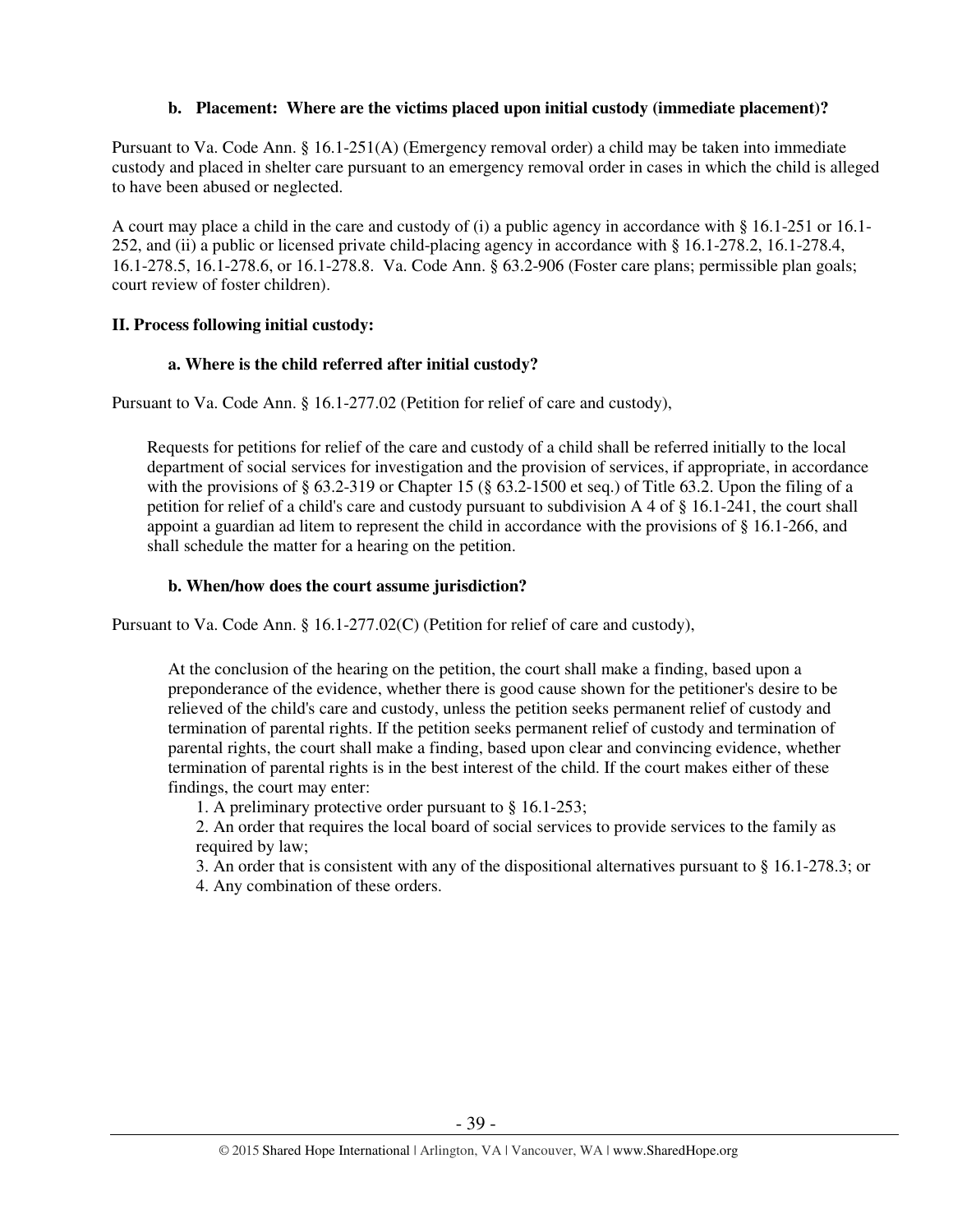# **III. Placement process pending adjudication/investigation:**

# **a. Placement hearing, i.e., shelter or detention hearing**

Once an order is granted for emergency removal and a child is taken into custody, "a hearing shall be held in accordance with § 16.1-252 as soon as practicable, but in no event later than five business days after the removal of the child." Va. Code Ann. § 16.1-251(B).

# **b. Placement Options**

"Placement" means any temporary or permanent placement of a child who is in the custody of the state in any foster home, group home or other facility or residence. Va. Code Ann. § 49-1-3 **(**Definitions relating to abuse and neglect).

A child who does not meet the conditions outlined in Va. Code Ann. § 16.1-248.1(A) for placement in a secure facility, must be released to "a parent, guardian or other person willing and able to provide supervision and care under such conditions as the judge, intake officer or magistrate may impose." Va. Code Ann. § 16.1-248.1(B).

# **IV. Adjudication or referral to alternate process:**

# **a. Adjudicatory/dispositional hearing.**

The evidence required for a "preliminary order to issue or for an existing order to be continued" is nearly identical to the requirements for an emergency removal order. Va. Code Ann. §§ 16.1-252(E), 16.1-251(A). "If the preliminary removal order includes a finding of abuse or neglect and the child is removed from his home or a preliminary protective order is issued," a dispositional hearing is to be held within 75 days. Va. Code Ann. § 16.1-252(H).

# **V. Outcomes (Final permanent placement)**

At the dispositional hearing, "[i]f a child is found to be (a) abused or neglected; (b) at risk of being abused or neglected by a parent or custodian who has been adjudicated as having abused or neglected another child in his care; or (c) abandoned by his parent or other custodian, or without parental care and guardianship because of his parent's absence or physical or mental incapacity," the court may order, among other things, that the child "remain with his parent, subject to such conditions and limitations as the court may order with respect to such child and his parent or other adult occupant of the same dwelling," or, if there is "no less drastic alternative," that legal custody be transferred to, among others, a relative or a child welfare agency. Va. Code Ann. § 16.1- 278.2(A)(2), (5).

# **Child in need of protection and services, and or in need of supervision**

Neither the definition of "Child In Need of Services" nor "Child In Need of Supervision" in Va. Code Ann.§ 16.1-228 specifically includes a commercially sexually exploited child. However, under the definition of "Child in Need of Supervision," a victim of sex trafficking of a minor could be found to be "[a] child who, without reasonable cause and without the consent of his parent, lawful custodian or placement authority, remains away from or deserts or abandons his family or lawful custodian on more than one occasion or escapes or remains away without proper authority from a residential care facility in which he has been placed by the court, and (i) such conduct presents a clear and substantial danger to the child's life or health, (ii) the child or his family is in need of treatment, rehabilitation or services not presently being received, and (iii) the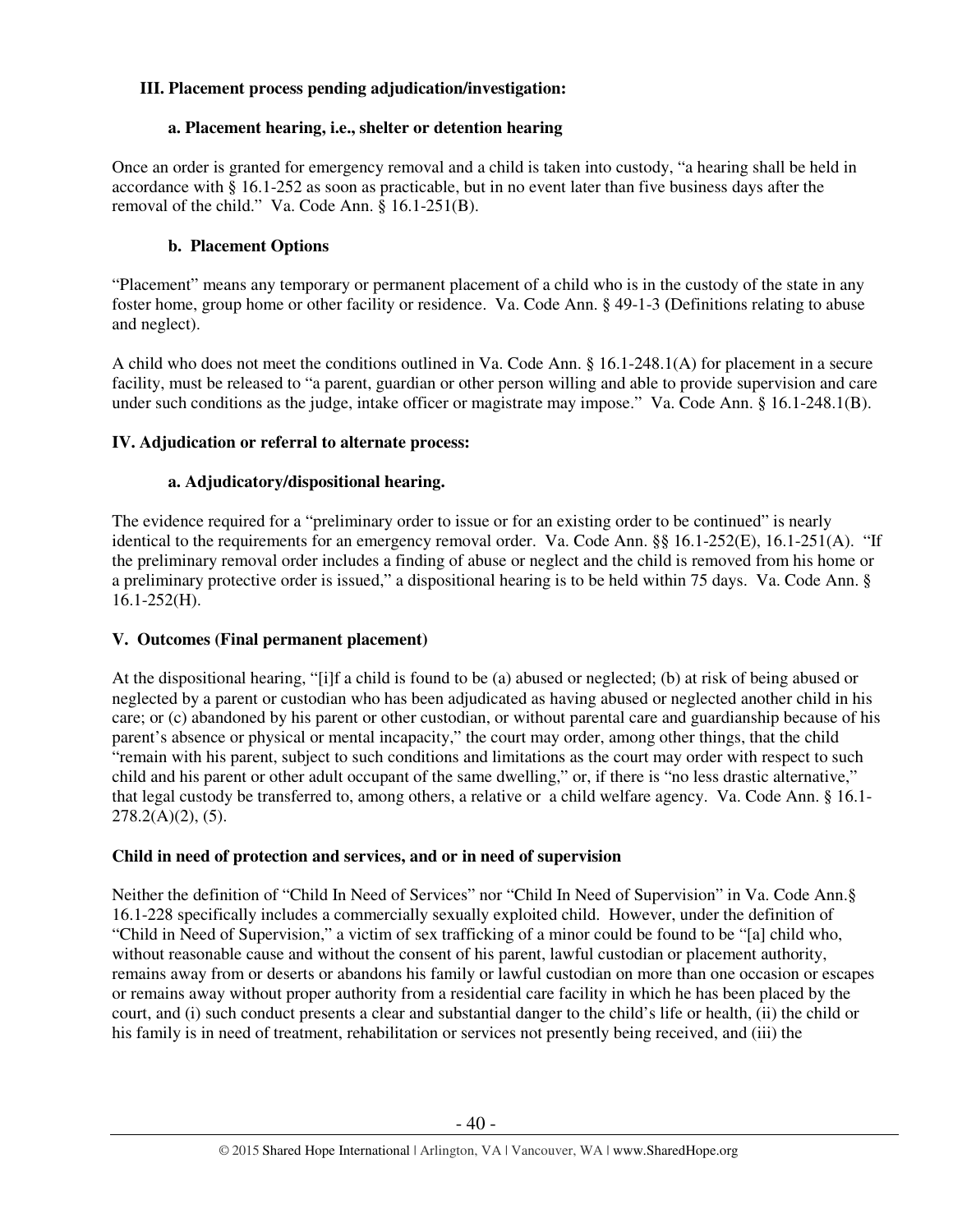intervention of the court is essential to provide the treatment, rehabilitation or services needed by the child or his family." Va. Code Ann. § 16.1-228.

# **I. Initial Custody:**

# **a. Authority for initial custody**

Under the juvenile justice procedures, Va. Code Ann. § 16.1-246 (When and how child may be taken into immediate custody) outlines the conditions for taking a child into immediate custody. Subsection (B) permits a child to be taken into immediate custody "[w]hen a child is alleged to be in need of services or supervision and (i) there is a clear and substantial danger to the child's life or health or (ii) the assumption of custody is necessary to ensure the child's appearance before the court." Subsection (C) allows a child to be taken into immediate custody "[w]hen, in the presence of the officer who makes the arrest, a child has committed an act designated a crime under the law of this Commonwealth, or an ordinance of any city, county, town or service district, or under federal law and the officer believes that such is necessary for the protection of the public interest."

Under Va. Code Ann. § 16.1-246(G), a child can be taken into immediate custody "[w]hen a law-enforcement officer has probable cause to believe that a child (i) has run away from home or (ii) is without adult supervision at such hours of the night and under such circumstances that the law-enforcement officer reasonably concludes that there is a clear and substantial danger to the child's welfare."

# **b. Placement: Where are the victims placed upon initial custody (immediate placement)?**

Pursuant to Va. Code Ann. § 16.1-246 subsections (B) and (C), after a child is taken into custody, then Va. Code Ann. § 16.1-247 provides:

B. A person taking a child into custody pursuant to the provisions of subsection B, C, or D of § 16.1- 246, during such hours as the court is open, shall, with all practicable speed, and in accordance with the provisions of this law and the orders of court pursuant thereto:

1. Release the child to such child's parents, guardian, custodian or other suitable person able and willing to provide supervision and care for such child and issue oral counsel and warning as may be appropriate; or

2. Release the child to such child's parents, guardian, legal custodian or other person standing in loco parentis upon their promise to bring the child before the court when requested; or 3. If not released, bring the child to the judge or intake officer of the court and, in the most expeditious manner practicable, give notice of the action taken, together with a statement of the reasons for taking the child into custody, in writing to the judge or intake officer, and the judge, intake officer or arresting officer shall give notice of the action taken orally or in writing to the child's parent, guardian, legal custodian or other person standing in loco parentis.

. . . .

E. A person taking a child into custody pursuant to the provisions of subsection B, C, or D of § 16.1- 246 during such hours as the court is not open, shall:

1. Release the child pursuant to the provisions of subdivision B 1 or B 2 of this section; or

2. Release the child on bail or recognizance pursuant to Chapter 9 (§ 19.2-119 et seq.) of Title 19.2; or

3. Place the child taken into custody pursuant to subsection B of § 16.1-246 in shelter care after the issuance of a detention order pursuant to § 16.1-255; or

4. Place the child taken into custody pursuant to subsection C or D of § 16.1-246 in shelter care or in a detention home after the issuance of a warrant by a magistrate; or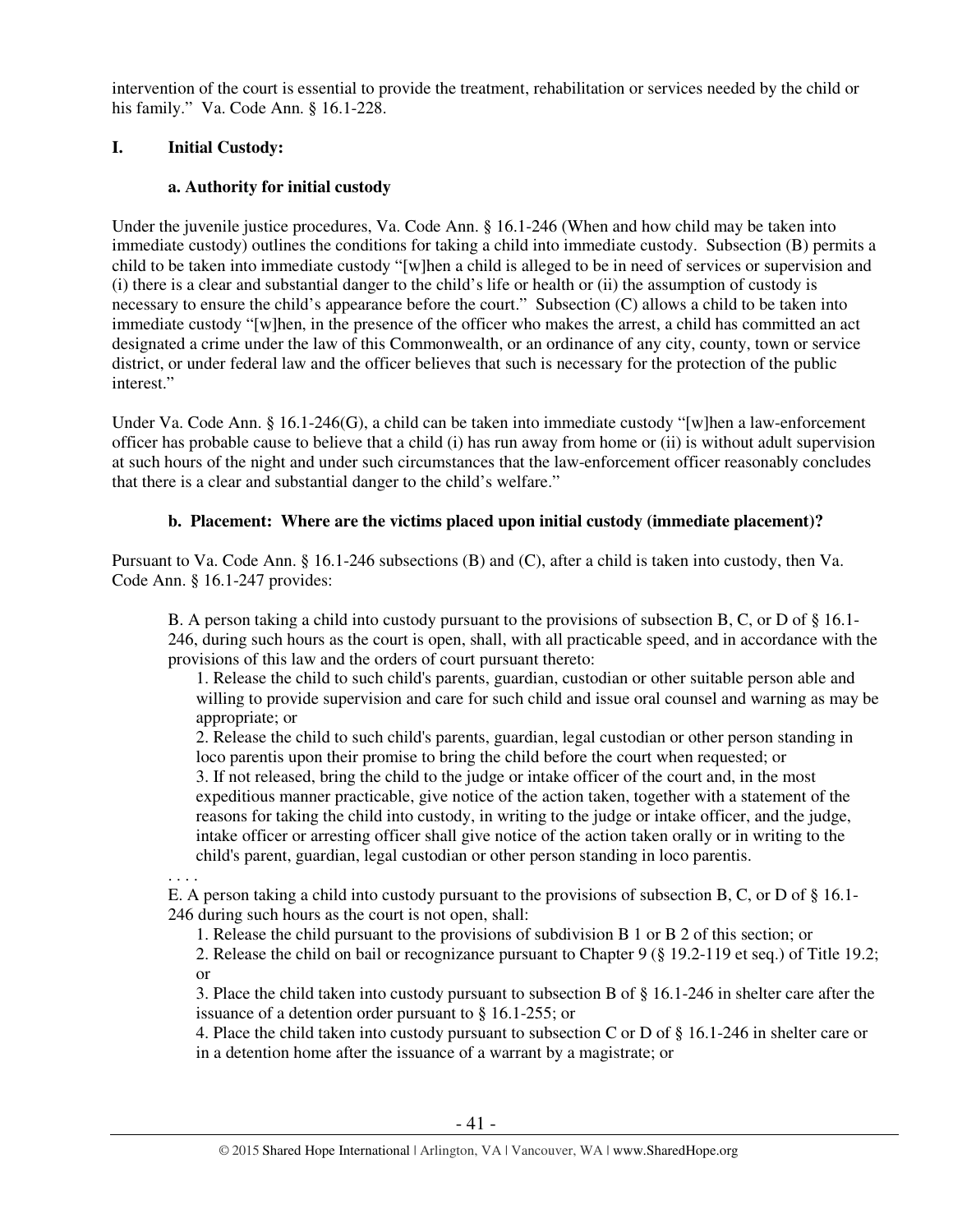5. Place the child in a jail subject to the provisions of § 16.1-249 after the issuance of a warrant by a magistrate or after the issuance of a detention order pursuant to § 16.1-255; or

6. In addition to any other provisions of this subsection, detain the child for a reasonably necessary period of time in order to administer a breath or blood test to determine the alcohol content of his blood, if such child was taken into custody pursuant to § 18.2-266.

## **II. Process following initial custody**

## **a. Where is a child referred after initial custody?**

Once a child is taken into custody under Va. Code Ann. § 16.1-246(G), Va. Code Ann. § 16.1-247 provides,

I. A law-enforcement officer taking a child into custody pursuant to the provisions of subsection G of § 16.1-246 shall notify the intake officer of the juvenile court of the action taken. The intake officer shall determine if the child's conduct or situation is within the jurisdiction of the court and if a petition should be filed on behalf of the child. If the intake officer determines that a petition should not be filed, the law-enforcement officer shall as soon as practicable:

1. Return the child to his home;

2. Release the child to such child's parents, guardian, legal custodian or other person standing in loco parentis;

3. Place the child in shelter care for a period not longer than 24 hours after the issuance of a detention order pursuant to § 16.1-255; or

4. Release the child.

During the period of detention authorized by this subsection no child shall be confined in any detention home, jail or other facility for the detention of adults.

J. If a child is taken into custody pursuant to the provisions of subsection . . . G of § 16.1-246 by a lawenforcement officer during such hours as the court is not in session and the child is not released or transferred to a facility or institution in accordance with subsection . . . I of this section, the child shall be held in custody only so long as is reasonably necessary to complete identification, investigation and processing. The child shall be held under visual supervision in a nonlocked, multipurpose area which is not designated for residential use. The child shall not be handcuffed or otherwise secured to a stationary object.

# **III. Placement process pending adjudication/investigation:**

## **a. Placement hearing i.e., shelter or detention hearing**

A juvenile can be detained before adjudication in secure or shelter facilities upon court order under certain conditions. The detention hearing must be held "on the next day on which the court sits within the county or city wherein the charge against the child is pending." Va. Code Ann. § 16.1-250(A). However, "In the event the court does not sit within the county or city on the following day, such child shall appear before a judge within a reasonable time, not to exceed 72 hours, after he has been taken into custody." Va. Code Ann. § 16.1-250(A). Va. Code Ann. § 16.1-248.1(A) (Criteria for detention or shelter care) provides the criteria for issuing a detention order.

 A. A juvenile taken into custody whose case is considered by a judge, intake officer or magistrate pursuant to § 16.1-247 shall immediately be released, upon the ascertainment of the necessary facts, to the care, custody and control of such juvenile's parent, guardian, custodian or other suitable person able and willing to provide supervision and care for such juvenile, either on bail or recognizance pursuant to Chapter 9 (§ 19.2-119 et seq.) of Title 19.2 or under such conditions as may be imposed or otherwise.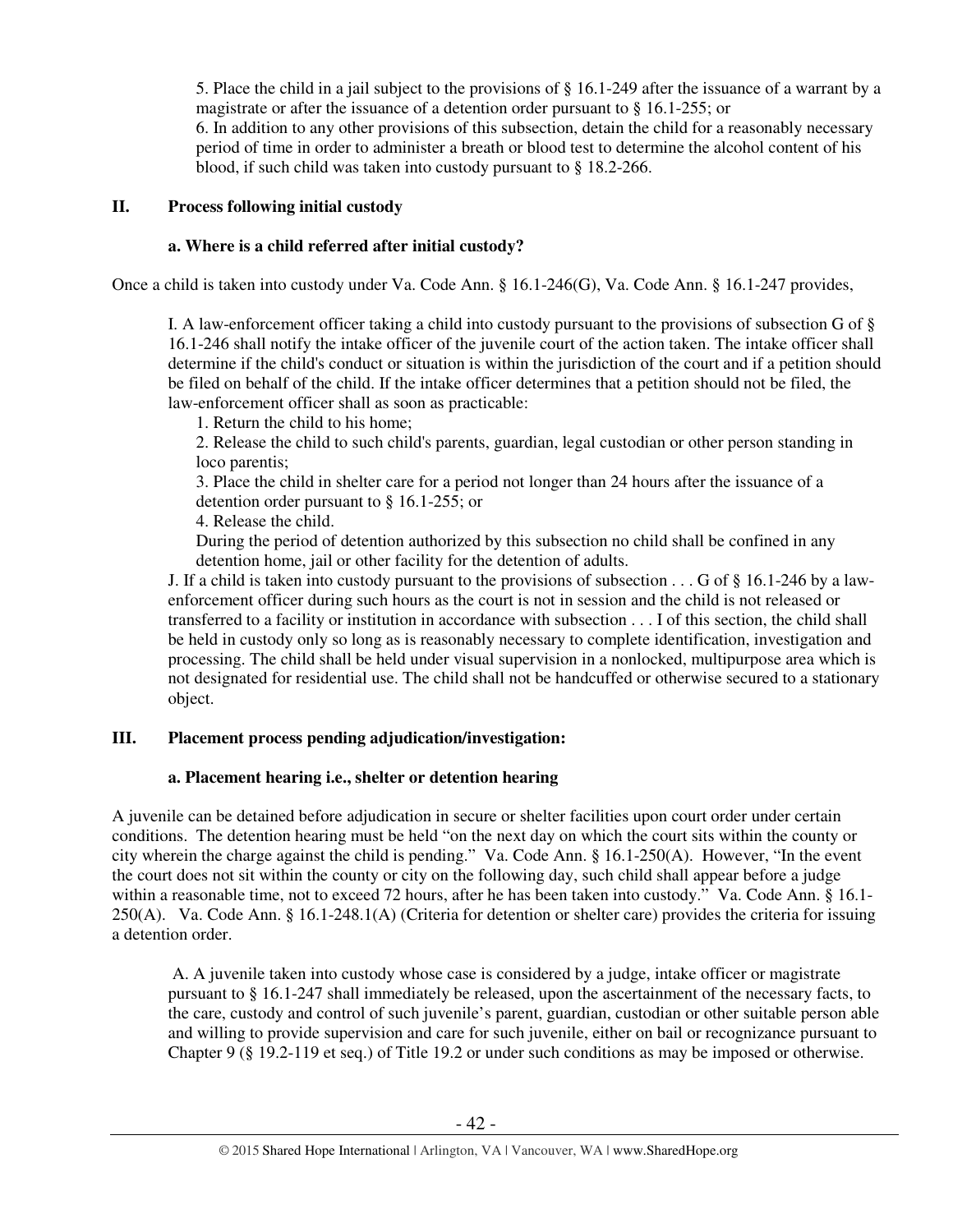However, at any time prior to an order of final disposition, a juvenile may be detained in a secure facility, pursuant to a detention order or warrant, only upon a finding by the judge, intake officer, or magistrate, that there is probable cause to believe that the juvenile committed the act alleged, and that at least one of the following conditions is met:

1. The juvenile is alleged to have (a) violated the terms of his probation or parole when the charge for which he was placed on probation or parole would have been a felony or Class 1 misdemeanor if committed by an adult; (b) committed an act that would be a felony or Class 1 misdemeanor if committed by an adult; . . . and there is clear and convincing evidence that:

 a. Considering the seriousness of the current offense or offenses and other pending charges, the seriousness of prior adjudicated offenses, the legal status of the juvenile and any aggravating and mitigating circumstances, the liberty of the juvenile, constitutes a clear and substantial threat to the person or property of others;

 b. The liberty of the juvenile would present a clear and substantial threat of serious harm to such juvenile's life or health; or

 c. The juvenile has threatened to abscond from the court's jurisdiction during the pendency of the instant proceedings or has a record of willful failure to appear at a court hearing within the immediately preceding 12 months.

2. The juvenile has absconded from a detention home or facility where he has been directed to remain by the lawful order of a judge or intake officer.

3. The juvenile is a fugitive from a jurisdiction outside the Commonwealth and subject to a verified petition or warrant, in which case such juvenile may be detained for a period not to exceed that provided for in § 16.1-323 while arrangements are made to return the juvenile to the lawful custody of a parent, guardian or other authority in another state.

4. The juvenile has failed to appear in court after having been duly served with a summons in any case in which it is alleged that the juvenile has committed a delinquent act or that the child is in need of services or is in need of supervision; however, a child alleged to be in need of services or in need of supervision may be detained for good cause pursuant to this subsection only until the next day upon which the court sits within the county or city in which the charge against the child is pending, and under no circumstances longer than 72 hours from the time he was taken into custody.

. . .

5. The juvenile failed to adhere to the conditions imposed upon him by the court, intake officer or magistrate following his release upon a Class 1 misdemeanor charge or a felony charge.

. . . .

### **b. Placement options**

A child who does not meet the conditions outlined in Va. Code Ann. § 16.1-248.1(A) for placement in a secure facility, must be released to "a parent, guardian or other person willing and able to provide supervision and care under such conditions as the judge, intake officer or magistrate may impose." Va. Code Ann. § 16.1-248.1(B). Except, Va. Code Ann. § 16.1-248.1(B) allows a child to be placed in shelter care if

1. The juvenile is eligible for placement in a secure facility;

2. The juvenile has failed to adhere to the directions of the court, intake officer or magistrate while on conditional release;

3. The juvenile's parent, guardian or other person able to provide supervision cannot be reached within a reasonable time;

4. The juvenile does not consent to return home;

5. Neither the juvenile's parent or guardian nor any other person able to provide proper supervision can arrive to assume custody within a reasonable time; or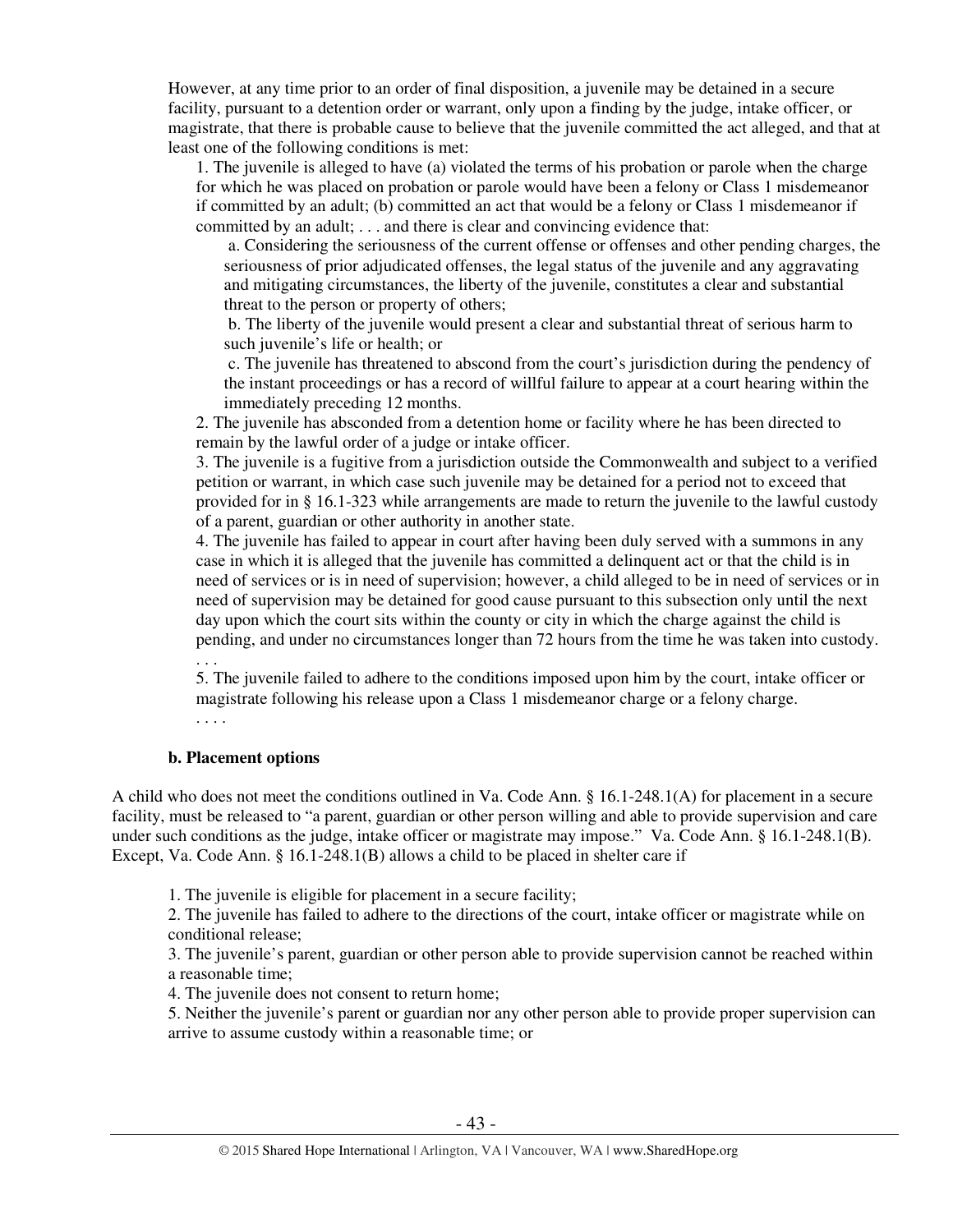6. The juvenile's parent or guardian refuses to permit the juvenile to return home and no relative or other person willing and able to provide proper supervision and care can be located within a reasonable time.

If it is determined that a child should remain in detention or shelter care under Va. Code Ann. § 16.1-248.1, then Va. Code Ann. § 16.1-249(A) (Places of confinement for juveniles) provides the permissible placements as follows,

1. An approved foster home or a home otherwise authorized by law to provide such care;

2. A facility operated by a licensed child welfare agency;

3. If a juvenile is alleged to be delinquent, in a detention home or group home approved by the Department;

4. Any other suitable place designated by the court and approved by the Department;

5. To the extent permitted by federal law, a separate juvenile detention facility located upon the site of an adult regional jail facility established by any county, city or any combination thereof constructed after 1994, approved by the Department of Juvenile Justice and certified by the Board of Juvenile Justice for the holding and detention of juveniles.

# **IV. Adjudication or referral to alternate process:**

 $\overline{a}$ 

# **a. Adjudicatory/dispositional hearing**

Va. Code Ann. § 16.1-277.1 (Time limitation) outlines how long children can remain in detention prior to adjudication and disposition.

A. When a child is held continuously in secure detention, he shall be released from confinement if there is no adjudicatory or transfer hearing conducted by the court for the matters upon which he was detained within twenty-one days from the date he was first detained.

B. If a child is not held in secure detention or is released from same after having been confined, an adjudicatory or transfer hearing on the matters charged in the petition or petitions issued against him shall be conducted within 120 days from the date the petition or petitions are filed. C. When a child is held in secure detention after the completion of his adjudicatory hearing or is detained when the juvenile court has retained jurisdiction as a result of a transfer hearing, he shall be released from such detention if the disposition hearing is not completed within thirty days from the date of the adjudicatory or transfer hearing.

The Department of Social Services (DSS) has been directed to develop a plan to provide services to human trafficking victims through House Bill 2190,<sup>64</sup> which Governor McDonnell approved on March 18, 2011. 2011 Va. Acts 258. The law states,

Such plan shall include provisions for (i) identifying victims of human trafficking in the Commonwealth; (ii) assisting victims of human trafficking with applying for federal and state benefits and services to which they may be entitled; (iii) coordinating the delivery of health, mental health, housing, education, job training, victims' compensation, legal, and other services for victims of human trafficking; (iv) preparing and disseminating educational and training programs and materials to increase awareness of human trafficking and services available to victims of human trafficking among local departments of social services, public and private agencies and service providers, and the public;

<sup>64</sup> House Bill 2190 is appended to Va Code Ann. § 63.2-200 (Department of Social Services created), as published by Lexis.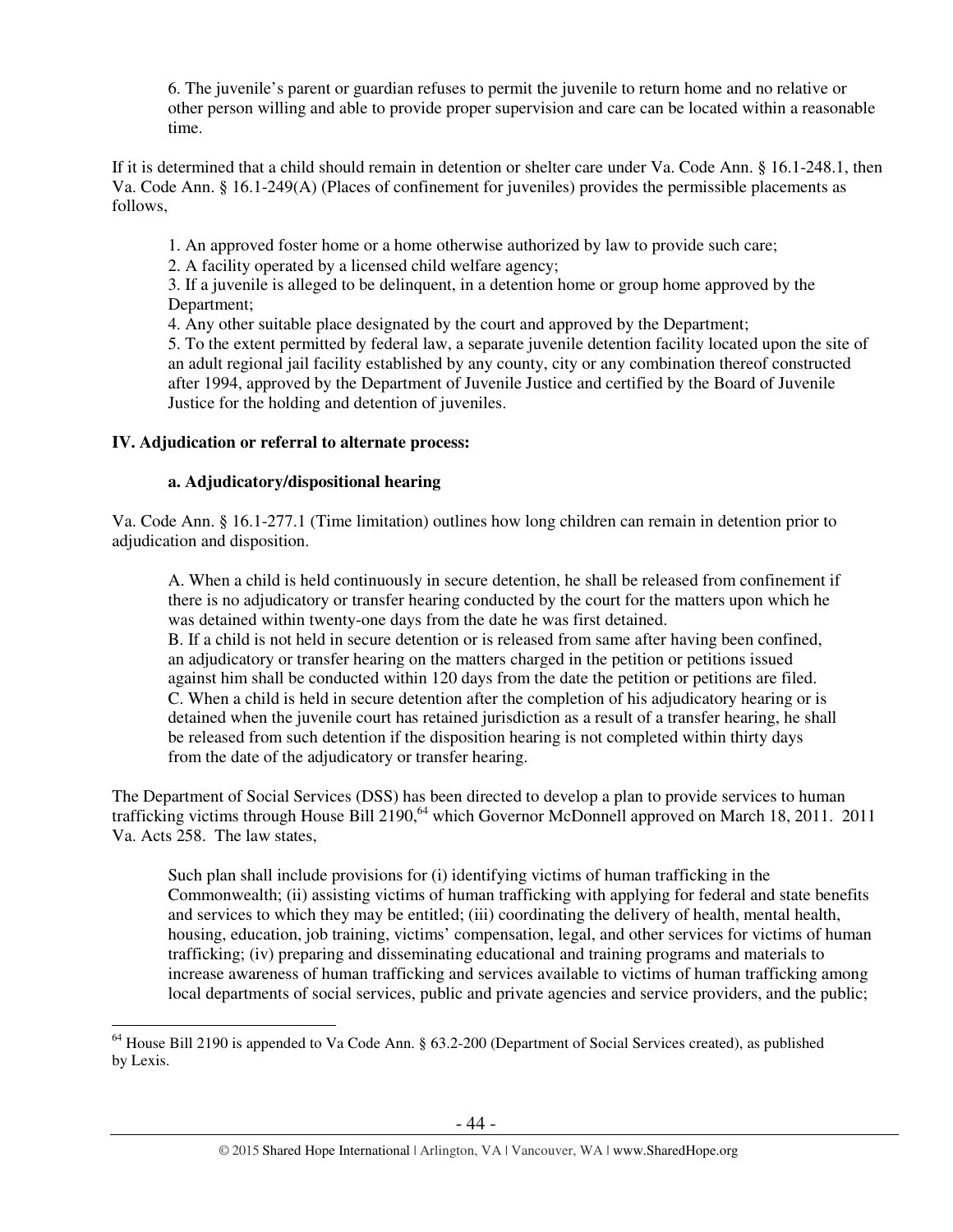(v) developing and maintaining community-based services for victims of human trafficking; and (vi) assisting victims of human trafficking with family reunification or return to their place of origin if the person so desires. In developing its plan, the Department shall work together with such other state and federal agencies, public and private entities, and other stakeholders as the Department shall deem appropriate.

## **V. Outcomes (Final permanent placement)**

### **a. Disposition**

## **i. Children in need of services or status offenders**

Pursuant to Va. Code Ann. § 16.1-278.4 the possible dispositions for children in need of services or status offenders:

If a child is found to be in need of services or a status offender, the juvenile court or the circuit court may make any of the following orders of disposition for the supervision, care and rehabilitation of the child:

1. Enter an order pursuant to the provisions of § 16.1-278 (ordering government agencies to provide services provided by law).

2. Permit the child to remain with his parent subject to such conditions and limitations as the court may order with respect to such child and his parent.

3. Order the parent with whom the child is living to participate in such programs, cooperate in such treatment or be subject to such conditions and limitations as the court may order and as are designed for the rehabilitation of the child and his parent.

4. Beginning July 1, 1992, in the case of any child fourteen years of age or older, where the court finds that the child is not able to benefit appreciably from further schooling, the court may excuse the child from further compliance with any legal requirement of compulsory school attendance as provided under § 22.1-254 or authorize the child, notwithstanding the provisions of any other law, to be employed in any occupation which is not legally declared hazardous for children under the age of eighteen.

5. Permit the local board of social services or a public agency designated by the community policy and management team to place the child, subject to the provisions of § 16.1-281, in suitable family homes, child caring-institutions, residential facilities, or independent living arrangements with legal custody remaining with the parents or guardians. . . .

6. Transfer legal custody to any of the following:

a. A relative or other individual who, after study, is found by the court to be qualified to receive and care for the child;

b. A child welfare agency, private organization or facility that is licensed or otherwise authorized by law to receive and provide care for such child. . . .; or

c. The local board of social services of the county or city in which the court has jurisdiction or, at the discretion of the court, to the local board of the county or city in which the child has residence if other than the county or city in which the court has jurisdiction.

. . . 7. Require the child to participate in a public service project under such conditions as the court prescribes.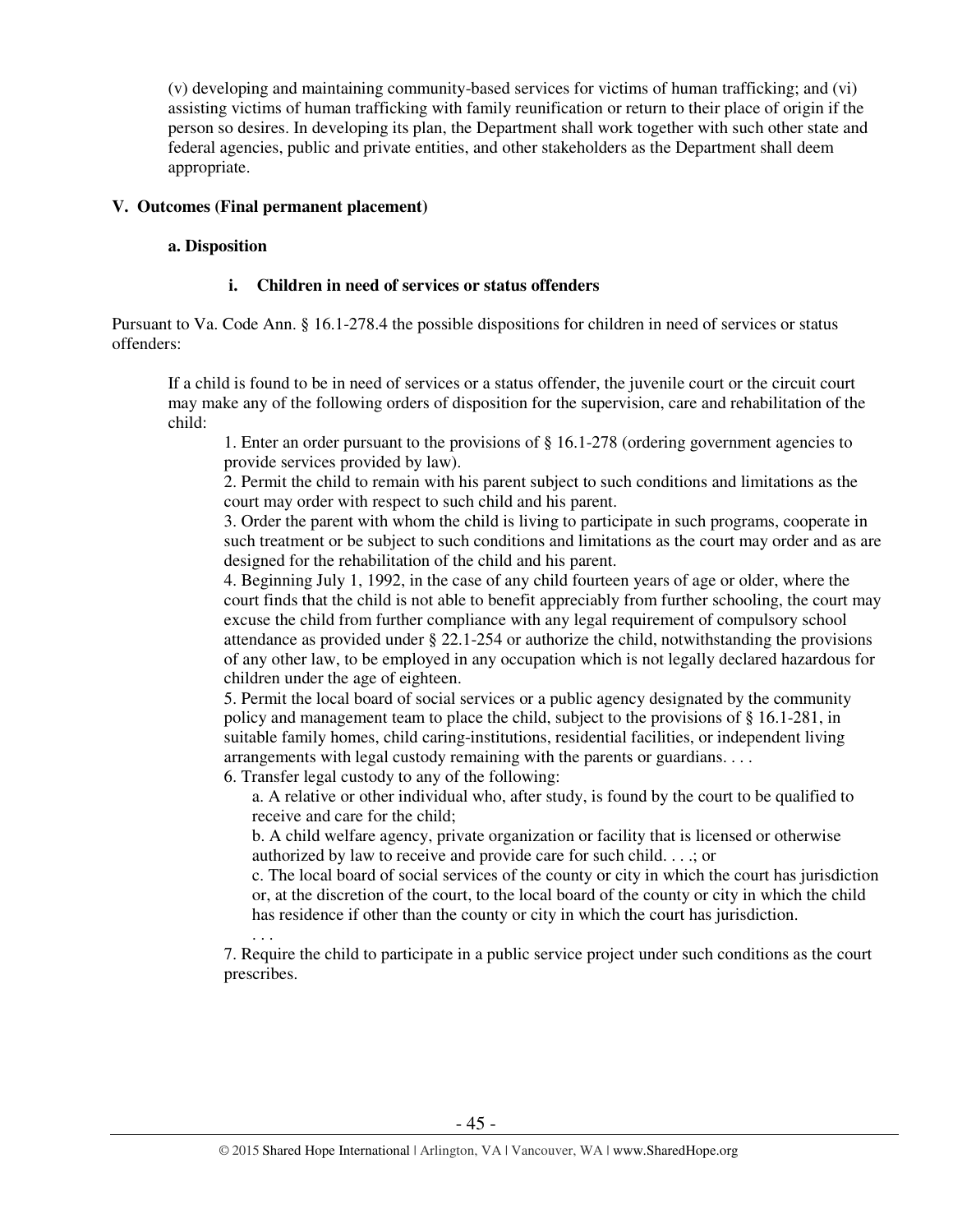## **ii. Children in need of supervision**

Va. Code Ann. § 16.1-278.5 addresses the possible dispositions for children in need of supervision. Before disposition, "the appropriate public agency" must "evaluate the child's service needs using an interdisciplinary team approach." Va. Code Ann. § 16.1-278.5(A). After receiving the agency's report, a court may make any of the following dispositions:

B. The court may make any of the following orders of disposition for the supervision, care and rehabilitation of the child:

1. Enter any order of disposition authorized by § 16.1-278.4 for a child found to be in need of services;

2. Place the child on probation under such conditions and limitations as the court may prescribe including suspension of the child's driver's license upon terms and conditions which may include the issuance of a restricted license for those purposes set forth in subsection E of § 18.2-271.1; 3. Order the child and/or his parent to participate in such programs, cooperate in such treatment or be subject to such conditions and limitations as the court may order and as are designed for the rehabilitation of the child;

4. Require the child to participate in a public service project under such conditions as the court may prescribe;

. . . .

- 5.4.1 Recommendation: Enact a mandatory protective response for juvenile sex trafficking victims that provides an avenue to specialized services outside detention.
- *5.5 Commercial sexual exploitation or sex trafficking is identified as a type of abuse and neglect within child protection statutes.*

Under Va. Code Ann. § 63.2-100, the definition of "abused or neglected child" includes a child under the age of 18 "[w]hose parents or other person responsible for his care commits or allows to be committed any act of sexual exploitation or any<sup>65</sup> sexual act upon a child in violation of the law" and a child under the age of 18 "[w]hose parents or other person responsible for his care creates a substantial risk of physical or mental injury by knowingly leaving the child alone in the same dwelling, including an apartment . . . , with a person to whom the child is not related by blood or marriage and who the parent or other person responsible for his care knows has been convicted of an offense against a minor for which registration is required as a violent sexual offender pursuant to § 9.1-902."

5.5.1 Recommendation: Amend Va. Code Ann. § 16.1-228 and § 63.2-100 definitions of "abused or neglected child" to expressly include violations of Va. Code Ann. § 18.2-357.1 (Commercial sex trafficking; penalties) and Virginia's CSEC laws – § 18.2-355 (Taking, detaining, etc., person for prostitution, etc., or consenting thereto; human trafficking), § 18.2-356 (Receiving money for procuring person; penalties) and § 18.2-357 (Receiving money from earnings of male or female prostitute; penalites) – in the definition of "abused or neglected child."

 $\overline{a}$ <sup>65</sup> The definition in Va. Code Ann. § 16.1-228, while substantially similar in quoted part to the definition in Va. Code Ann. § 63.2-100 does not include the phrase "act of sexual exploitation."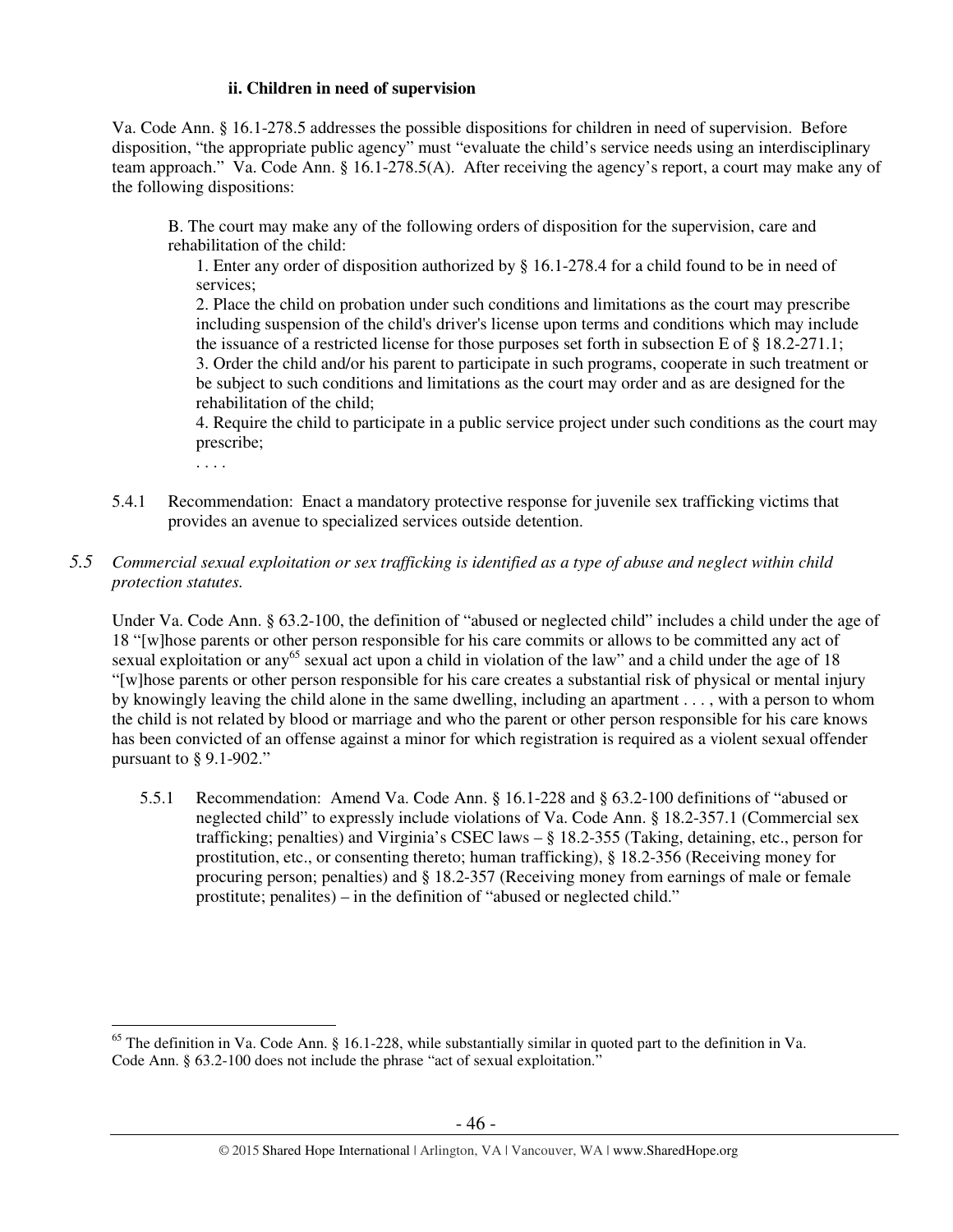*5.6 The definition of "caregiver" or another related term in the child welfare statutes is not a barrier to a sex trafficked child accessing the protection of child welfare.* 

Va. Code Ann. § 16.1-278.1 defines "parent" for purposes of Article 9 (Disposition), which contains provisions on abused and neglected children, "Children in Need of Services," and "Children in Need of Supervision," to include "parent, guardian, legal custodian, or other person standing in loco parentis." Also, Va. Code Ann. § 16.1-228 (Juvenile and Domestic Relations District Courts―Definitions) and § 63.2-100 (Welfare (Social Services)―Definitions) refer to "parents or other person responsible for his care" of the child in the definition for "abused or neglected child." These definitions may be too narrow to allow for child welfare intervention on behalf of child who is exploited by a non-family member.

5.6.1 Recommendation: Amend Va. Code Ann. § 16.1-278.1 (Definitions) to allow child welfare protection for juvenile sex trafficking victims irrespective of the perpetrator of the abuse.

## *5.7 Crime victims' compensation is specifically available to a child victim of sex trafficking or commercial sexual exploitation of children (CSEC) without regard to ineligibility factors.*

The Virginia Workers' Compensation program contains ineligibility criteria that could negatively affect domestic minor sex trafficking victims' ability to receive compensation. Va. Code Ann. § 19.2-368.4 (Persons eligible for awards) states in subsection (B) that "[a] person who is criminally responsible for the crime upon which a claim is based, or an accomplice or accessory of such person, shall not be eligible to receive an award with respect to such claim." Va. Code Ann. § 19.2-368.6 (Assignment of claims; investigation; hearing; confidentiality of records; decisions) provides in subsection (D) that "[t]here shall be a rebuttable presumption that the claimant did not contribute to and was not responsible for the infliction of his injury," reducing the risk that a minor victim of prostitution may be found to have contributed to the injuries sustained through her activities in prostitution. Also, a child victim of sex trafficking, who may be afraid or angry with law enforcement, may have an award denied, reduced or withdrawn if "[t]he Commission . . . find[s] that any claimant or award recipient has not fully cooperated with all law-enforcement agencies." Va. Code Ann. § 19.2-368.10.

Va. Code Ann. § 19.2-368.10 (When awards to be made; reporting crime and cooperation with law enforcement) also restricts an award to a victim where the crime was reported to the authorities later than "120 hours after the occurrence of such crime, unless the Commission, for good cause shown, finds the delay to have been justified." An exception is outlined in Va. Code Ann. § 19.2-368.10, which states, "The provisions of this subdivision shall not apply to claims of sexual abuse that occurred while the victim was a minor." However, "sexual abuse" is defined in Va. Code Ann. § 19.2-368.2 as "sexual abuse as defined in subdivision 6 of  $§$  18.2-67.10<sup>66</sup> and acts constituting rape, sodomy, object sexual penetration or sexual battery as defined in Article 7 (§ 18.2-61 et seq.) of Chapter 4 of Title 18.2."

Va. Code Ann. § 19.2-368.5(B) gives deadlines for when a claim may be filed by a victim by stating, "A claim shall be filed by the claimant not later than one year after the occurrence of the crime upon which such claim is based, or not later than one year after the death of the victim. However, (i) in cases involving claims made on behalf of a minor or a person who is incapacitated, the provisions of subsection A of § 8.01-229 shall apply to toll the one-year period; (ii) in cases involving claims made by a victim against profits of crime held in escrow pursuant to Chapter 21.2 (§ 19.2-368.19 et seq.) of this title, the claim shall be filed within five years of the date of the special order of escrow; and (iii) in cases involving claims of sexual abuse of a minor, the claim shall be filed within 10 years after the minor's eighteenth birthday. For good cause shown, the Commission may extend the time for filing." Va. Code Ann. § 19.2-368.8(A) also provides for reconsideration of claims of sexual abuse

 $\overline{a}$ <sup>66</sup> *See supra* note 11 for the definition of "sexual abuse."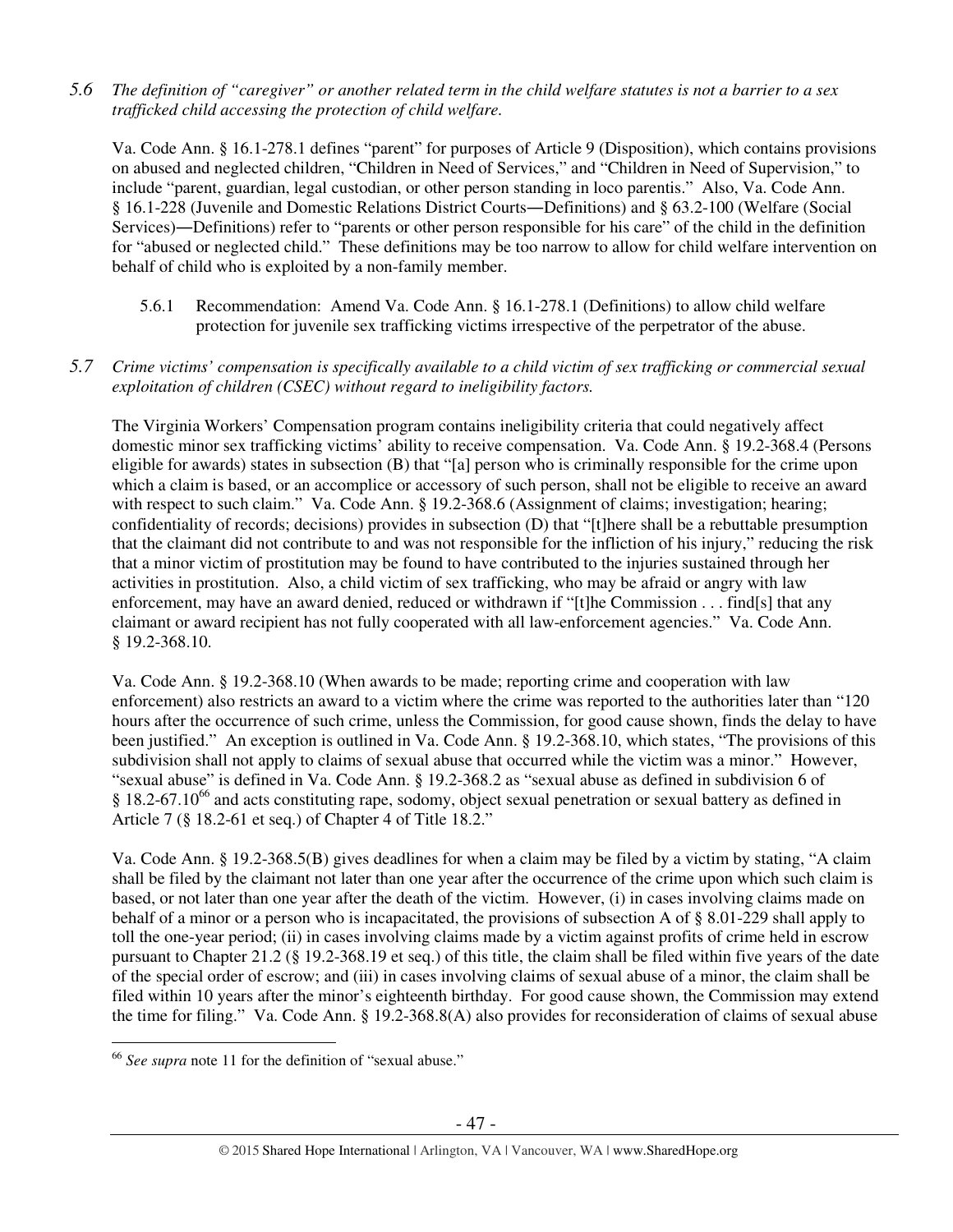by stating, "The Commission, on its own motion, or upon request of the claimant, may reinvestigate or reopen a decision making or denying an award. Except for claims of sexual abuse that occurred while the victim was a minor, the Commission shall not reopen or reinvestigate a case after the expiration of two years from the date of submission of the original claim. Any claim involving the sexual abuse of a minor that has been denied before July 1, 2001, because it was not timely filed may, upon application filed with the Commission, be reconsidered provided the application for reconsideration is filed within ten years after the minor's eighteenth birthday."

Va. Code Ann. § 19.2-368.11:1 sets forth the limits for the amount of the award, allowing for claims including but not limited to unreimbursed medical costs, loss of earnings, and funeral expenses, after being reduced by any amounts received or to be received from another source or an emergency award, with a total cap not to exceed \$25,000. Va. Code Ann. § 19.2-368.11:1.

5.7.1 Recommendation: Amend Va. Code Ann. § 19.2-368.4 and § 19.2-368.10 to stipulate an exception to listed ineligibility factors for minor victims of commercial sexual exploitation.

# *5.8 Victim-friendly procedures and protections are provided in the trial process for minors under 18.*

Virginia law provides some victim-friendly provisions for victims of child sex trafficking. Va. Code Ann. § 18.2-67.9 provides a method for the court to order the use of two-way closed circuit television testimony for certain alleged victims of abduction under Va. Code Ann. § 18.2-47 et seq. and other listed crimes upon application by the defendant or prosecutor. Va. Code Ann.  $\S 63.2$ -1521(A) (Testimony by child using two-way closed-circuit television) also provides for the use of two-way closed circuit television testimony "[i]n any civil proceeding involving alleged abuse or neglect of a child" under certain specified provisions. In both laws, the provisions apply to "[a]n alleged victim who was fourteen years of age or under on the date of the alleged offense and is sixteen or under at the time of the trial" and "[a]ny child witness who is fourteen years of age or under at the time of the trial." Va. Code Ann. § 63.2-1521(B). The statutes explain that the court has discretion to order the testimony via closed-circuit television if it finds that the child is "unavailable to testify in open court in the presence of the defendant, the jury, the judge, and the public, for any of the following reasons: 1. The child's persistent refusal to testify despite judicial requests to do so; 2. The child's substantial inability to communicate about the offense; or 3. The substantial likelihood, based upon expert opinion testimony, that the child will suffer severe emotional trauma from so testifying." Va. Code Ann. §§ 18.2-67.9(B), 63.2-1521(C). However, this protection does not extend to victims of sex trafficking under Va. Code Ann. § 18.2-357.1 or CSEC offenses under § 18.2-355 (Taking, detaining, etc., person for prostitution, etc., or consenting thereto; human trafficking), § 18.2-356 (Receiving money for procuring person; penalties) and § 18.2-357 (Receiving money from earnings of male or female prostitute; penalites).

Also, Va. Code Ann. § 63.2-1522(A), (B) allows for out-of-court statements, in certain abuse and neglect civil proceedings, "describing any act of a sexual nature performed with or on the child by another" not otherwise admissible made "by a child the age of twelve or under at the time the statement is offered into evidence" under the following conditions:

1. The child testifies at the proceeding, or testifies by means of a videotaped deposition or closed-circuit television, and at the time of such testimony is subject to cross examination concerning the out-of-court statement or the child is found by the court to be unavailable to testify on any of these grounds:

a. The child's death;

- b. The child's absence from the jurisdiction, provided such absence is not for the purpose of preventing the availability of the child to testify;
- c. The child's total failure of memory;
- d. The child's physical or mental disability;
- e. The existence of a privilege involving the child;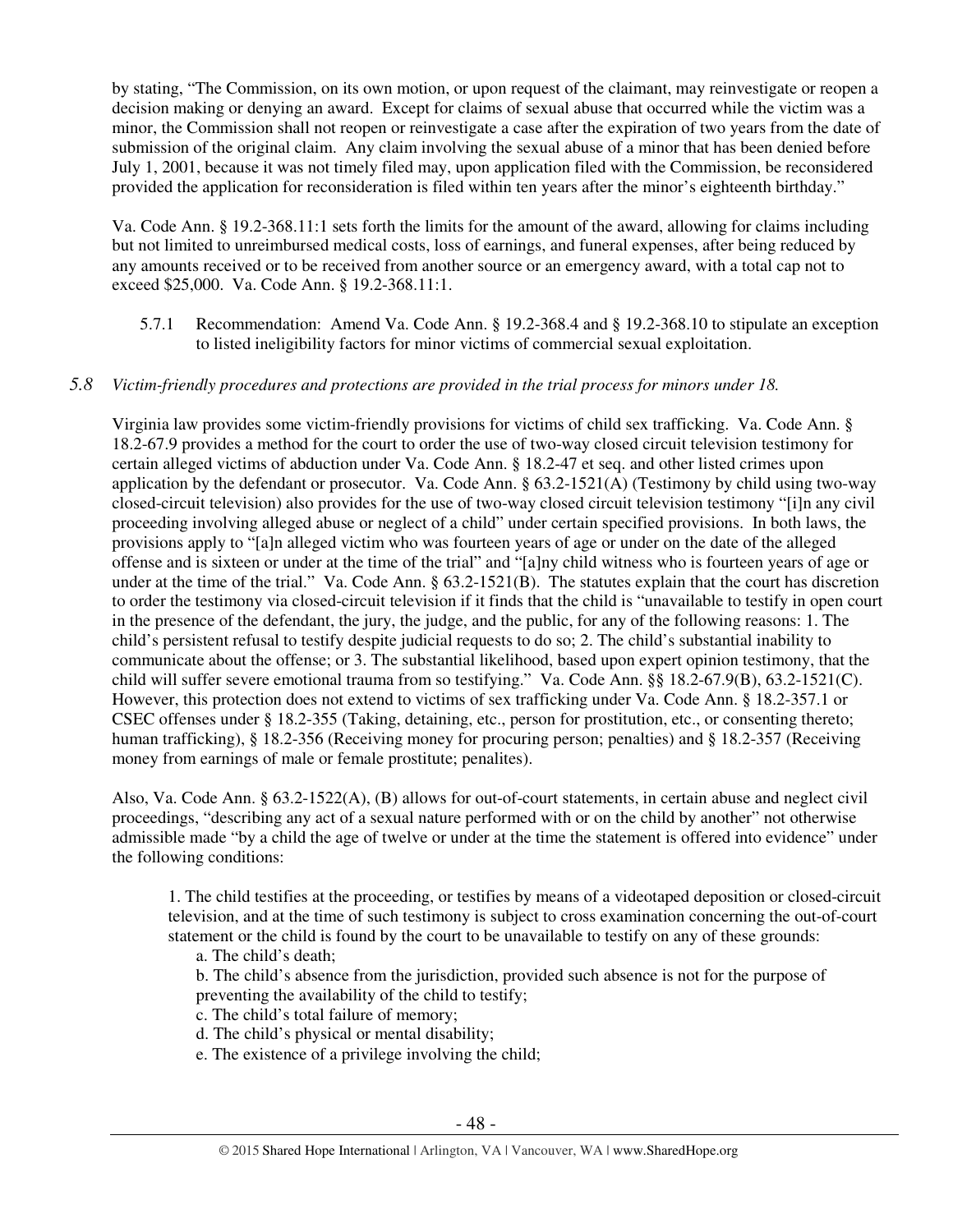f. The child's incompetency, including the child's inability to communicate about the offense because of fear or a similar reason; and

g. The substantial likelihood, based upon expert opinion testimony, that the child would suffer severe emotional trauma from testifying at the proceeding or by means of a videotaped deposition or closed-circuit television.

2. The child's out-of-court statement is shown to possess particularized guarantees of trustworthiness and reliability

Va. Code Ann. § 18.2-67.7 (Admission of evidence) provides protection to the testifying victim of a sexual offense (commonly called "rape shield law"), but this protection does not extend to victims of sex trafficking or most CSEC offenses. Va. Code Ann. § 18.2-67.7 states,

A. In prosecutions under this article [Criminal sexual assault], or under clause (iii) or (iv) [involving minors] of § 18.2-48 [Abduction with intent to extort money or for immoral purpose], 18.2-370 [Taking indecent liberties with children; penalties], 18.2-370.01 [Indecent liberties by children; penalty], or 18.2-370.1 [Taking indecent liberties with child by person in custodial or supervisory relationship; penalties], general reputation or opinion evidence of the complaining witness's unchaste character or prior sexual conduct shall not be admitted. Unless the complaining witness voluntarily agrees otherwise, evidence of specific instances of his or her prior sexual conduct shall be admitted only if it is relevant and is:

1. Evidence offered to provide an alternative explanation for physical evidence of the offense charged which is introduced by the prosecution, limited to evidence designed to explain the presence of semen, pregnancy, disease, or physical injury to the complaining witness's intimate parts; or

2. Evidence of sexual conduct between the complaining witness and the accused offered to support a contention that the alleged offense was not accomplished by force, threat or intimidation or through the use of the complaining witness's mental incapacity or physical helplessness, provided that the sexual conduct occurred within a period of time reasonably proximate to the offense charged under the circumstances of this case; or

 3. Evidence offered to rebut evidence of the complaining witness's prior sexual conduct introduced by the prosecution.

Subsection (B) of Va. Code Ann. § 18.2-67.7 emphasizes that nothing "shall prohibit the accused from presenting evidence relevant to show that the complaining witness had a motive to fabricate the charge against the accused." A "written notice generally describing the evidence" must be given "prior to the introduction of any evidence, or the opening statement of either counsel, whichever first occurs" in order for the accused to present evidence of "past sexual conduct of the complaining witness with a person other than the accused." Va. Code Ann. § 18.2-67.7(B). Subsection (C) mandates that the evidence may not be admitted or referred to "until the court first determines the admissibility of that evidence at an evidentiary hearing to be held before the evidence is introduced." Additionally, pursuant to subsection (C), "If the court initially determines that the evidence is inadmissible, but new information is discovered during the course of the preliminary hearing or trial which may make such evidence admissible, the court shall determine in an evidentiary hearing whether such evidence is admissible."

Also, under Va. Code Ann. § 18.2-67.6, "The Commonwealth need not demonstrate that the complaining witness cried out or physically resisted the accused in order to convict the accused of an offense under this article [Criminal sexual assault], but the absence of such resistance may be considered when relevant to show that the act alleged was not against the will of the complaining witness."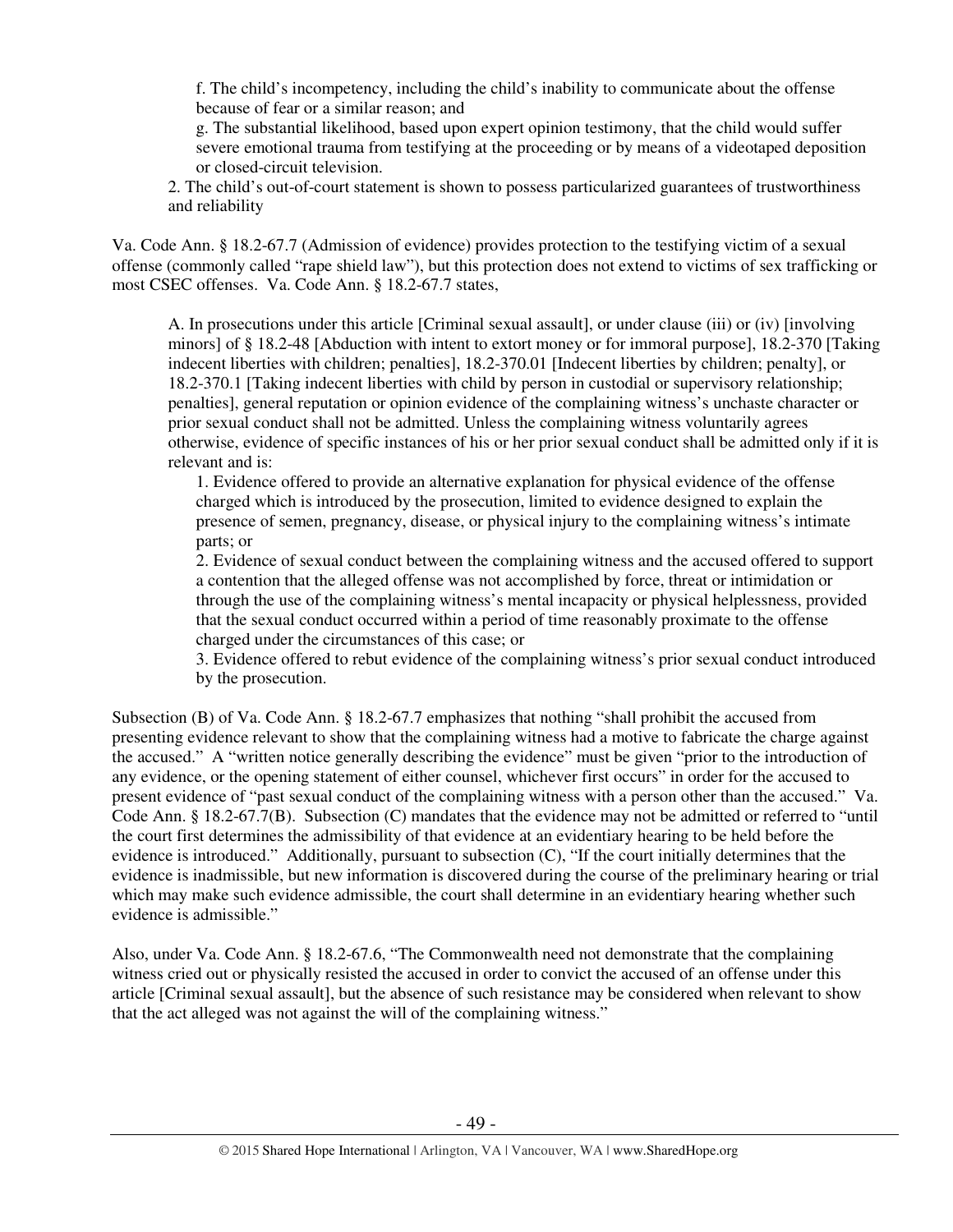*5.9 Expungement or sealing of juvenile delinquency records resulting from arrests or adjudications for prostitutionrelated offenses committed as a result of, or in the course of, the commercial sexual exploitation of a minor is available within a reasonable time after turning 18.* 

Va. Code Ann. § 16.1-306(A) (Expungement of court records) directs the automatic annual destruction of records by the clerk of the Juvenile and Domestic Relations Court for any juvenile who has reached 19, if five years have passed from the date of the last hearing. However, the records are kept if the juvenile was found guilty of an offense that would have been a felony if committed by an adult. Va. Code Ann. § 16.1-306(A).<sup>67</sup>

- 5.9.1 Recommendation: Amend Va. Code Ann. § 16.1-306 (Expungement of court records) to allow for expungement and automatic sealing of records at age eighteen for juveniles charged with prostitution offenses.
- *5.10 Victim restitution and civil remedies for victims of domestic minor sex trafficking or commercial sexual exploitation of children (CSEC) are authorized by law.*

Under Va. Code Ann. § 19.2-305.1(B), "[A]ny person who, on or after July 1, 1995, commits, and is convicted of, a crime in violation of any provision in Title 18.2 shall make at least partial restitution for any property damage or loss caused by the crime or for any medical expenses or expenses directly related to funeral or burial incurred by the victim or his estate as a result of the crime, may be compelled to perform community services and, if the court so orders, shall submit a plan for doing that which appears to be feasible to the court under the circumstances." Title 18.2 includes the CSEC crimes, including Va. Code Ann. § 18.2-48 (Abduction with intent to extort money or for immoral purpose), Va. Code Ann. § 18.2-346 (Prostitution; commercial sexual conduct; commercial exploitation of a minor; penalties), Va. Code Ann. § 18.2-355 (Taking, detaining, etc., person for prostitution, etc., or consenting thereto; human trafficking), Va. Code Ann. § 18.2-356 (Receiving money for procuring person; penalties), Va. Code Ann. § 18.2-357 (Receiving money from earnings of male or female prostitute; penalties) and Va. Code Ann. § 18.2-357.1 (Commercial sex trafficking; penalties). Further, subsection (E1) provides for mandatory restitution to victims of pornography, stating,

A defendant convicted of an offense under § 18.2-374.1 [Production, publication, sale, financing, etc., of child pornography; presumption as to age; severability], 18.2-374.1:1 [Possession, reproduction, distribution, and facilitation of child pornography; penalty], or 18.2-374.3 [Use of communications systems to facilitate certain offenses involving children] shall be ordered to pay mandatory restitution to the victim of the offense in an amount as determined by the court. For purposes of this subsection, 'victim' means a person who is depicted in a still or videographic image involved in an offense under § 18.2-374.1, 18.2-374.1:1, or 18.2-374.3. The Commonwealth shall make reasonable efforts to notify victims of offenses under § 18.2-374.1, 18.2-374.1:1, or 18.2-374.3.

- 5.10.1 Recommendation: Establish a statute that provides a civil cause of action that domestic minor sex trafficking victims could use to sue their exploiters.
- *5.11 Statutes of limitations for civil and criminal actions for child sex trafficking or commercial sexual exploitation of children (CSEC) offenses are eliminated or lengthened sufficiently to allow prosecutors and victims a realistic opportunity to pursue criminal action and legal remedies.*

 $\overline{a}$  $67$  Additionally, "if the juvenile was found guilty of an offense for which the clerk is required by § 46.2-383 to furnish an abstract to the Department of Motor Vehicles, the records shall be destroyed when the juvenile has attained the age of 29." Va. Code Ann. § 16.1-306(A).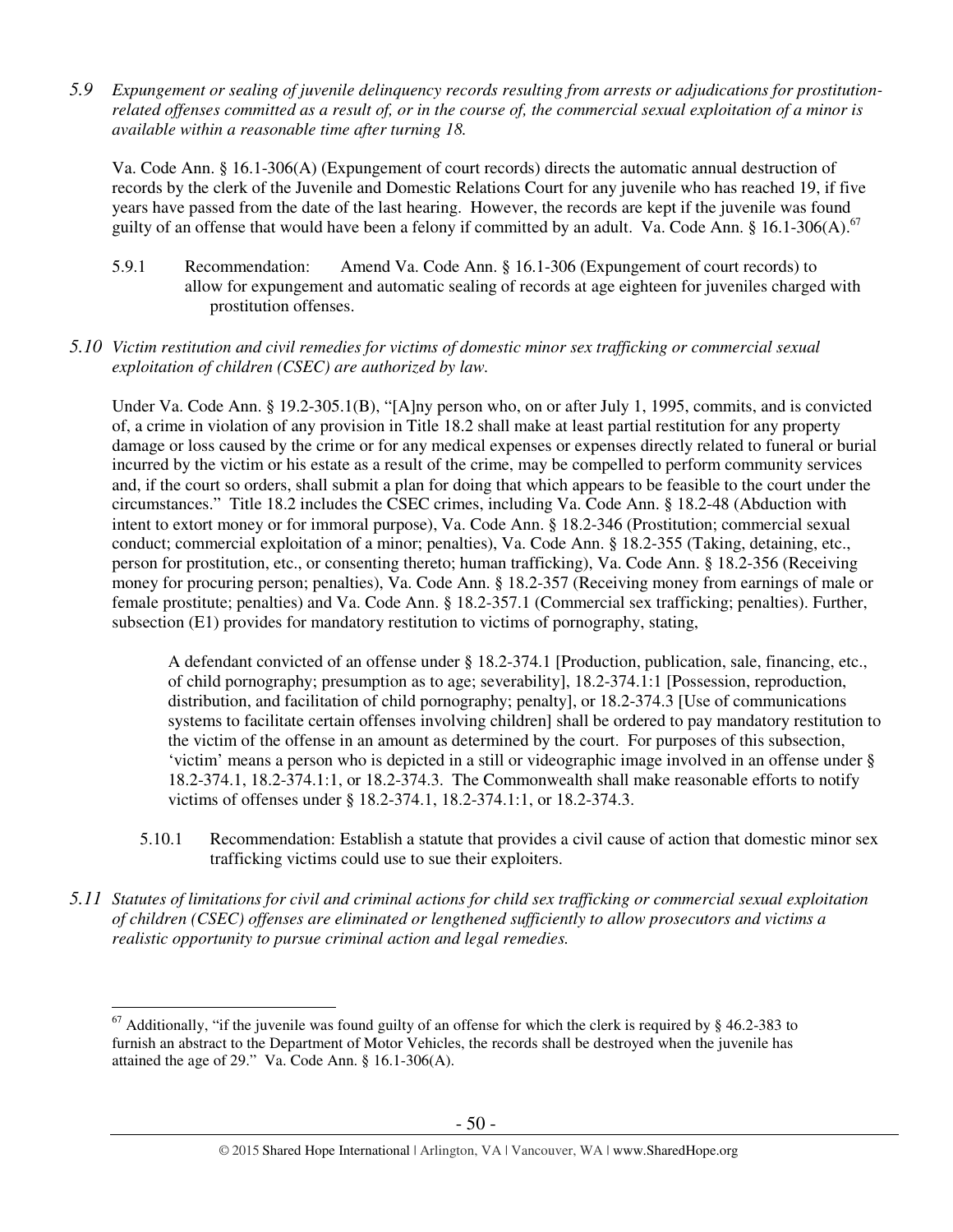Va. Code Ann. § 8.01-243(A) provides a statute of limitations for personal injury of two years, unless otherwise provided. Under subsection (B), "Every action for injury to property, including actions by a parent or guardian of an infant against a tort-feasor for expenses of curing or attempting to cure such infant from the result of a personal injury or loss of services of such infant, shall be brought within five years after the cause of action accrues." Va. Code Ann. § 8.01-243(B). Va. Code Ann. § 8.01-243(D) provides, "Every action for injury to the person, whatever the theory of recovery, resulting from sexual abuse occurring during the infancy or incapacity of the person as set forth in subdivision 6 of § 8.01-249 shall be brought within 20 years after the cause of action accrues." Generally, under Va. Code Ann. § 8.01-230, the limitation period begins when the right of action accrues, which is "the date the injury is sustained in the case of injury to the person . . . and not when the resulting damage is discovered, except where the relief sought is solely equitable or where otherwise provided under . . . §§ 8.01-249, 8.01-250 or other statute." Va. Code Ann. § 8.01-249(6) provides some statutory relief for victims of sexual abuse, stating,

In actions for injury to the person, whatever the theory of recovery, resulting from sexual abuse occurring during the infancy or incapacity of the person, upon removal of the disability of infancy or incapacity as provided in § 8.01-229 or, if the fact of the injury and its causal connection to the sexual abuse is not then known, when the fact of the injury and its causal connection to the sexual abuse is first communicated to the person by a licensed physician, psychologist, or clinical psychologist. As used in this subdivision, "sexual abuse" means sexual abuse as defined in subdivision 6 of  $\S$  18.2-67.10<sup>68</sup> and acts constituting rape, sodomy, object sexual penetration or sexual battery as defined in Article 7 (§ 18.2-61 et seq.) of Chapter 4 of Title 18.2;

With regard to criminal actions against traffickers, there is no general statute of limitations for felonies indicated in the Virginia Code.<sup>69</sup> Va. Code Ann. § 19.2-8 (Limitation of prosecutions) states, "A prosecution for a misdemeanor, or any pecuniary fine, forfeiture, penalty or amercement, shall be commenced within one year next after there was cause therefor . . . ."

<sup>68</sup> *See supra* note 11 for definition of "sexual abuse."

<sup>69</sup> *Statute of Limitations Fact Sheet*, NATIONAL CENTER FOR VICTIMS OF CRIME, http://corsal.org/06SOLNCVC% 20Statute\_of\_Limitations\_Fact\_Sheet32%5B1%5D.pdf (last visited June 30, 2011).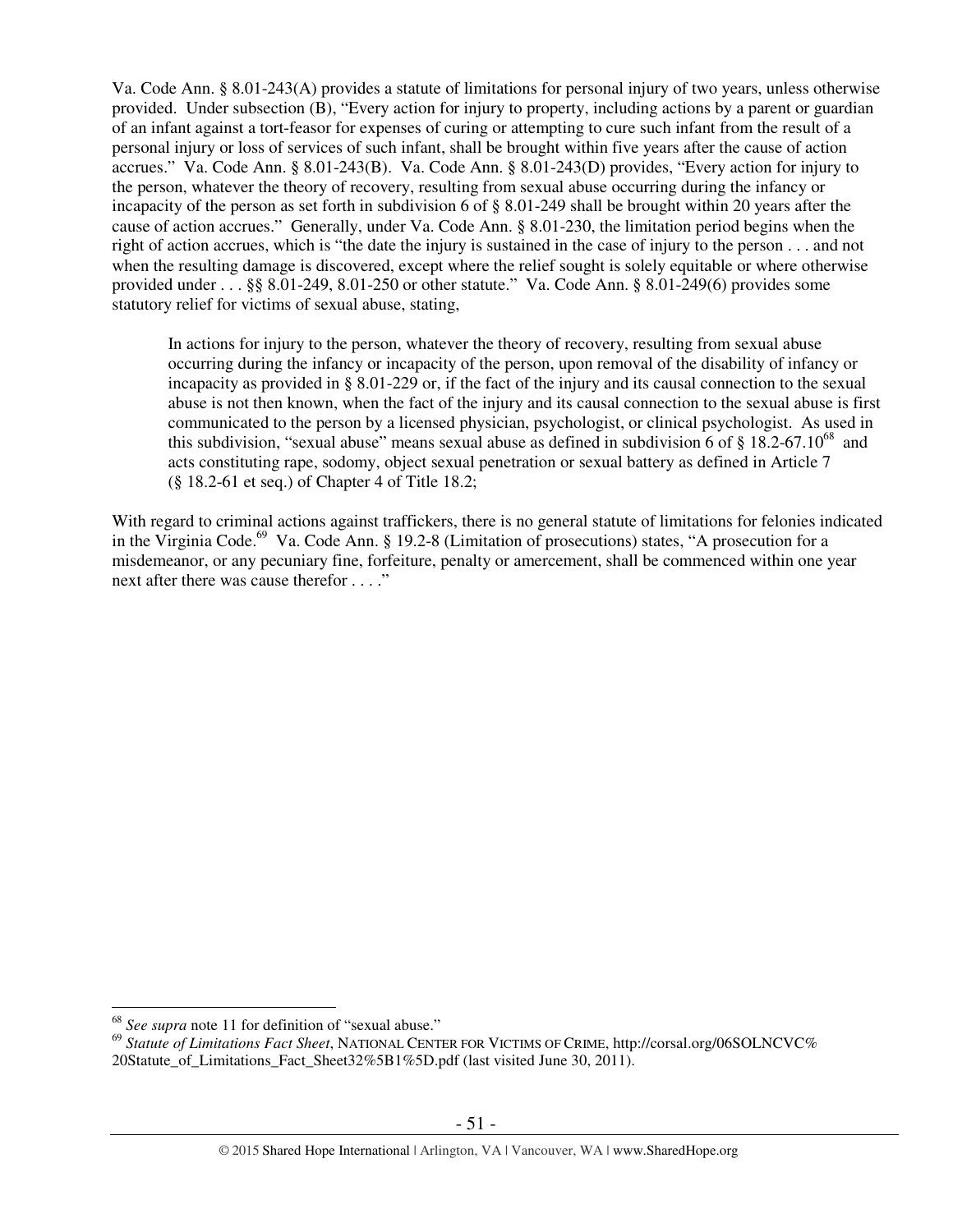#### **FRAMEWORK ISSUE 6: CRIMINAL JUSTICE TOOLS FOR INVESTIGATION AND PROSECUTIONS**

## *Legal Components:*

- *6.1 Training on human trafficking and domestic minor sex trafficking for law enforcement is statutorily mandated or authorized.*
- *6.2 Single party consent to audiotaping is permitted in law enforcement investigations.*
- *6.3 Wiretapping is an available tool to investigate domestic minor sex trafficking.*
- *6.4 Using a law enforcement decoy posing as a minor to investigate buying or selling of commercial sex acts is not a defense to soliciting, purchasing, or selling sex with a minor.*
- *6.5 Using the Internet or electronic communications to investigate buyers and traffickers is a permissible investigative technique.*
- *6.6 Law enforcement and child welfare agencies are mandated to promptly report missing and recovered children. \_\_\_\_\_\_\_\_\_\_\_\_\_\_\_\_\_\_\_\_\_\_\_\_\_\_\_\_\_\_\_\_\_\_\_\_\_\_\_\_\_\_\_\_\_\_\_\_\_\_\_\_\_\_\_\_\_\_\_\_\_\_\_\_\_\_\_\_\_\_\_\_\_\_\_\_\_\_\_\_\_\_\_\_\_\_\_\_\_\_\_\_\_\_*

# *Legal Analysis:*

*6.1 Training on human trafficking and domestic minor sex trafficking for law enforcement is statutorily mandated or authorized.* 

Under Va. Code Ann. § 9.1-102(55),the Department of Criminal Justice Services, under the direction of the Criminal Justice Services Board and in conjunction with the Office of the Attorney General, has "the power and duty" to "advise law-enforcement agencies and attorneys for the Commonwealth regarding the identification, investigation, and prosecution of human trafficking offenses using the common law and existing criminal statutes in the Code of Virginia." Further, "the Department shall publish and disseminate a model policy or guideline for law-enforcement personnel involved in criminal investigations or assigned to vehicle or street patrol duties to ensure that law-enforcement personnel are sensitive to and aware of human trafficking offenses and the identification of victims of human trafficking offenses."

Additionally, under subsection (37), the department has the power to "[e]stablish training standards and publish a model policy for law-enforcement personnel in the handling of family abuse, domestic violence, sexual assault and stalking cases, including standards for determining the predominant physical aggressor in accordance with Section 19.2-81.3." Additionally, "The Department shall provide technical support and assistance to lawenforcement agencies in carrying out the requirements set forth in § 9.1-1301 [Sexual assault policies for lawenforcement agencies in the Commonwealth] and shall by December 1, 2009, submit a report on the status of implementation of these requirements to the chairmen of the House and Senate Courts of Justice Committees." Va. Code Ann. § 9.1-102(37).

Under Va. Code Ann. § 9.1-1301, "The Virginia Department of State Police and the police and sheriff's departments of every political subdivision in the Commonwealth and every campus police department shall establish written policies and procedures regarding a law-enforcement officer's response to an alleged criminal sexual assault in violation of Article 7 (§ 18.2-61 et seq.) of Chapter 4 of Title 18.2. Such policies shall, at a minimum, provide guidance as to the department's policy on (i) training; (ii) compliance with §§ 19.2-9.1 and 19.2-165.1; (iii) transportation of alleged sexual assault victims; and (iv) the provision of information on legal and community resources available to alleged victims of sexual assault."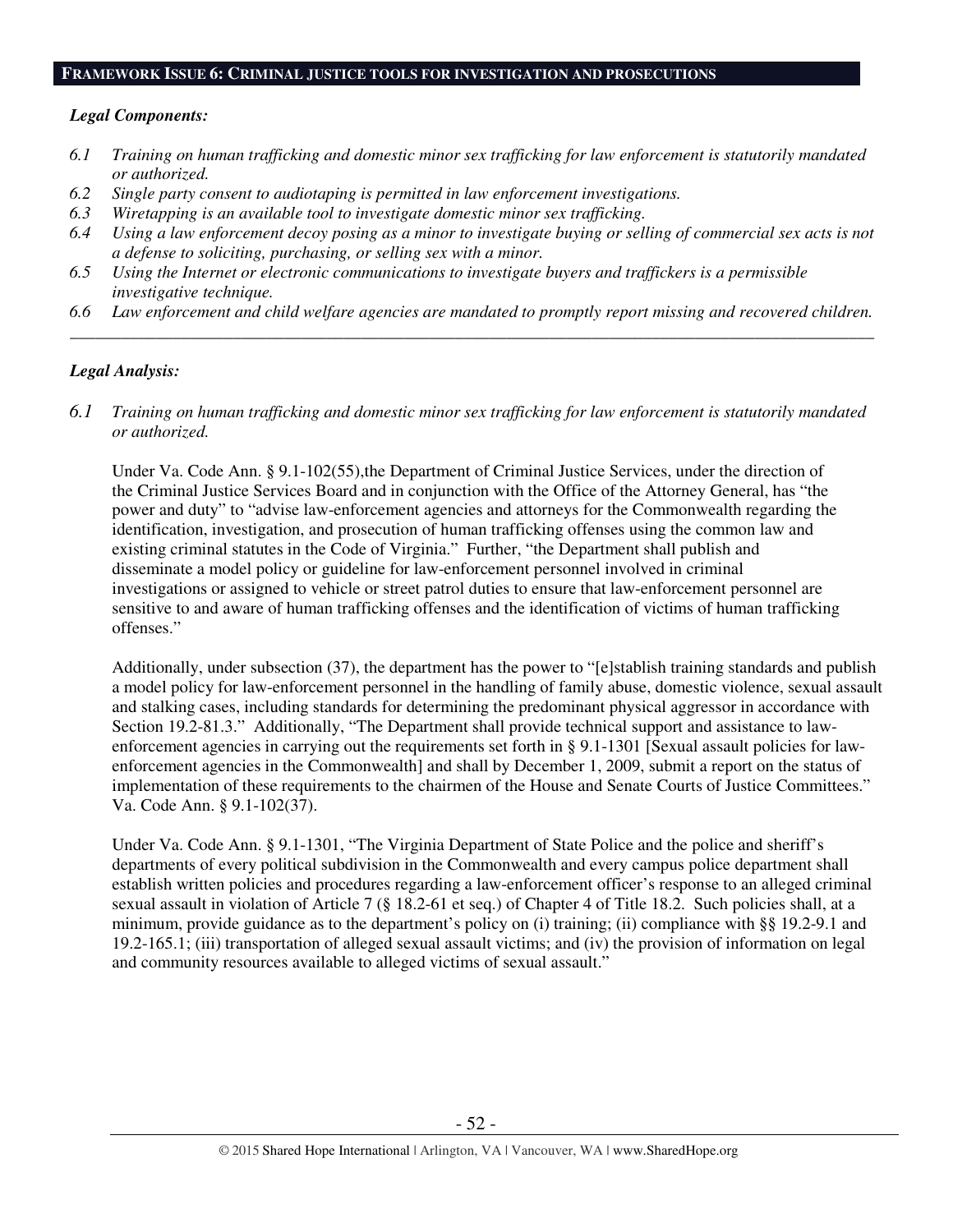While the Virginia Office of the Attorney General (OAG), in cooperation with the Virginia Department of Criminal Justice Services (DCJS) provides a regional multidisciplinary training to law enforcement officers, prosecutors and victim-witness coordinators in Virginia, this training is not mandatory for law enforcement.<sup>70</sup>

 $\overline{a}$ <sup>70</sup> *See* http://www.dcjs.virginia.gov/trainingevents/cple/HTtraining/ (last visited June 19, 2015).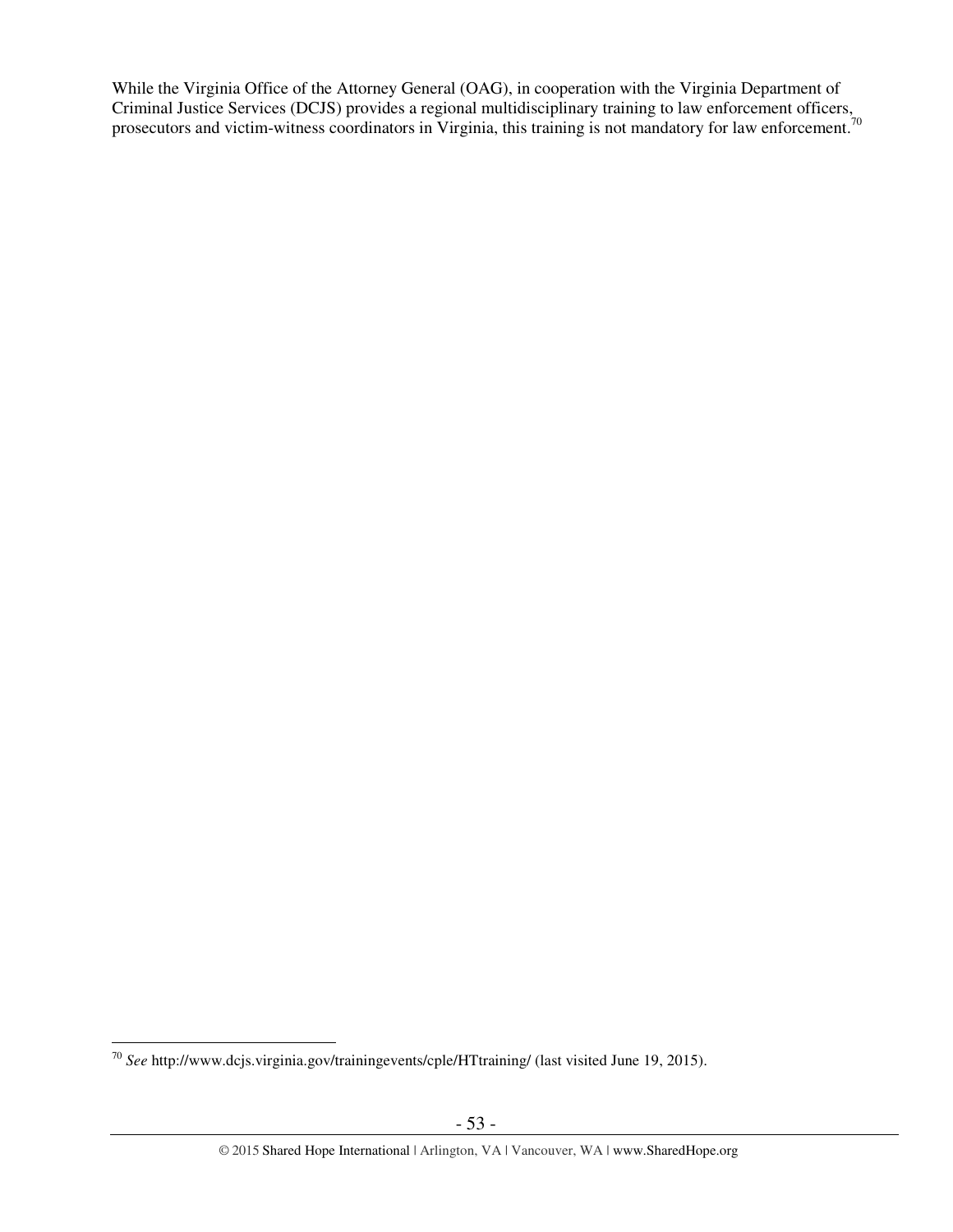# *6.2 Single party consent to audiotaping is permitted in law enforcement investigations.*

Va. Code Ann. § 19.2-62(B)(2) authorizes interception of a wire, electronic, or oral communication if one party gives consent. That section states, "It shall not be a criminal offense under this chapter for a person to intercept a wire, electronic or oral communication, where such person is a party to the communication or one of the parties to the communication has given prior consent to such interception."

# *6.3 Wiretapping is an available tool to investigate domestic minor sex trafficking.*

Va. Code Ann. § 19.2-66(A) states in part, "The Attorney General or Chief Deputy Attorney General, if the Attorney General so designates in writing, in any case where the Attorney General is authorized by law to prosecute or pursuant to a request in his official capacity of an attorney for the Commonwealth in any city or county, may apply to a judge of competent jurisdiction for an order authorizing the interception of wire, electronic or oral communications by the Department of State Police, when such interception may reasonably be expected to provide evidence" of certain felony offenses. The relevant felony offenses listed include "any felonies that are not Class 6 felonies in Article 7 (§ 18.2-61 et seq. [Criminal sexual assault]) of Chapter 4 of Title 18.2." As a result, wiretapping could be authorized in sex trafficking and CSEC investigations involving suspected violations of Va. Code Ann. § 18.2-48 (Abduction with intent to extort money or for immoral purpose), § 18.2-370(B) (Taking indecent liberties with children), § 18.2-355 (Taking, detaining, etc., person for prostitution, etc., or consenting thereto; human trafficking), Va. Code Ann. § 18.2-356 (Receiving money for procuring person; penalties), Va. Code Ann. § 18.2-357 (Receiving money from earnings of male or female prostitute; penalties) and Va. Code Ann. § 18.2-357.1 (Commercial sex trafficking; penalties).

Va. Code § 19.2-68(G) (Application for and issuance of order authorizing interception; contents of order; recording and retention of intercepted communications, applications and orders; notice to parties; introduction in evidence of information obtained) outlines the admissibility into evidence of intercepted communications. That section requires at least 10 days' notice, which may be judicially waived in some circumstances. Subsection H sets forth the grounds for moving to suppress such evidence.

*6.4 Using a law enforcement decoy posing as a minor to investigate buying or selling of commercial sex acts is not a defense to soliciting, purchasing, or selling sex with a minor.* 

There is no specific statutory authority for law enforcement to use a decoy in investigating domestic minor sex trafficking, but the provisions in Va. Code Ann.  $\S 18.2-374.3(C)$ –(E) use the phrase "child he knows or has reason to believe is younger than 15 years of age," when referring to the offender, indicating that decoys can be used.

- 6.4.1 Recommendation: Enact a law expressly permitting the use of a decoy to investigate domestic minor sex trafficking related crimes.
- *6.5 Using the Internet or electronic communications to investigate buyers and traffickers is a permissible investigative technique.*

Va. Code Ann. § 18.2-374.3(E) (Use of communications systems to facilitate certain offenses involving children) uses the phrase "person he knows or has reason to believe is younger than 15 years of age," when referring to the offender, indicating that law enforcement can use the Internet to pose as minors to investigate the crime.

*6.6 Law enforcement and child welfare agencies are mandated to promptly report missing and recovered children.*